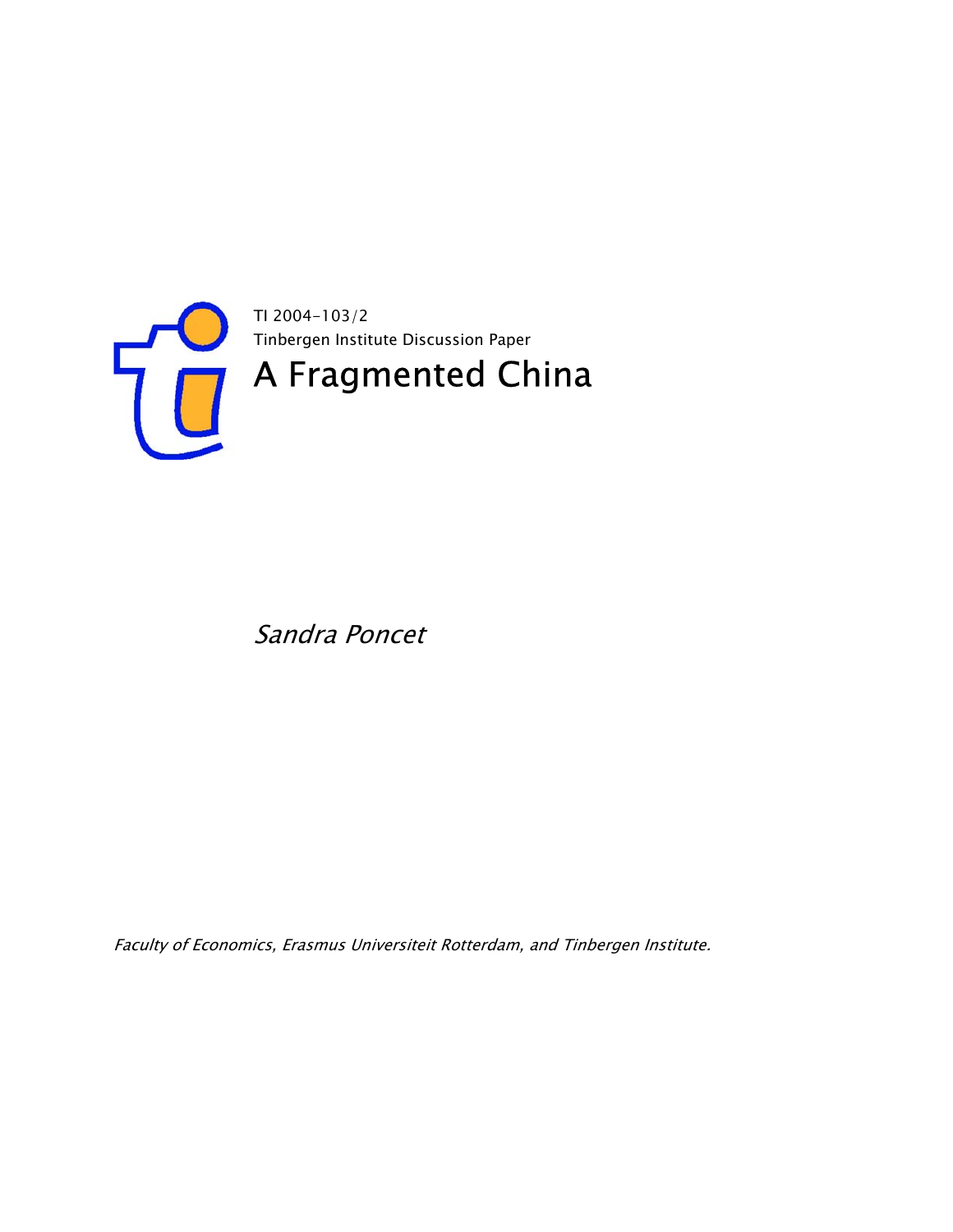#### Tinbergen Institute

The Tinbergen Institute is the institute for economic research of the Erasmus Universiteit Rotterdam, Universiteit van Amsterdam, and Vrije Universiteit Amsterdam.

#### Tinbergen Institute Amsterdam

Roetersstraat 31 1018 WB Amsterdam The Netherlands Tel.:  $+31(0)205513500$ Fax: +31(0)20 551 3555

#### Tinbergen Institute Rotterdam

Burg. Oudlaan 50 3062 PA Amsterdam The Netherlands Tel.: +31(0)10 408 8900 Fax: +31(0)10 408 9031

Please send questions and/or remarks of nonscientific nature to driessen@tinbergen.nl. Most TI discussion papers can be downloaded at http://www.tinbergen.nl.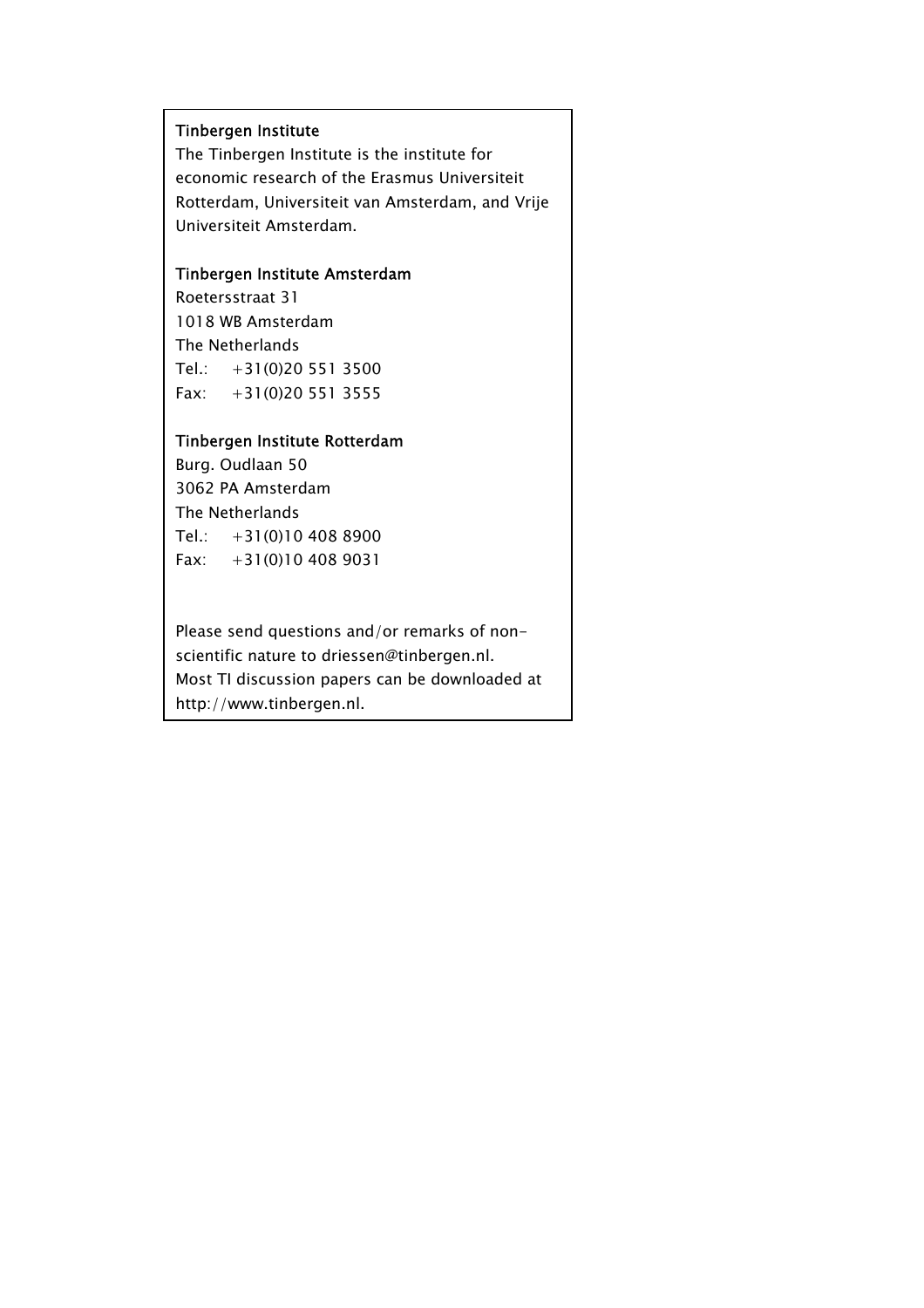## A Fragmented China: Measure and Determinants of Chinese Domestic Market Disintegration\*

Forthcoming in Review of International Economics

#### Sandra Poncet

This paper studies the degree of integration of China's domestic market and investigates the determinants of inter-provincial trade barriers under the rubric endogenous trade policy theory. I rely on industry-level trade flows extracted from provincial inputoutput tables to develop a model that analyzes the magnitude and evolution of Chinese provinces' engagement in domestic trade by computing all-inclusive indicators of trade barriers. Results underline that over the 1990s, not only was China's domestic market fragmentation along provincial borders great, but it also has become more severe at least between 1992 and 1997. The investigation of province-level and industry-level trade barriers confirms the relevance of applying the framework of endogenous protection to explain the level of impediments to trade between Chinese provinces. Findings emphasize that provinces' domestic trade protection pursues a dual objective of socioeconomic stability preservation and fiscal revenues maximization.

JEL Classification: F02, F14, F15, O52, R58.

Date: July 21, 2004 Address of Contact Author: Sandra Poncet, Tinbergen Institute Erasmus University (Rotterdam), Burg. Oudlaan 50-H8-18 3062 PA Rotterdam Netherlands, Tel:+ 31 10 408 1391, Fax:+31 10 408 9146. E-mail: poncet@few.eur.nl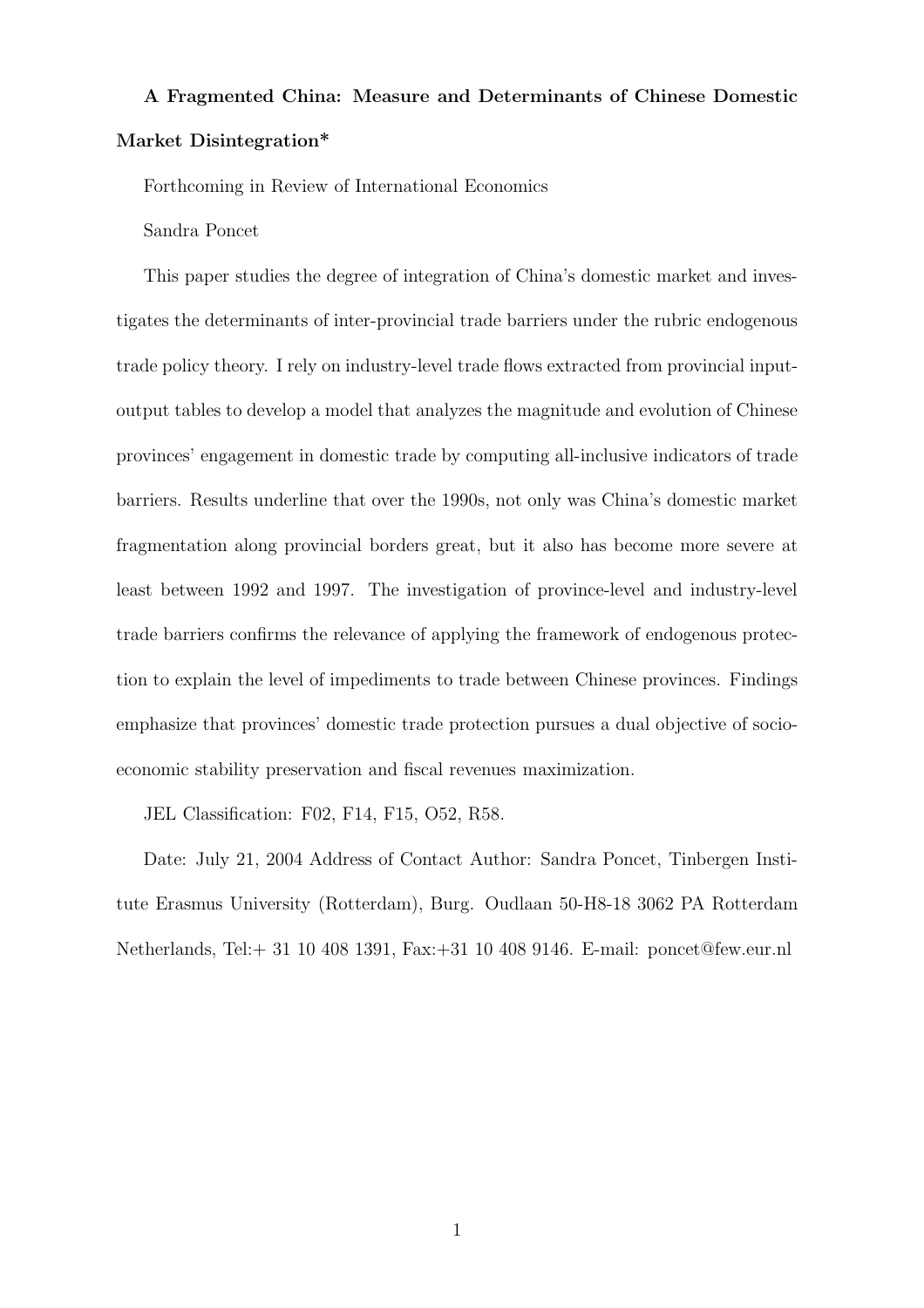## 1 Introduction

The economic reforms initiated by Chinese authorities in the late 1970s promoted spatial domestic market integration alongside state withdrawal, economic modernization and international openness. They broke dramatically with the Maoist introverted development strategy. In pre-reform China, the emphasis was placed on planning, autarky and regional self-sufficiency. China's duplicative domestic market was referred to as cellularized along the provincial borders (Donnithorne, 1972). Some reforms, notably trade and financial opening to the World economy moved forward very quickly. Achievements in internal reforms are less obvious. Specifically, some authors express their concerns about the degree of economic integration between Chinese provinces.

The magnitude of regional integration in China and the transformation of the country into a unified, fair and regulated market as it joins the World Trade Organization take on particular importance, since China's international opening can only be effective if free access and free movement of goods are granted between provinces.

Relying on indirect analyses of price and provincial economic structures data, Young (2000) makes the extreme assertion that, over the past 20 years of economic reform, China has evolved into "a fragmented internal market with fiefdoms controlled by local officials". This claim was put forward early on based on similar data by World Bank (1994)'s report on China's internal market development. Huang (2003) bears out the same thesis of decreasing inter-regional economic integration.

Local protectionism is a topical issue as proven by the recent directive issued in April 2001 by China's State Council to outlaw regional blockades in market activities.1 It is however hard to move beyond the anecdotes and to obtain a concrete measure of intra-national protections.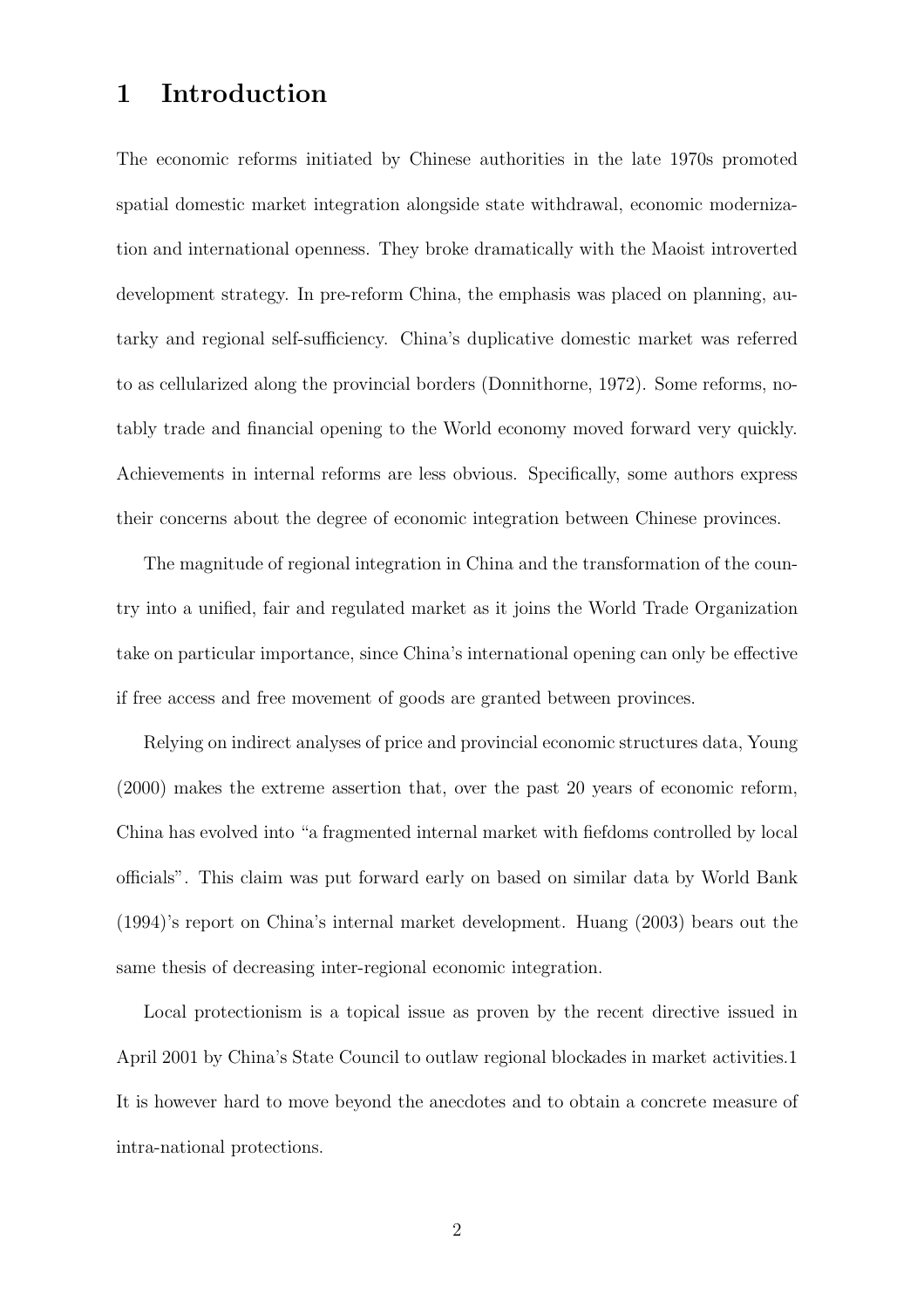The claim of increasing fragmentation in China is received with skepticism by China's specialists. Reports of rising regional trade barriers run strongly counter to the perception of informed observers of the Chinese economy. Notably they fly in the face of the visibly successful efforts by both foreign multinationals and emerging Chinese enterprises to build national distribution networks and establish nationally recognized brands.

Overturning conventional wisdom requires very solid empirical work. So far, papers supporting the counter-intuitive thesis of decreasing integration in China suffer from the lack of direct data and interpretation problems. Provincial input-output (IO) tables are the only sources of data that enable to perform a direct study on the degree and evolution of domestic trade integration in China. Zhou (1996) and Naughton (2003) examine inter-provincial trade flows extracted from provincial IO tables. However, these analyses are limited to the year 1987 and 1992 respectively, falling short of analyzing the evolution of impediments to trade within China since the deepening of the reforms. Poncet (2003) rely on data for 1987, 1992 and 1997 to compare the magnitude and evolution of Chinese provinces' engagement in domestic and international trade at the aggregate level. The author shows that Chinese provinces' greater involvement in international trade went hand in hand with a decrease in inter-provincial trade flow intensity between 1987 and 1997. Even if Chinese provinces still rely more on goods from the rest of the country than on international imports, provincial borders matter more and more inside the country in the sense that they imply greater discontinuities in the Chinese domestic market.

In this paper, I verify that the reduction in provincial market integration identified at the aggregate level is also observed at the industry level and proceed to investigate the determinants of internal trade barriers in the light of endogenous trade policy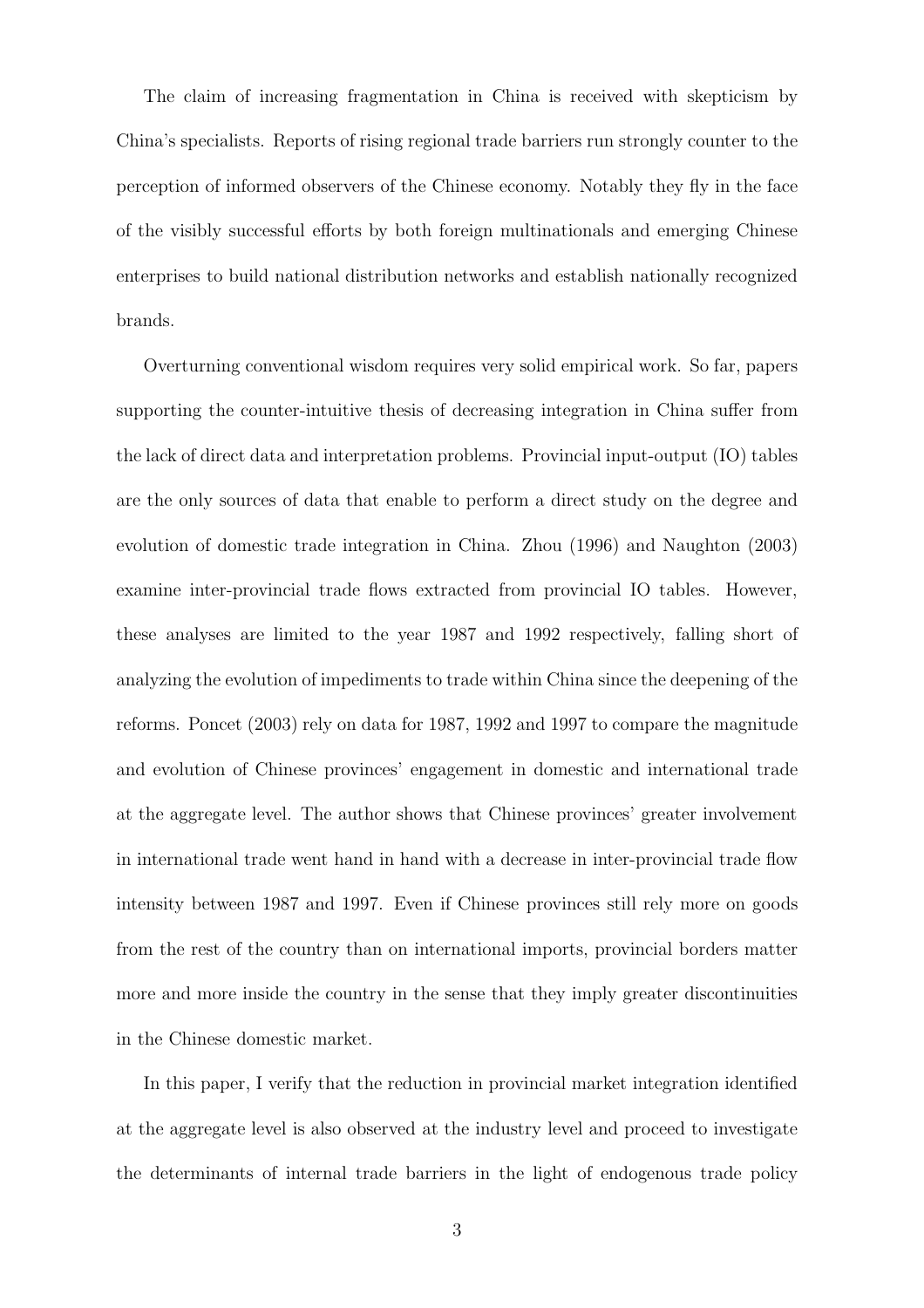theory.

I tackle the issue of regional integration within China head-on by relying on the disaggregation of inter-provincial trade flows into 21 comparable industries of tradable goods in 1992 and 1997. I compute all-inclusive indicators of province-level and industry-level trade barriers for 1992 and 1997 using the border effects method.

The literature on border effects was pioneered by McCallum (1995) to measure the trade-diminishing effects of the Canada-US border. It has been adapted to evaluate the degree of integration between and within sovereign countries (within Canada (Helliwell, 1997), within the US (Wolf, 2000), between OECD countries (Wei, 1996) and between EU members (Head and Mayer, 2000)). These analyses all find rather large border effects, however declining over time, in line with increased trade liberalization.

I apply this method to determine whether Chinese economic reforms were successful or not in promoting domestic market integration.

Each province is considered an integrated economy within its boundaries while its frontiers hinder trade flow with the outside. The domestic integration of Chinese provinces is to be evaluated using the volume of intra-provincial trade flow as the reference. The approach makes sure that results are not influenced by the parallel evolution of international trade. The trade-diminishing effect of Chinese provincial borders is measured as the "excessive" trade volume observed within a province in relation to what would be expected from the model in absence of impediments to trade.2 The model is then modified to take into account the role of public versus private consumption in the provincial preference for local goods.

It appears that the trade-diminishing impact of provincial borders is not only high but also increasing over the 1990s (between 1992 and 1997), in the quasi totality of provinces and industries. This finding contrasts with results obtained on other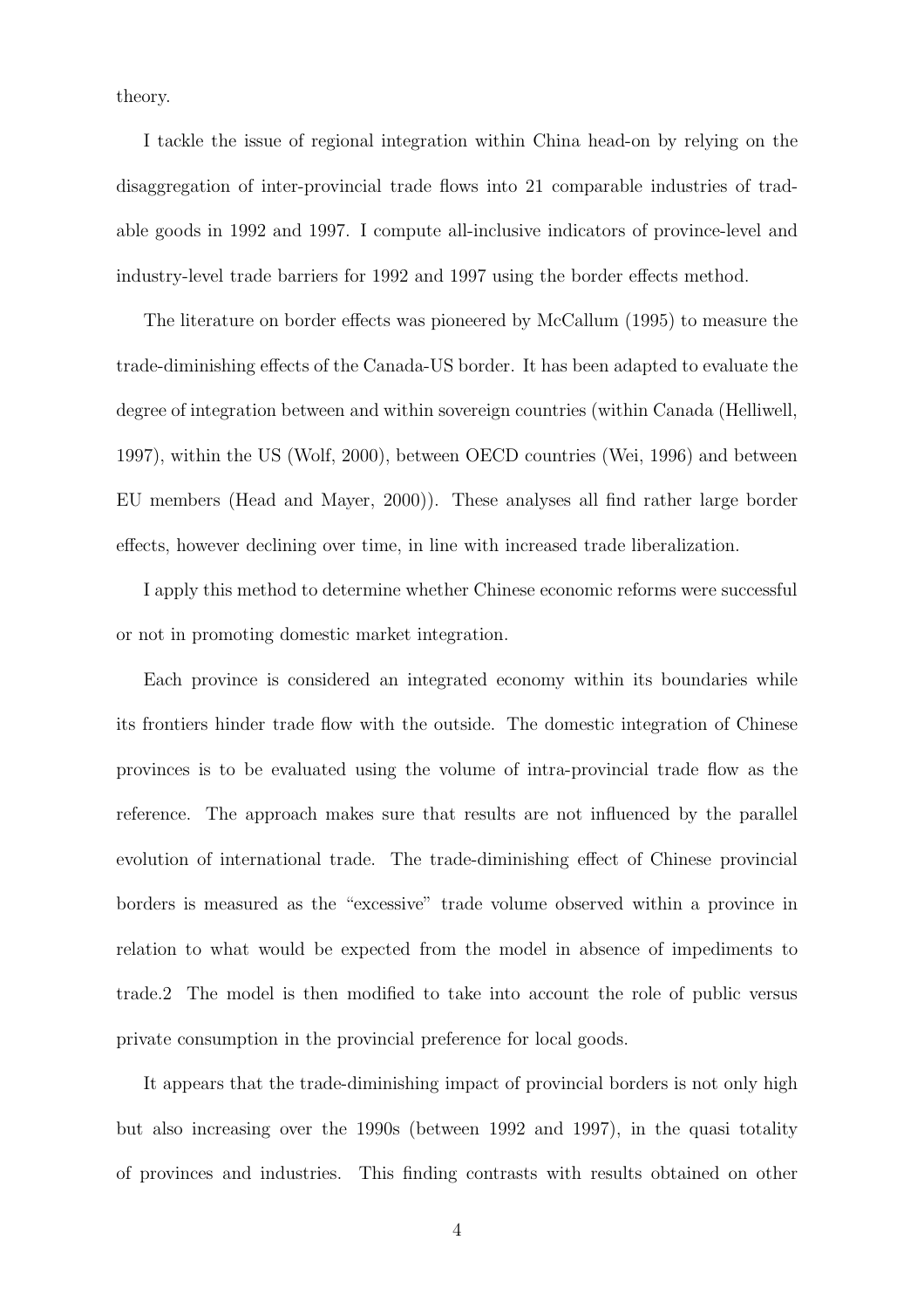economies (Canada, USA, OECD, European Union). Despite the promotion of spatial integration by authorities, inter-provincial trade flow intensity inside China has declined between 1992 and 1997: locally produced goods supply a growing share of provincial consumption to the detriment of goods produced in the rest of the country.

Computed border effects are taken as proxies of impediments to inter-provincial trade. The study of their determinants confirms the relevance of applying the framework of endogenous protection to explain differences in levels of barriers to trade between Chinese provinces and between industries. On the demand side of trade protection, provincial unemployment rate and public sector size as well as industry-level fiscal contribution and labor intensity appear to be significant determining factors of the protection level against imports from other provinces. On the supply side of protection, the higher the provincial share of public consumption and financial autonomy, the greater the barriers on domestic trade. Findings emphasize that Chinese local governments, whose economic powers have expanded with decentralization, pursue a dual strategy of socio-economic instability minimization and tax revenues extraction.

This paper proceeds as follows: section 2 briefly describes Chinese market economic fragmentation and presents the actors of the decision-making process of domestic trade policy. Section 3 develops the empirical model used to measure provincial and industrylevel border effects and its adaptation to take into account the impact of public sector size on the local bias of consumption. Data sources and variables construction method are then presented in section 4. Section 5 proceeds to the empirical estimation of provincial border effects in China. The determinants of these all-inclusive indicators of inter-provincial trade barriers are explored in section 6 in the light of the endogenous trade policy theory.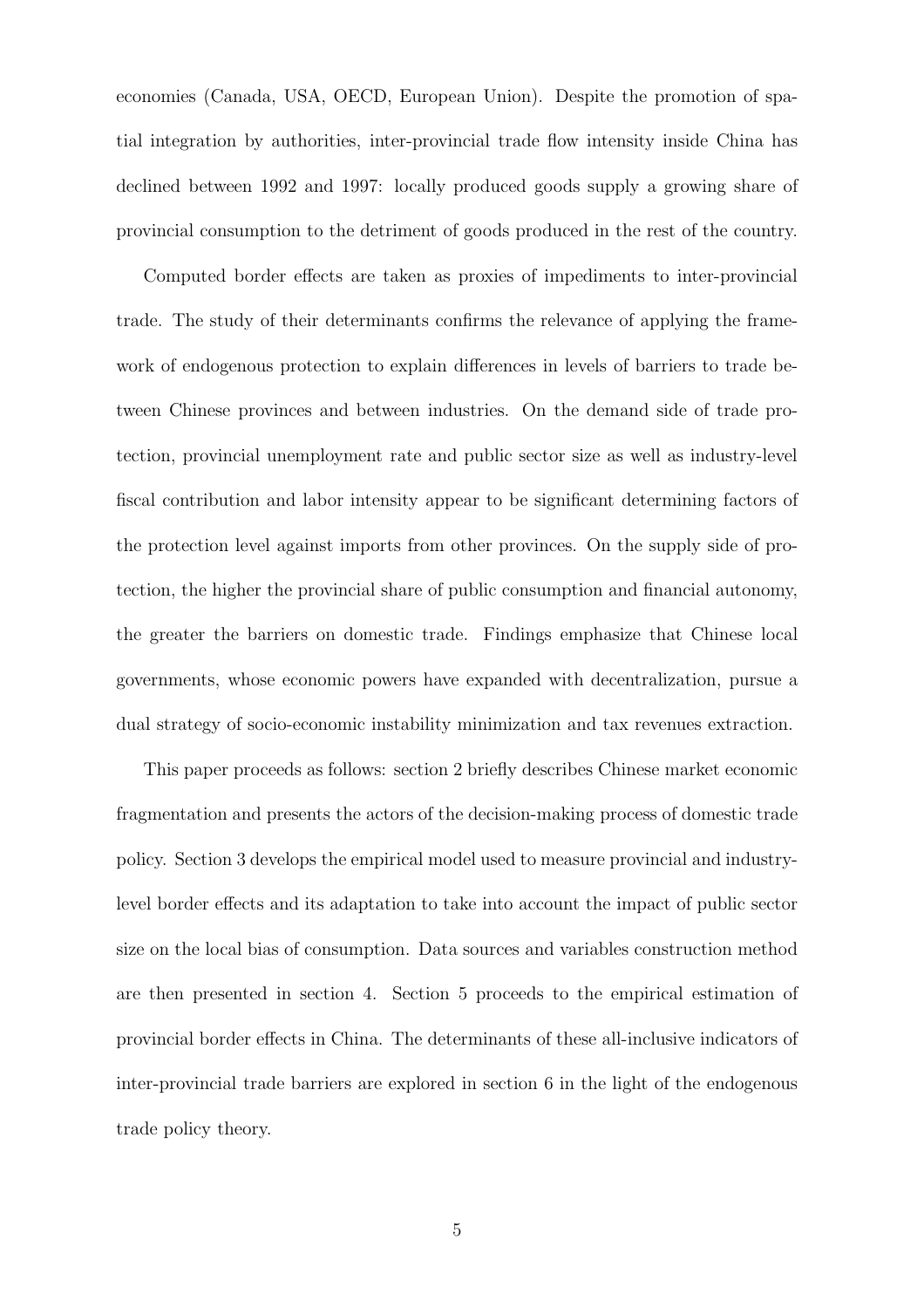# 2 Political economy of domestic trade fragmentation in China

China's economy is characterized by its "cellular" structure due to its horizontal principle of economic management. It is traditionally based on a territorial or regional planning where local authorities govern most economic activities in one geographic region across different economic sectors. Chinese provinces are natural entities and even political regions in that they constitute socio-political entities. Their territories and residents are ruled by a specific power invested with increasing administrative and political functions since the decentralization process. The borders of the thirty-one Chinese provinces 3 delimit so many separate markets. The decentralization reforms initiated in 1980 reinforced China's de facto economic federalism as more regulatory responsibilities, ownership of firms, economic and financial powers were placed in the hands of provincial governments. Under the name of assistance to the local economy, local governments used their heightened administrative powers (in terms of trade, investment, budget and price fixation) to implement a multiform protection of workers and enterprises under their authority (Zhao and Zhang, 1999; Wong, 2003). Alright import bans, discriminatory product and health certification standards, tariffs and dumping charges, confiscations of profits earned on marketing foreign-provincial goods as well as subsidies to local commercial units for buying locally produced products aimed at curtailing competition with home-province products and sustaining employment and the survival of uncompetitive local enterprises (World Bank, 1994; Chinese Economic Studies, 1993; Development Research Center, 2003). Local authorities often justified their protectionist measures by their regional import substitution strategies. These provincial policies, just as those at the national level, intended to develop import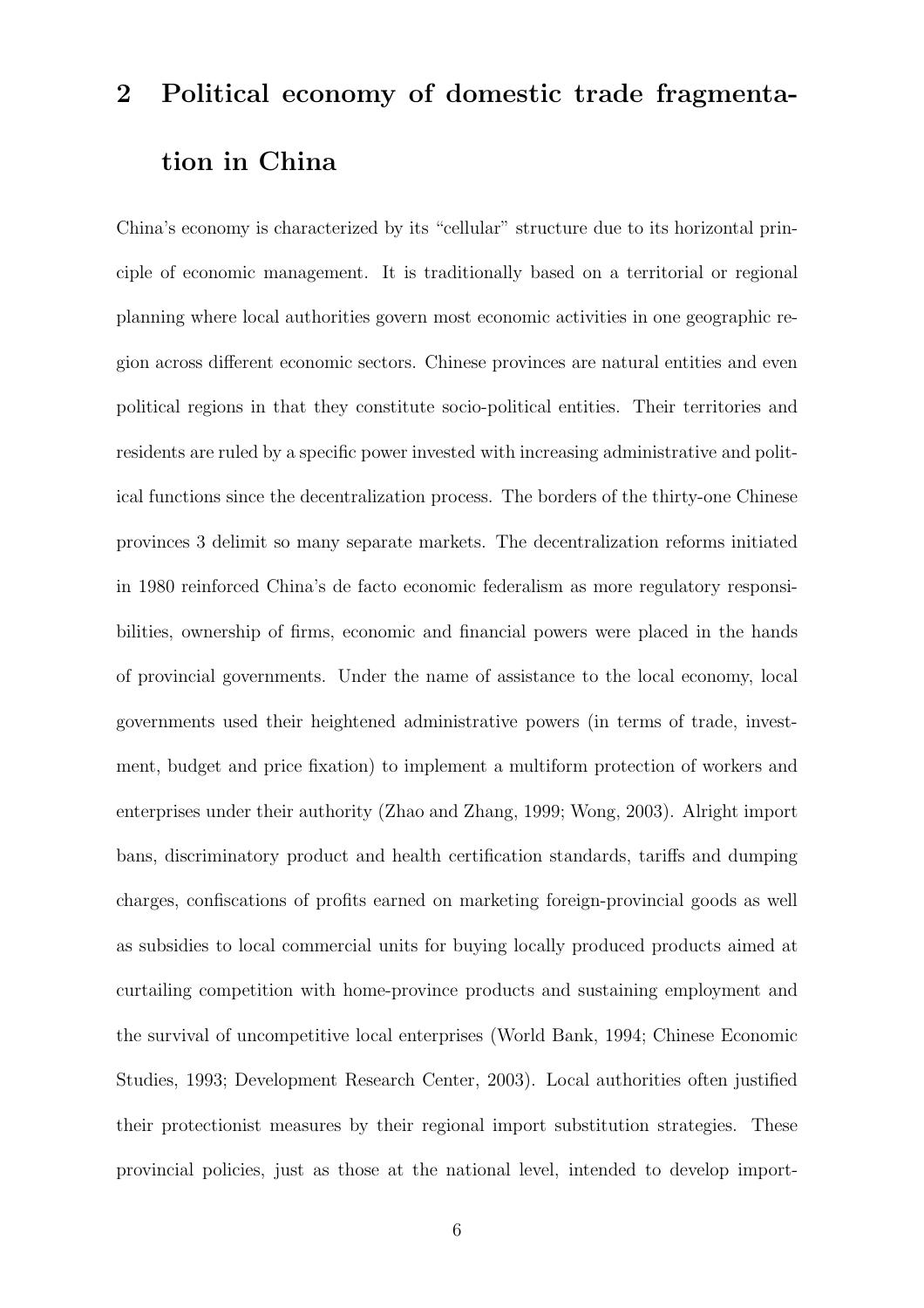replacing infant industries at home in the shelter of trade restrictions. Duplication of under-optimal enterprises, convergence of industrial production across different regions, wastefulness and territorial segmentation along provincial border logically arose (Young, 2000).

The rough data on domestic trade from provincial IO tables confirm that domestic trade is large but declining over the period 1992-1997. Average Chinese inter-provincial imports amount to 50 and 38 % of GDP respectively in 1992 and 1997. Inter-provincial trade makes up 80 and 66% of total trade in these years.

The value of inter-provincial trade in China increased between 1992 and 1997, yet at a lower rate than GDP, international trade or intra-provincial trade. Between 1992 and 1997, the share of imports from other provinces in total goods absorption 4 decreased. In 1992, average provincial absorption of goods was composed as follows: 27% of goods produced in other provinces, 68% of locally made products and 5% of international imports. In 1997, the importance of goods from the rest of the country in provincial absorption declined to 20% while the shares of locally produced goods and foreign goods rose to 72 and 8%, respectively.

In the analysis, specific attention is paid to the issue of potential trade diversion between national and international to make sure that findings of decreasing domestic market integration in China do not relate to the rapid growth of international trade. The decrease in inter-provincial trade intensity is consistent with the rapid international trade opening of Chinese provinces. However, the fact that it goes hand in hand with the rise of intra-provincial trade intensity raises doubts on effective domestic market integration. As mentioned earlier, the promotion by Chinese reforms of domestic openness alongside international openness was motivated by the search for dynamic and static gains resulting from increased competition, the diffusion of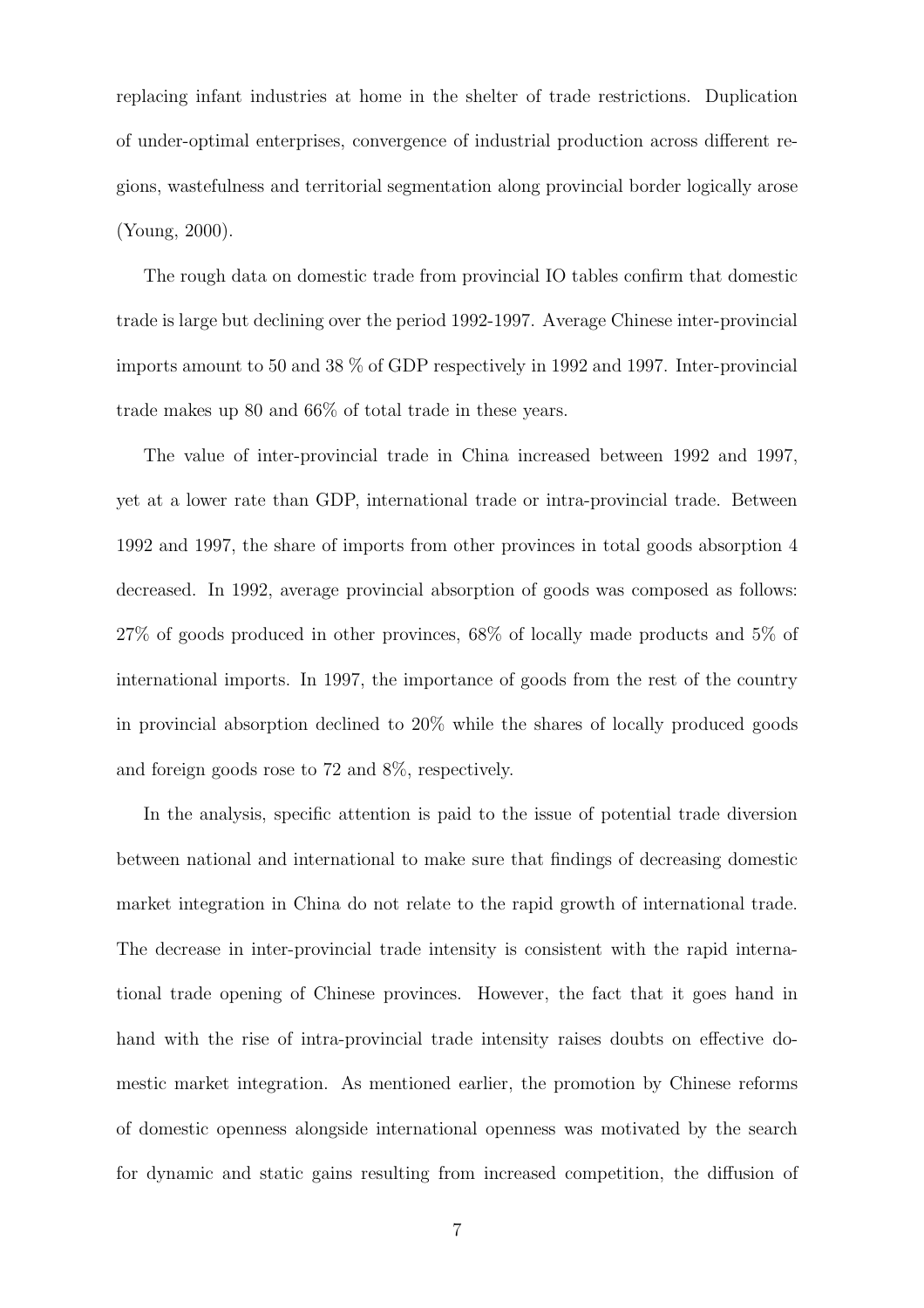technological progress and the determination of production according to comparative advantages. Pre-reform introverted development policies favored the development of inefficient and non-competitive local goods as production completely neglected principles of comparative advantages, economies of scale and specialization. International products are expected to substitute both for goods produced in other Chinese provinces (inter-provincial trade) and for locally produced goods (intra-provincial trade). There is no reason, in a context of domestic integration between Chinese provinces, for the substitution between international and national imports to be asymmetric depending on the inter-provincial or intra-provincial origin 5 of goods.

Findings of decreasing inter-provincial trade intensity beside rising intra-provincial trade intensity between 1992 and 1997 run counter to the logic of regional specialization according to comparative advantages and economies of scale. They support the claim of growing economic fragmentation in China.

The theory of endogenous trade policy is used to understand the logic of local authorities' protectionism. It contends that governments when deciding trade policies do not only pursue economic efficiency but also consider income distribution aspects. Trade protection is endogenously determined by the relationship between a demand (from private agents and interests groups) and a supply (from politicians and government).

Numerous empirical studies examine the political economy determinants of trade protection at the national level,6 some of which on developing economies like South Korea, Taiwan and Mexico. However, there are only a few applications of the endogenous trade theory to China (Branstetter and Feenstra, 2002 7; Chen and Feng, 2000 8; Bin, 2000). They focus exclusively on international trade.

This paper offers a first attempt to investigate the determinants of trade protection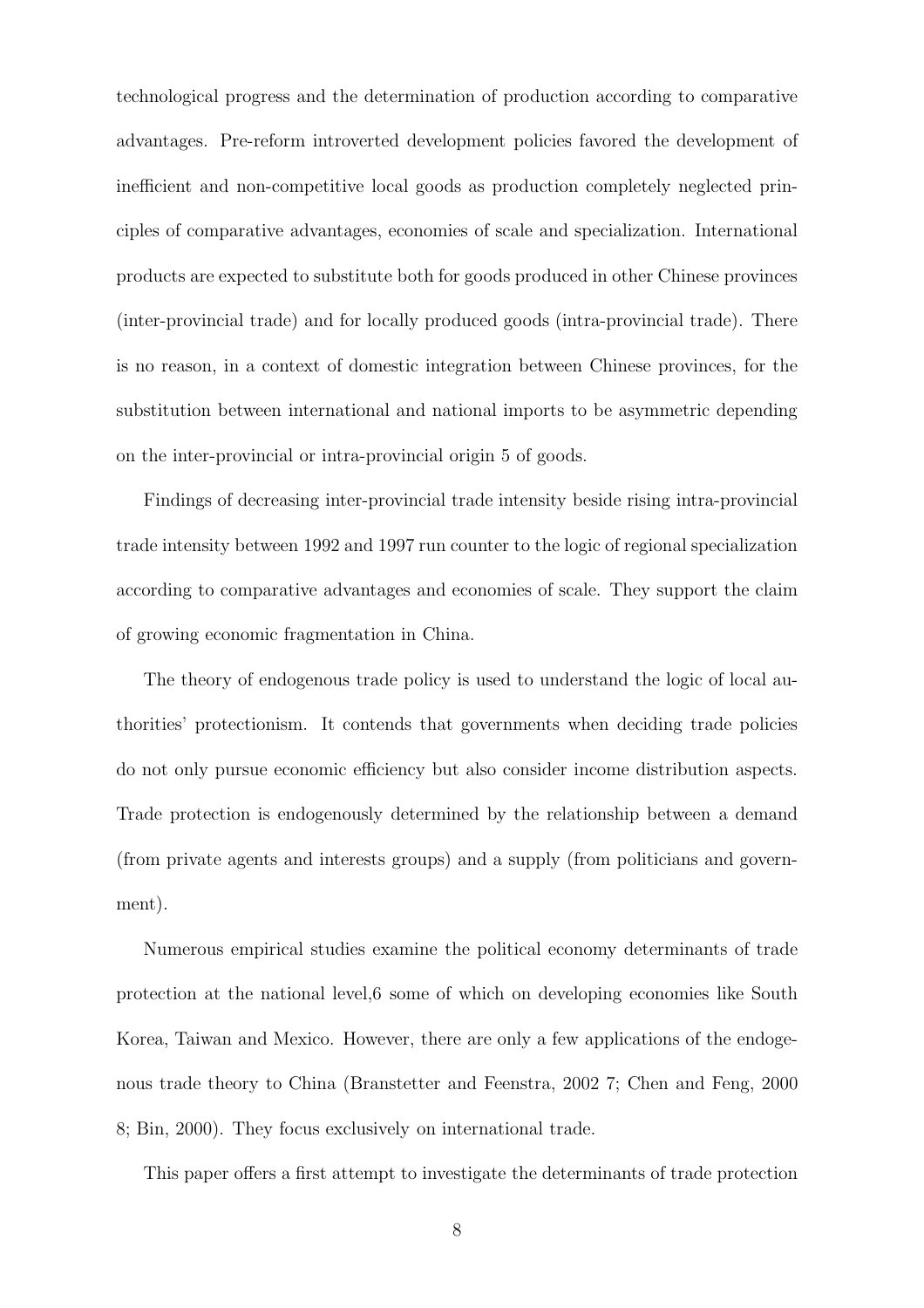adopted internally by Chinese provinces. The logic of above-cited studies can be taken up to apprehend provincial domestic trade protectionism. They all emphasize the importance of the objective of economic and political stability in the trade policy management. Economic reforms revealed that Chinese authorities are confronted to serious problems of over-employment and of low profitability in numerous enterprises especially state-owned ones. Due to soft budget constraint and historical management failures, almost half of public enterprises are running a deficit in 2000 (People's Daily, July 2000). These enterprises *(difang qiye)* often entertain close ties with the local government, which favors blackmailing practices and lobbying for more protection. We will verify that trade policy is used by provincial authorities as a tool to minimize threats of massive layoffs, bankruptcies and reduced competitiveness of local enterprises induced by liberalization and privatization processes (Bai et al., 2004; Kung, 1999). As such, protection is expected to be extended in priority to high employment and inefficient sectors. I further consider the importance of the fiscal revenue objective. It is conjectured, in coherence with results of previous studies on China's international trade policy, that local protectionism pursues a dual objective of fiscal revenue maximization and of social stability and economic equity preservation.

The ambition in this paper is to test the relevance of endogenous trade policy theory in the context of China's domestic market. The study aims at shedding light on the appropriate strategy for the central government to undertake in order to fight against local protectionism and to promote domestic market integration.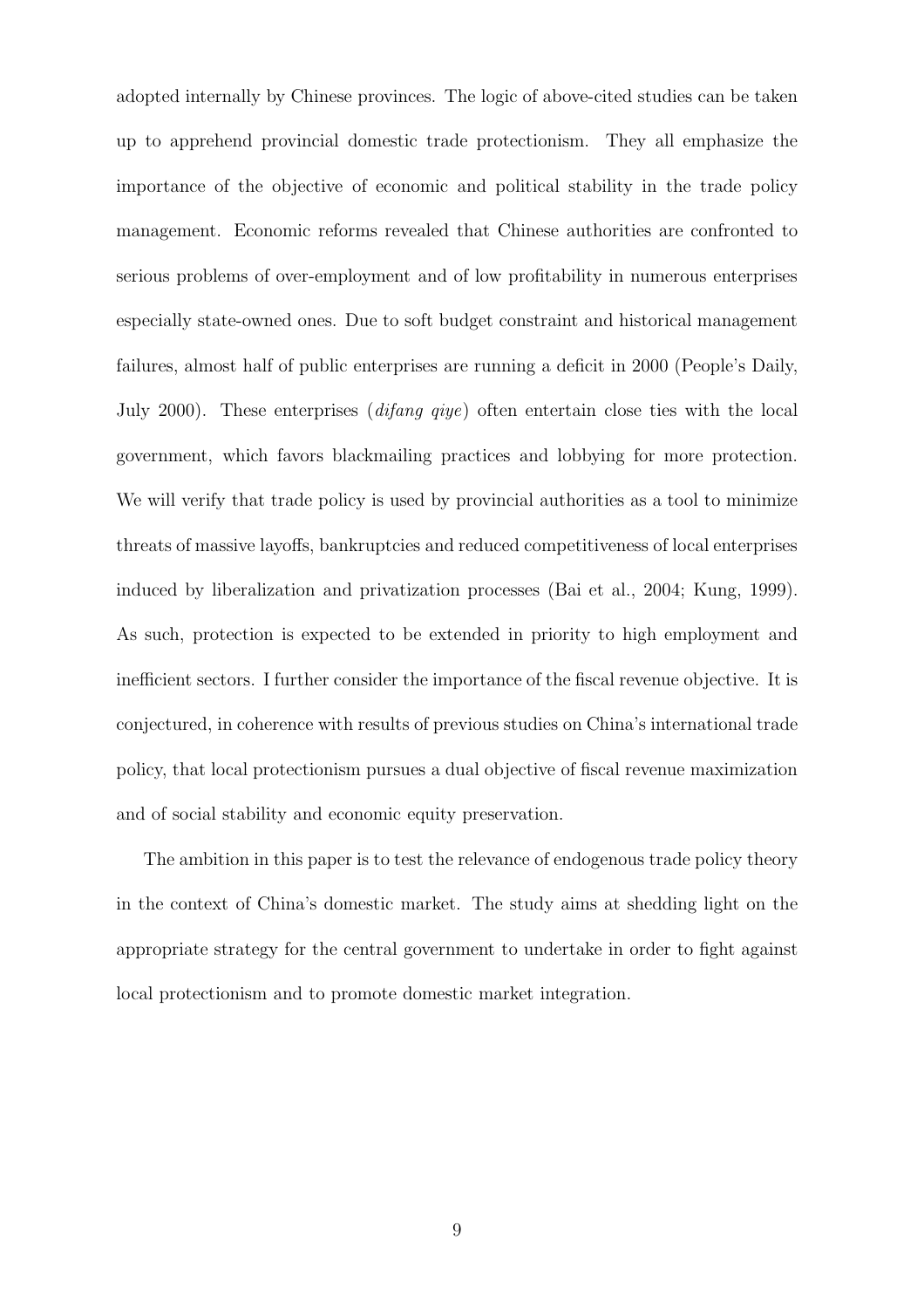## 3 The border effect model

#### 3.1 Basic Model

I follow the model proposed by Head and Mayer (2000) to measure trade integration between European countries.9 Their specification is now probably the cutting-edge implementation in that it develops the estimating equation from first principles and takes into account that prices of third nation goods can affect bilateral trade flows.

Head and Mayer (2000) adopt a monopolistic competition framework inspired by Krugman (1980) and derive a gravity equation from a utility function allowing for asymmetric consumer preferences.

Let  $c_{ijh}$  be the total consumption of good h from partner j by the representative agent in province i and  $a_{ij}$ , be the preference weight of its consumers for products imported from j. The CIF. value of imports of province i from partner j,  $m_{ij}$ , is obtained through the maximization of the following CES utility function under the budget constraint:

$$
U_i = \left(\sum_{j=1}^{N} \sum_{h=1}^{n_j} (a_{ij}c_{ijh})^{\frac{\sigma-1}{\sigma}}\right)^{\frac{\sigma}{\sigma-1}} s.t. \ m_i = \sum_k m_{ik} = \sum_k c_{ik} p_{ik} \forall \ h \tag{1}
$$

with k covering all partners so that  $k=1, i, j,... N$ . We note  $\sigma$  the elasticity of substitution between any two varieties and  $p_{ik}$ , the delivery price of imports from k by i.

I specify  $a_{ij}$ , the preference weight of consumers in i for products imported from  $j$  10 as composed by a systematic preference for home-produced goods (or aversion to outside goods noted  $DB_{ij}$  and by a normally distributed error term,  $\epsilon_{ij}$ :  $a_{ij}=\exp(DB_{ij}+\epsilon_{ij})$ . Let  $DB_{ij}=0$  when  $i=j$  (intra-provincial trade) and let it be negative when  $i \neq j$  (inter-provincial trade) so that  $DB_{ij} = -\beta_i$ . In this latter case,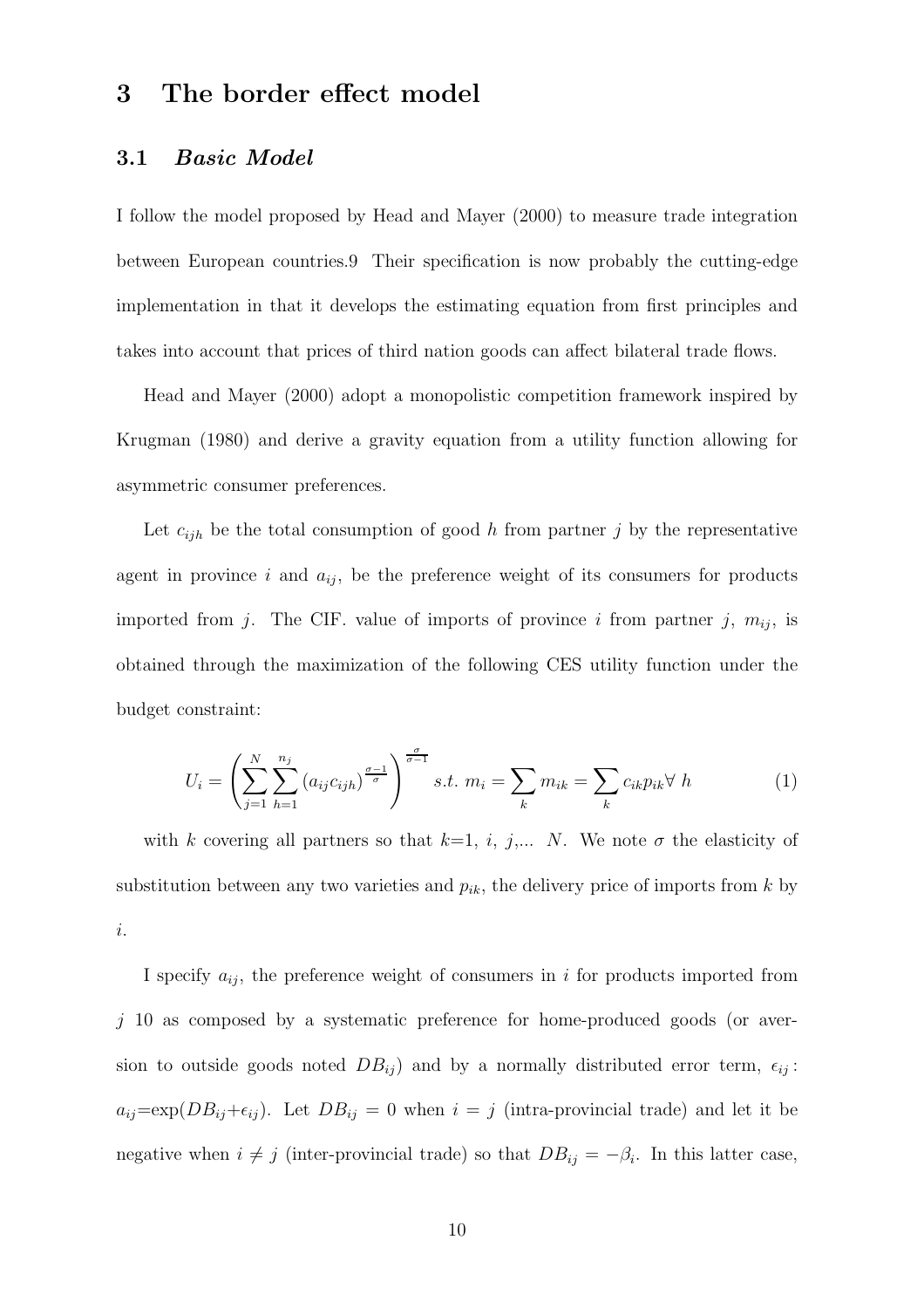consumers in province i prefer local goods to outside goods and feel an aversion  $\beta_i$ vis-à-vis products imported from the other side of the border.

I obtain the bilateral imports of  $i$  from  $j$  by summing imports for each variety, with  $n_i$  being the number of varieties in j:

$$
m_{ij} = \frac{a_{ij}^{\sigma - 1} n_j p_{ij}^{1 - \sigma}}{\sum_{k} a_{ik}^{\sigma - 1} n_k p_{ik}^{1 - \sigma}} m_i.
$$
\n(2)

A gravity equation is derived from this expression. In the model of monopolistic competition, the quantity of production (noted q) is identical for every firm. With  $v_i$ the production value in j, one obtains the equality  $v_j = qp_j n_j$ . We take into account the proportionality  $n_j p_j = \frac{v_j}{q}$  $\frac{\partial j}{q}$  between production  $v_j$  and the number of varieties  $n_j$ yielded by the Dixit-Stiglitz (1977) model to eliminate  $n_j$  and  $n_k$  terms from (2).

The price paid by consumers in province  $i$  for goods produced in partner  $j$  is defined as a multiplicative function of the production price in  $j$ ,  $p_j$ , of the distance between the two partners  $d_{ij}$  and of trade (tariff and non-tariff) barriers applied by province i on its imports from j. Constant ad valorem barriers of u are assumed for all cross-border trade so that  $p_{ij} = (1+u)d_{ij}^{\delta}p_j$ .

Trade barriers u are supposed to be null inside provinces  $(j = i)$  but positive if  $i \neq j$ . One obtains:

$$
m_{ij} = \frac{a_{ij}^{\sigma - 1} v_j \left( (1 + u) d_{ij}^{\delta} \right)^{1 - \sigma} p_j^{-\sigma}}{\sum_k a_{ik}^{\sigma - 1} v_k \left( (1 + u) d_{ik}^{\delta} \right)^{1 - \sigma} p_k^{-\sigma}} m_i
$$
\n(3)

I follow Head and Mayer (2000) in adopting a relative specification to overcome estimation problems of the denominator. The authors transform the gravity relationship into relative terms with respect to intra-provincial trade flow  $m_{ii}$ . This procedure enables to eliminate the potential influence of third partners' characteristics. All as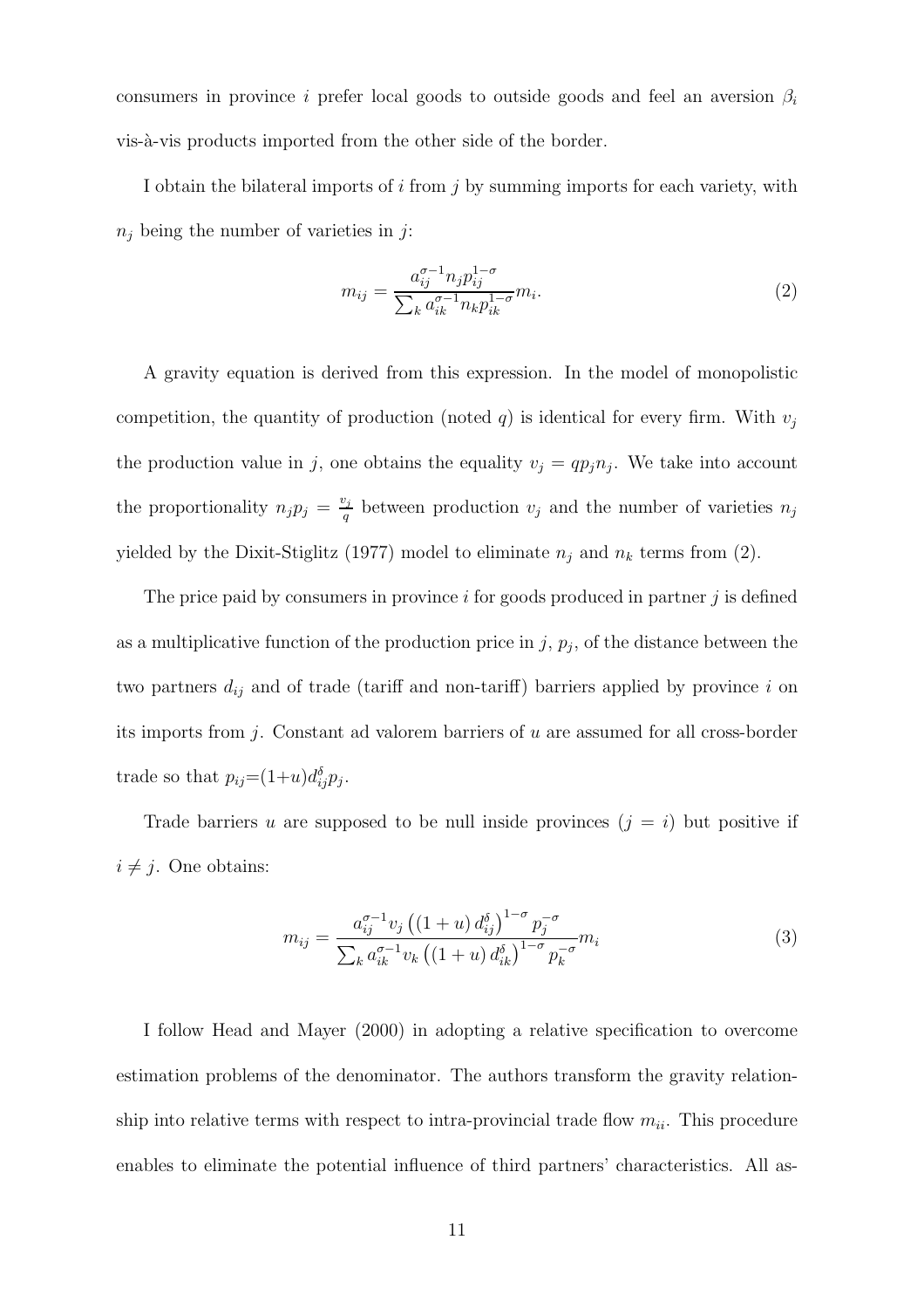pects, which affect the level and evolution of trade with alternative partners, are thus controlled for.

Substituting for all the previously defined terms in the definition of  $m_{ij}$  and transforming the equation into logarithms leads to:

$$
\ln \frac{m_{ij}}{m_{ii}} = \ln \frac{v_j}{v_i} - \delta(\sigma - 1) \ln \frac{d_{ij}}{d_{ii}} - \sigma \ln \frac{p_j}{p_i} - (\sigma - 1)[\beta_i + \ln(1 + u)] + e_{ij}
$$
(4)  
with  $e_{ij} = (\sigma - 1)(\epsilon_{ij} - \epsilon_{ii})$ 

The constant term in equation 4 is expected to be negative as it represents the deviation of observed inter-provincial trade flows from their predicted value in absence of barriers by the model, based on intra-provincial trade. It includes the effect of tariff and non-tariff barriers u as well as the impact of aversion to foreign goods  $\beta_i$ .

#### 3.2 Considering public consumption importance

The basic equation can be enhanced through the definition of the local bias of consumption in the light of the endogenous trade policy theory. The supply of protection by a provincial government is assumed to depend on its interventionism in the economy captured through the share of public sector in the provincial consumption.

Equation 4 is easily modifiable to take into account the respective shares of the public and private sectors in the consumption and the specific values of their domestic bias. Let  $\beta_i = \beta_i^{pub}$  $a_i^{pub} * \alpha_i + \beta_i^{priv}$  $i^{priv}_{i} * (1 - \alpha_{i}),$  with  $\alpha_{i}$  the share of the public sector consumption in province i and  $\beta_i^{pub}$  $i^{pub}$  and  $\beta_i^{priv}$  $i^{priv}_{i}$  the aversion vis-à-vis outside products of public and private consumers respectively. Equation 5 follows:

$$
\ln \frac{m_{ij}}{m_{ii}} = \ln \frac{v_j}{v_i} - \delta(\sigma - 1) \ln \frac{d_{ij}}{d_{ii}} - \sigma \ln \frac{p_j}{p_i} - (\sigma - 1) \left[ \alpha^i \beta_{pub}^i \right] - (\sigma - 1) \left[ \left( \alpha^i - 1 \right) \beta_{priv}^i + \ln \left( 1 + u \right) \right] + e_{ij}
$$
\n(5)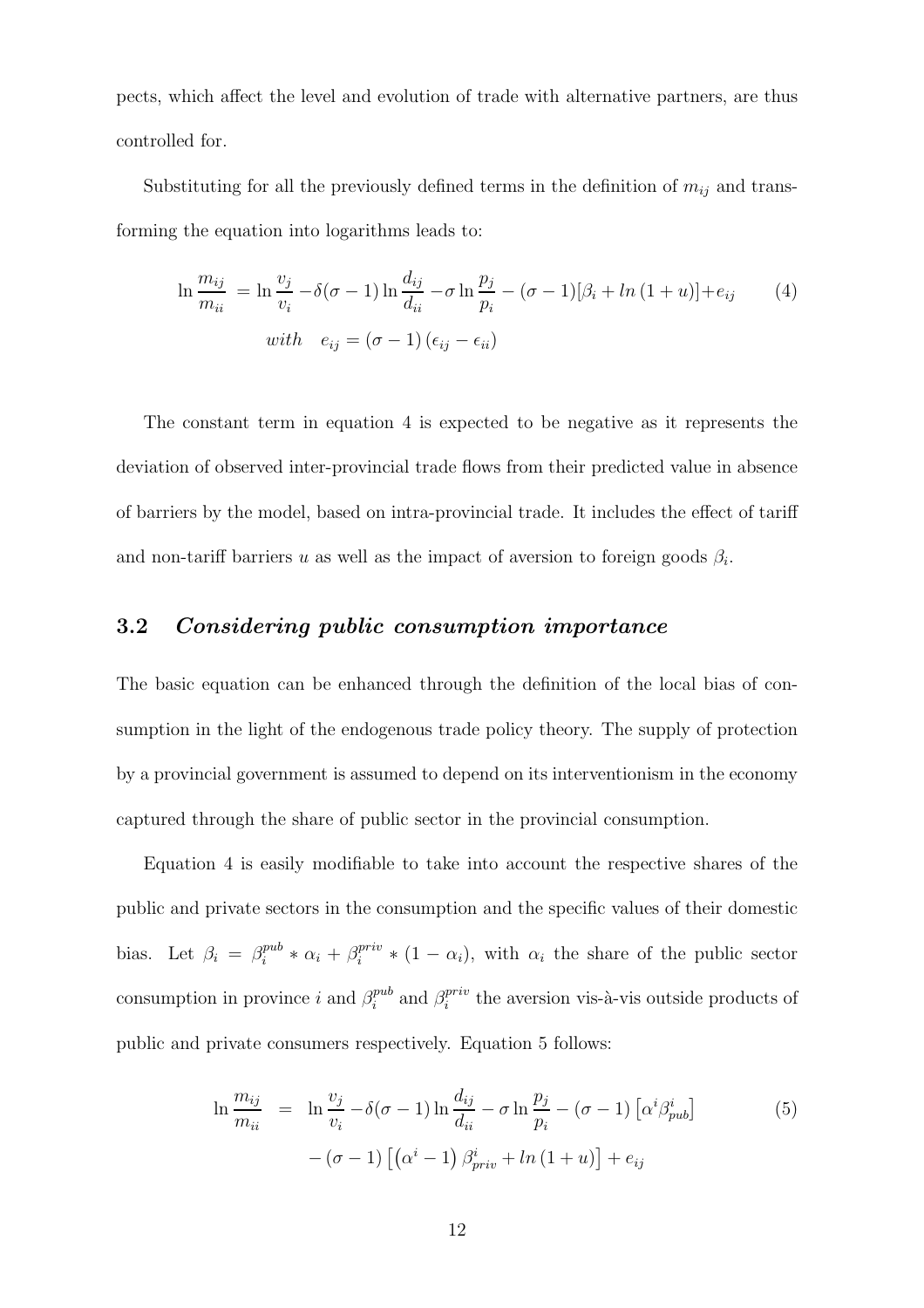with 
$$
e_{ij} = (\sigma - 1) (\epsilon_{ij} - \epsilon_{ii}).
$$

The constant term in equation 5 is purged from the impact of the public consumer's aversion towards outside goods. It now captures the aversion of the sole private consumers beside border-related trade barriers. We expect the estimate of the border effect based on equation 5 to be lower than that based on equation 4. This would reflect that greater preference for local goods is found in the public sector than in the private sector.

#### 3.3 Controlling for the evolution of international trade

The model we use implicitly postulates the independence of the ratio between interprovincial and intra-provincial trade flows with regard to characteristics of a third partner, that is, in our case, the rest of the world. The specification of Head and Mayer (2000) that transforms the gravity relationship into relative terms with respect to intra-provincial trade (equation 4) eliminates any potential influence of trade evolution with alternative international partners. As such, theoretically, the model is not influenced by substitution effects between international and national trade. It considers that producers do not choose from among the markets they sell to: they sell to whoever wants to buy. As such, the model relies on the assumption that there is continuity in provincial markets within China. If international trade liberalization occurs, substitution between international goods and national goods will follow in a symmetric way whatever the origin of the national goods (local or from other provinces). In absence of inter-provincial trade barriers, there is no reason that it results in trade reorientation between intra-provincial and inter-provincial sources.

The model we will estimate (equation 5) focuses on the ratio of inter-provincial trade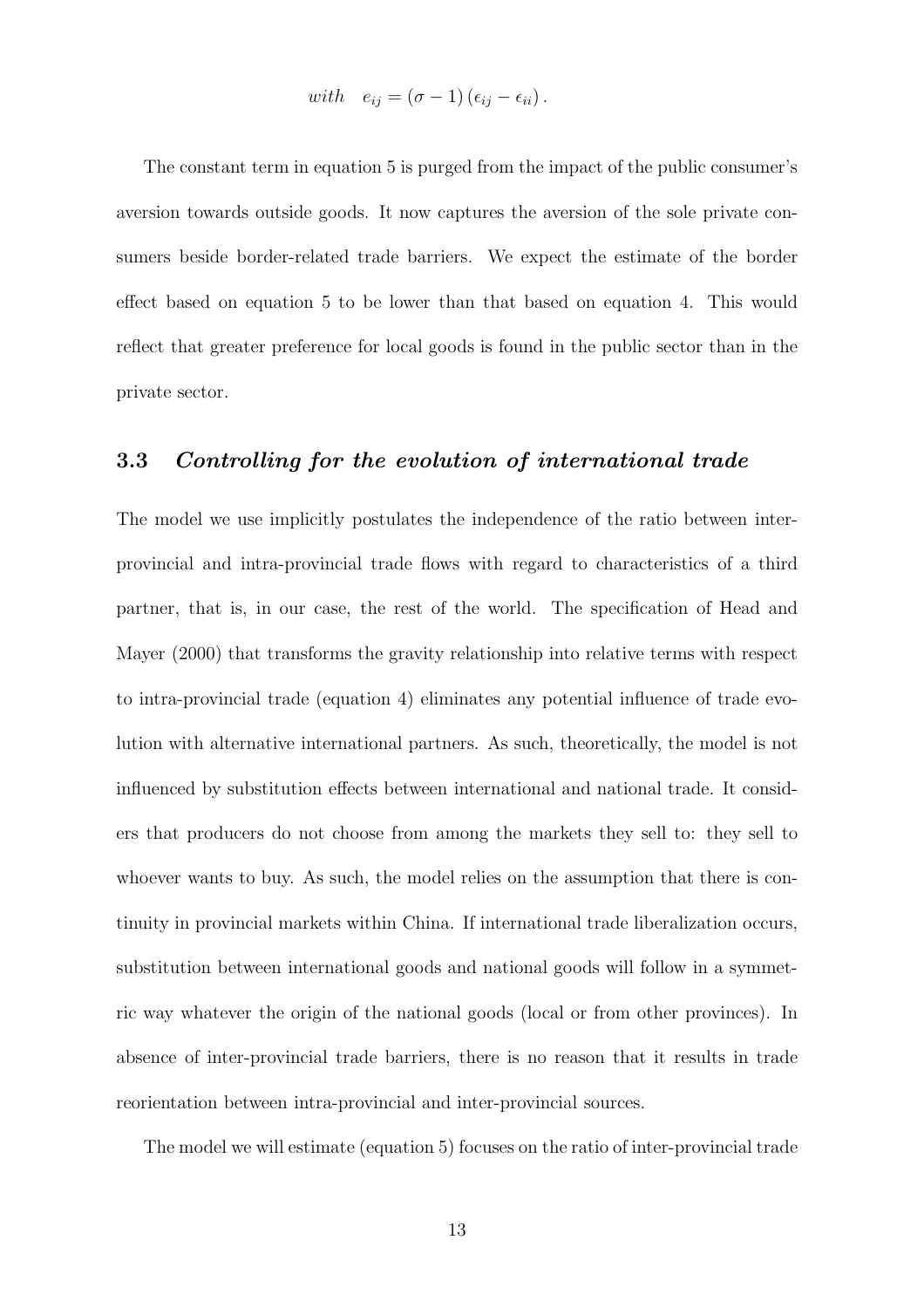to intra-provincial trade, while controlling for the level and evolution of international integration through the transformation of our equation with respect to intra-provincial trade. All aspects of international trade have been cancelled out. In theory, greater engagement in international trade remains neutral in terms of the sharing out of remaining trade among suppliers from the province and from the rest of the country. The demand of Chinese consumers that is not satisfied by international products splits into local products and products from the rest of the country following the same proportion as before the liberalization.

However, this been said, it is true that the reality of China's trade integration in the world economy is quite complex. Specifically, China's engagement in international trade is characterized by strong dualism (Naughton, 1999). China's trade policy has accentuated the dichotomy of its economy: highly competitive sectors that are integrated into international production and trade networks in high-technology goods and that are dominated by foreign companies, coexist with traditional sectors that are falling steadily behind and that are dominated by Chinese firms (OECD, 2002; Lemoine and Unal-Kesenci, 2002).

It can therefore be argued, in coherence with China's production dichotomy, that not all the production that takes place in China can be exported and conversely that a share of production is specifically aimed at being exported. Substitutability does not prevail between goods destined for exports and goods meant to be sold locally or on the national market. As such, it is crucial that the analysis, which focuses exclusively on the comparison of intra- and inter-provincial trade, excludes the products that are exported.

In our empirical estimations of equations  $4$  and  $5$  of the model, output terms  $v$  are defined as the output value of goods that are meant to be sold in the domestic market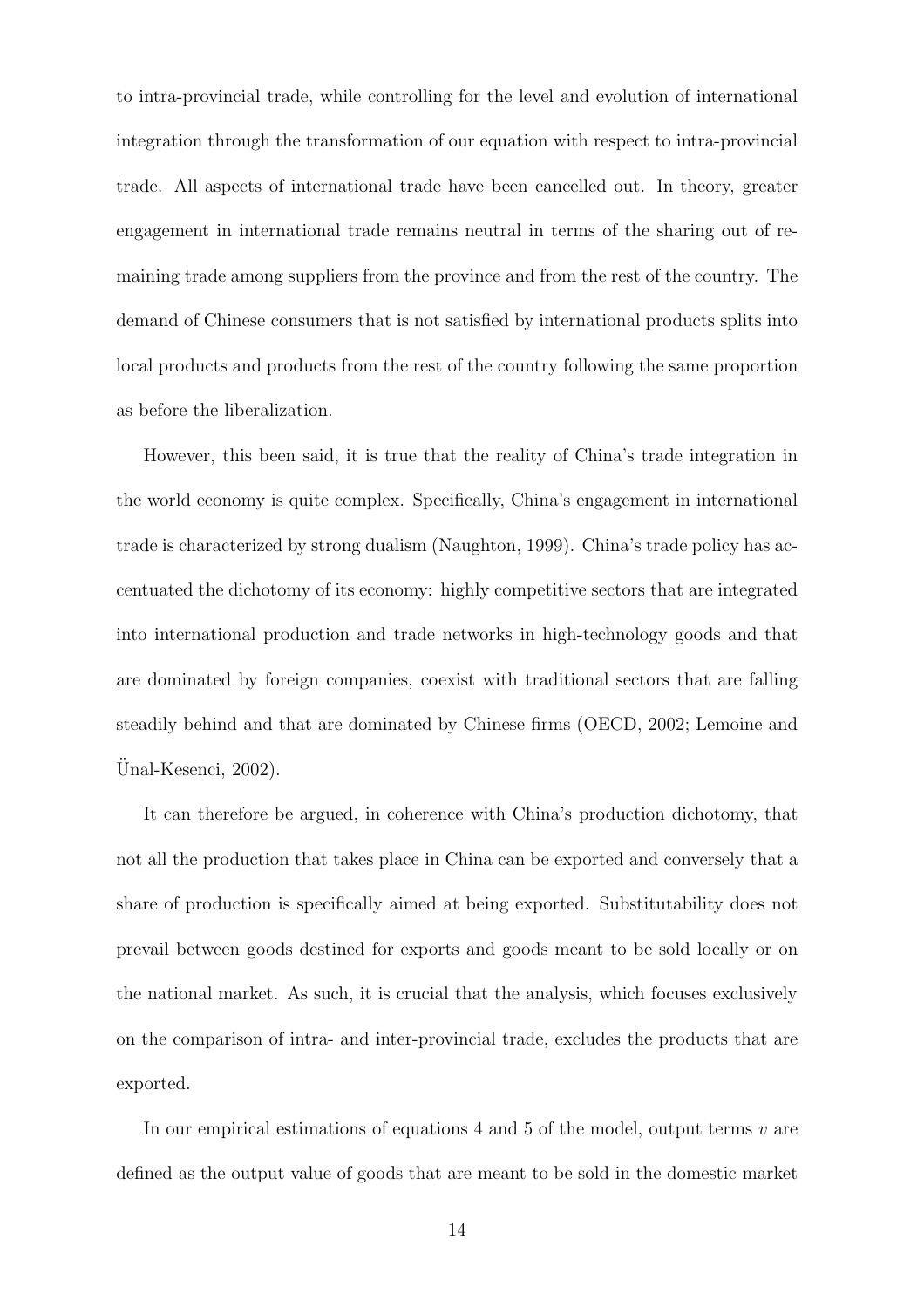only. The value of international exports is therefore deduced from that of gross output for each province and industry. This procedure aims at making sure that our findings on domestic market integration do not depend on the evolution of international trade of Chinese provinces. As a further test that estimated Chinese provinces' border effects are not inflated by their concomitant engagement in foreign trade, we will verify in section 6 that international trade is not a positive determinant of border effects size.

### 4 Data sources and variables construction

Most Chinese provinces produce square input-output tables for 1992 and 1997. A few of these tables are published in provincial statistical yearbooks. I obtained access to final-demand columns of these matrices from the input-output division in China's National Bureau of Statistics. They provide the decomposition of provincial output, international and domestic trade for 21 comparable industries of tradable goods in 1992 and 1997.11 Domestic trade flow, that is trade between each Chinese province and the rest of the country, were obtained for 25 provinces in 1992 and 24 provinces in 1997.12

As no data on bilateral trade flows between provinces are available,13 it is necessary to proceed to some adjustments to reconcile the model with the degree of aggregation of the available trade data.

#### Characteristics of the "rest of China"

We rely on the same method as Poncet (2003) to define the characteristics of the "rest of China". The "rest of China", denoted by  $roC$ , differs for each province considered and can be thought of as a distinct country whose production,  $V_{\text{roC}}$ , production price,  $p_{roC}$  and distance to province i,  $d_{i-roC}$ , can be generated on the basis of the char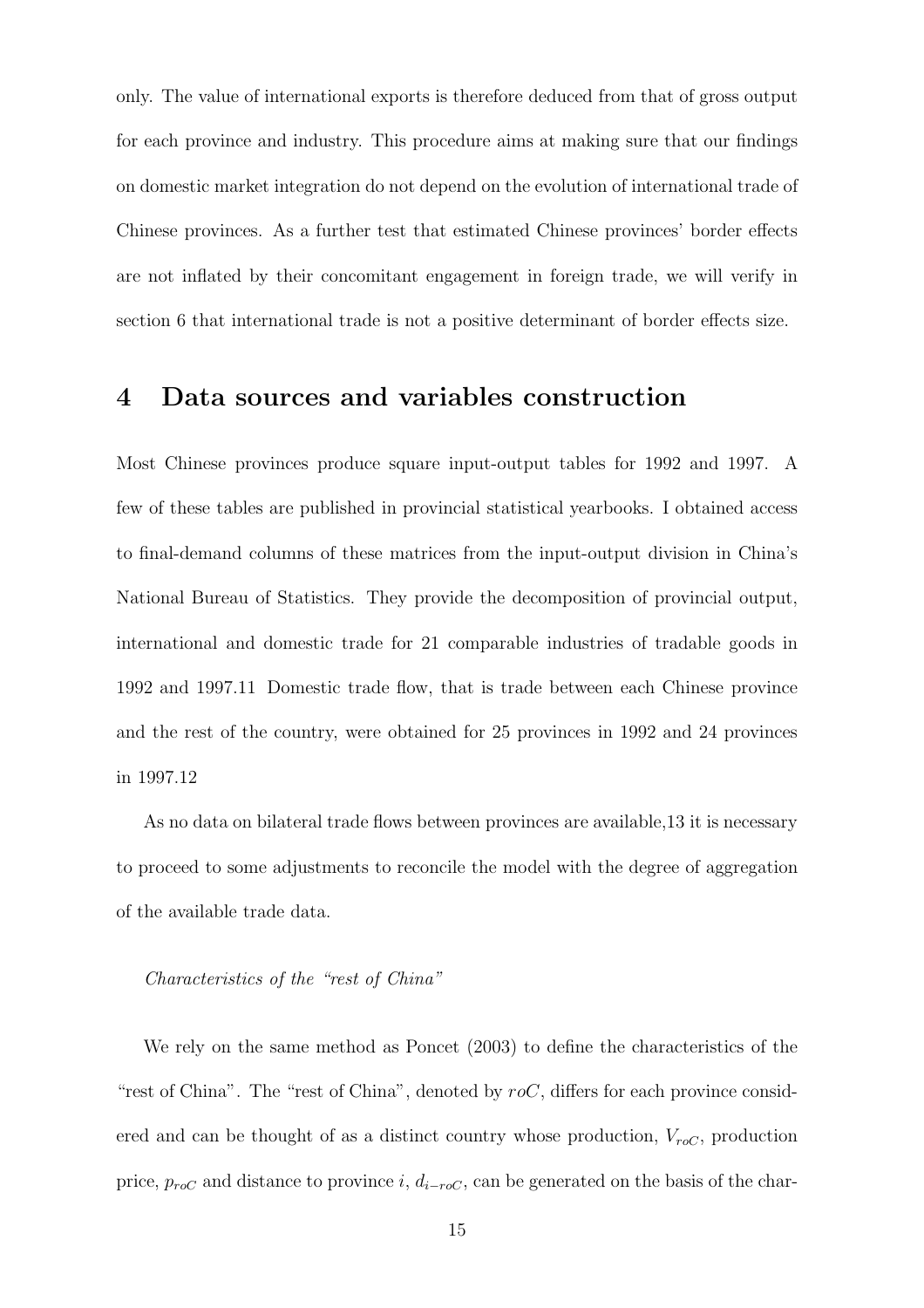acteristics of the provinces that make it up. As such, its production  $V_{\text{roC}}$  corresponds to the sum of the productions  $v_j$  of its constituent provinces j:  $V_{\text{ro}C} = \sum_{j \neq i} v_j$ .

To avoid a somewhat ad hoc way of aggregating provincial characteristics, expressions of the other characteristics of the "rest of China" are derived, on the ground that  $m_{i-roC} = \sum_{j\neq i} m_{ij}$  with i and j being Chinese provinces, directly from the model (equation 3). As explained in detail in Poncet (2003), we deduce that the formula for the effective distance between each province i and the "rest of China",  $d_{i-roC}$ , is given by the production-weighted geometric mean  $\prod_{j\neq i} d_{ij}^{v_{j*}}$  of bilateral distances  $d_{ij}$  between i and the other Chinese provinces j, with  $v_{j*} = \frac{v_j}{V_{-i}}$  $\frac{v_j}{V_{roc}}$ , being the share of j in the output of the "rest of China".

For a given industry, the average production price inside the "rest of China",  $p_{\text{roC}}$ , equals the production-weighted geometric mean  $\prod_{j\neq i} p_j^{v_j*}$  $y_j^{v_{j*}}$  of production prices  $p_j$  in the provinces that form the "rest of China". Industry-level production prices are proxied by average wages in current Yuan extracted from provincial statistical yearbooks 14. Relying on comparable source of wages to proxy for production prices definitely is an improvement on traditional estimations. Gravity models with few exceptions completely overlook the influence of prices. When they do not, they usually rely on data on Consumer Price Index,15 which fail to provide information on the level of prices.

#### Intra-provincial characteristics

Intra-provincial industry-level trade flows,  $m_{ii}$ , are measured following Wei (1996)'s method, that is by subtracting the province's total exports (to domestic and foreign partners) from production for each industry.16

I moreover rely on a measure of intra-provincial distance that solves the various drawbacks of methods used so far in the literature. This measure has the advantage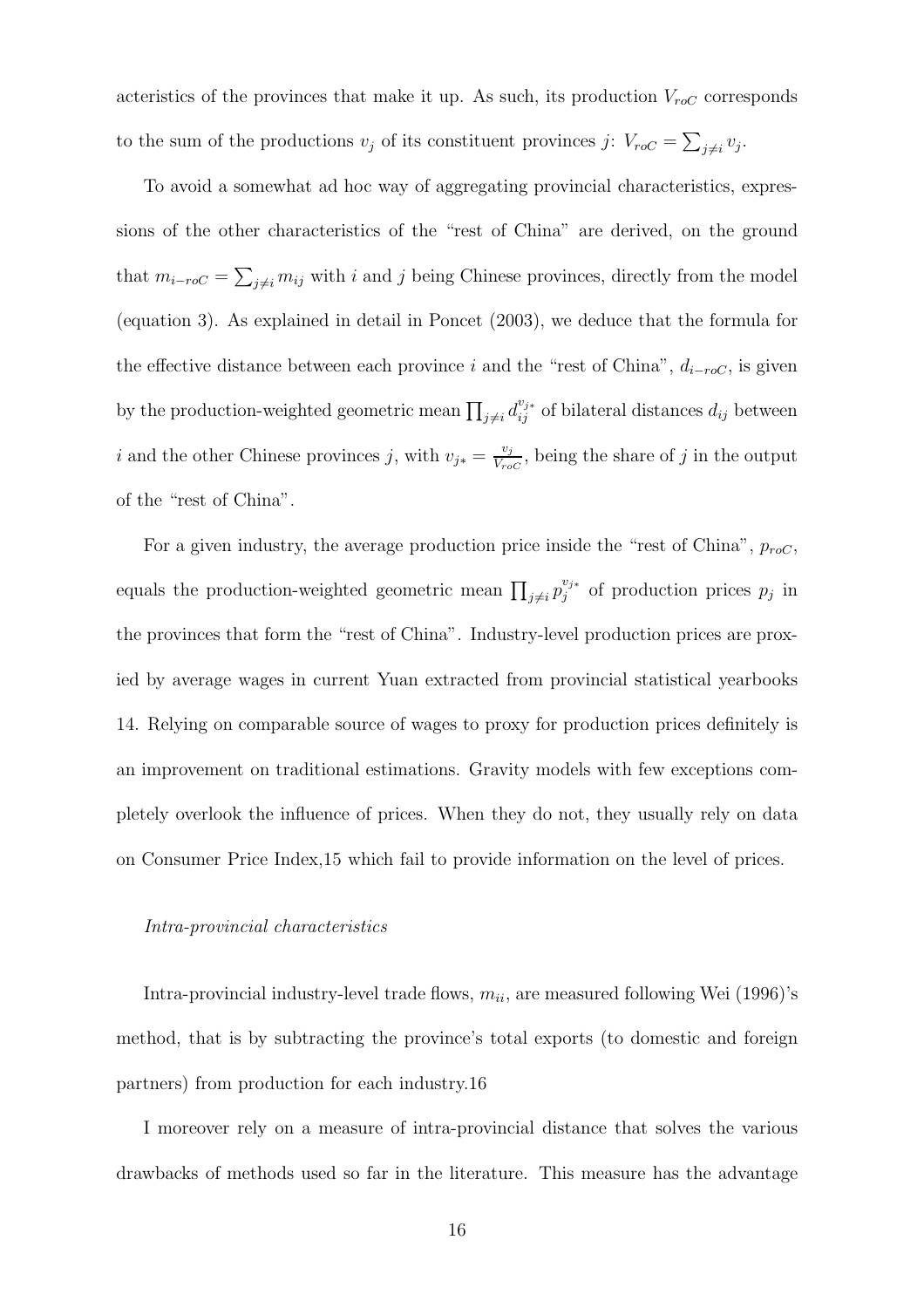not only of being derived directly from the model but also of taking into consideration the province-specific distribution of economic activities. Intra-provincial distance,  $d_{ii}$ , is computed consistently with the model without relying on arbitrary values of  $\theta$ . It is the production-weighted geometric mean of bilateral distances between prefectures 17 that are indexed by l and m:  $d_{ii} = \prod_{l \in i} d_l$  $\frac{v_l}{v_i}$  with  $d_{li} = \prod_{m \in i} d$  $\frac{v_m}{v_i}$ .<br>18 Bilateral distances between prefectures as well as those between provinces are measured on the basis of real distance by road in kilometers between their capital cities. They are computed following the shortest itinerary and the most rapid roads based on very detailed maps. This method helps to control for the fact that quality of transport infrastructure varies enormously across and within provinces.

## 5 Domestic border effects estimation

I apply the basic model of border effects (equation 4) to the Chinese context to estimate the level and evolution of its domestic market integration. Industry-level and provincelevel all-inclusive summaries of inter-provincial trade barriers are computed for 1992 and 1997.

Results are reported in table 1. Columns 1 and 4 to 8 correspond to a panel specification with industry-based fixed effects where a time dummy variable differentiates between the two years of our study, 1992 and 1997. The coefficient in front of the year dummy for 1997 corresponds to the variation of the average border effect between 1992 and 1997. A negative sign indicates an increase in our indicator of lower observed inter-provincial trade in relation to what would be expected in absence of impediments to trade. Columns 2 and 3 report the results obtained separately for 1992 and 1997 to make sure that the 1997 dummy in the column 1 is indeed capturing the evolution of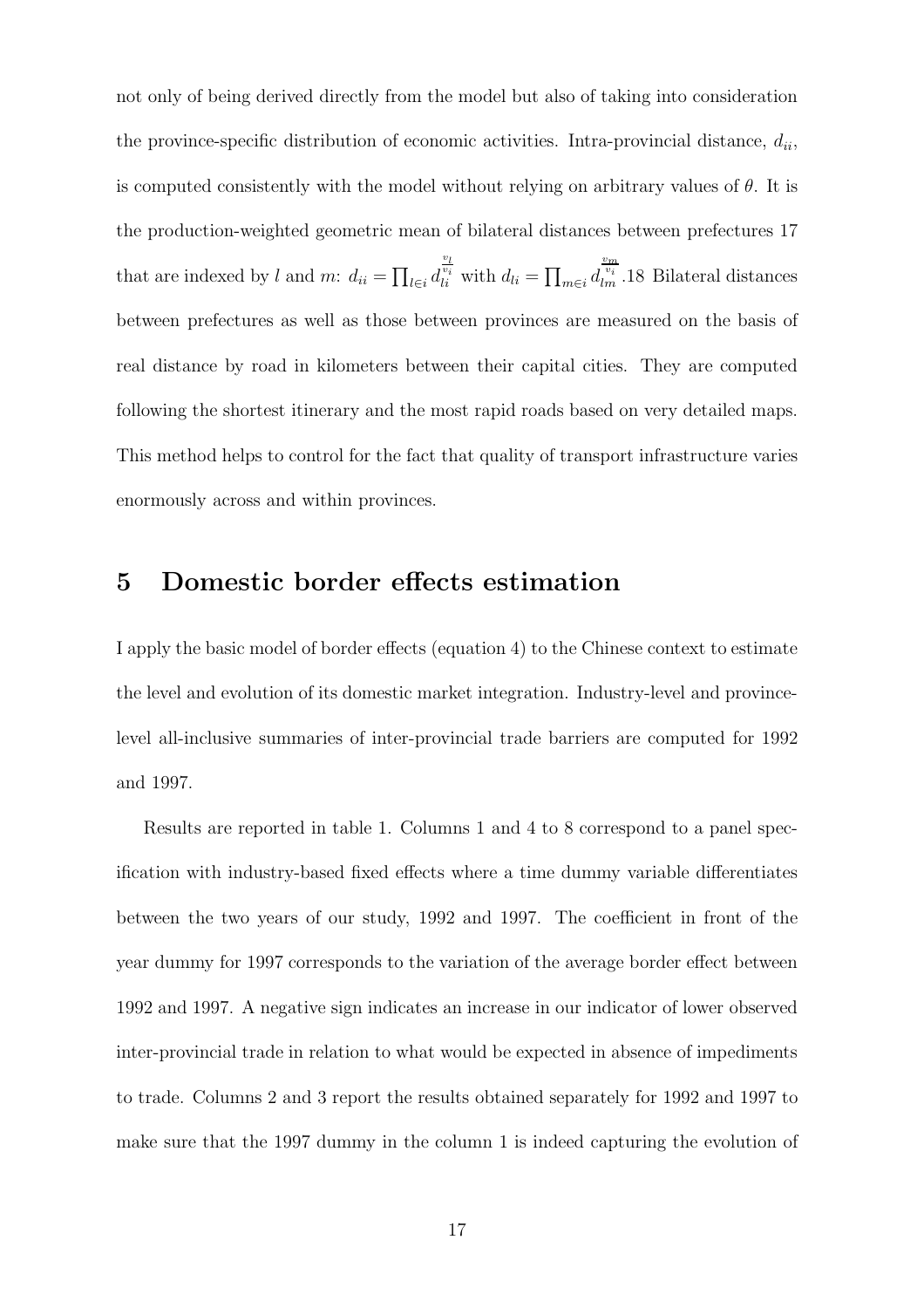the border effect and not some instability that exists elsewhere in the model.

Columns 4 and 5 perform a robustness check in adopting the traditional subdivision of Chinese provinces into two categories: coastal and interior. This subdivision draws from the recognition of China's regional dualistic development structure and geographic, economic and administrative coastal-interior cleavages (Yang, 1991). The aim is to check the stability of the results across the two regional groups and to make sure that our results do not correspond to a regional phenomenon but rather apply to both interior and coastal regions.

While columns 1 to 6 impose a common coefficient on the various explanatory variables, column 7 allows for heterogeneity by industry. Column 8 goes further and introduces coefficients by year and industry. The last two columns (9 and 10) opt for a panel specification with fixed effects by couple of industry-year.19 The Huber/White/Sandwich estimator of variance is used to correct potential heteroskedasticity. The Davidson-MacKinnon test does not reject the null hypothesis of absence of endogeneity of the production term.20

Coefficients are quite consistent with their predicted values. The test of linear hypothesis does not reject that the coefficient on distance corresponds to the figure of -0.6 considered by Leamer (1997) as the normal elasticity of trade with respect to distance. The coefficient on relative production is close to its theoretical unitary value, though significantly different.

The good performance of the relative price variable can be underlined. Its coefficient, representing  $-\sigma$ , where  $\sigma$  is the substitution elasticity between varieties, is far superior to that obtained by studies based on the model of Head and Mayer (2000) on the EU. It is however lower than the theoretical prediction (between -5 and -10 according to different estimation methodologies). This econometric result can be ex-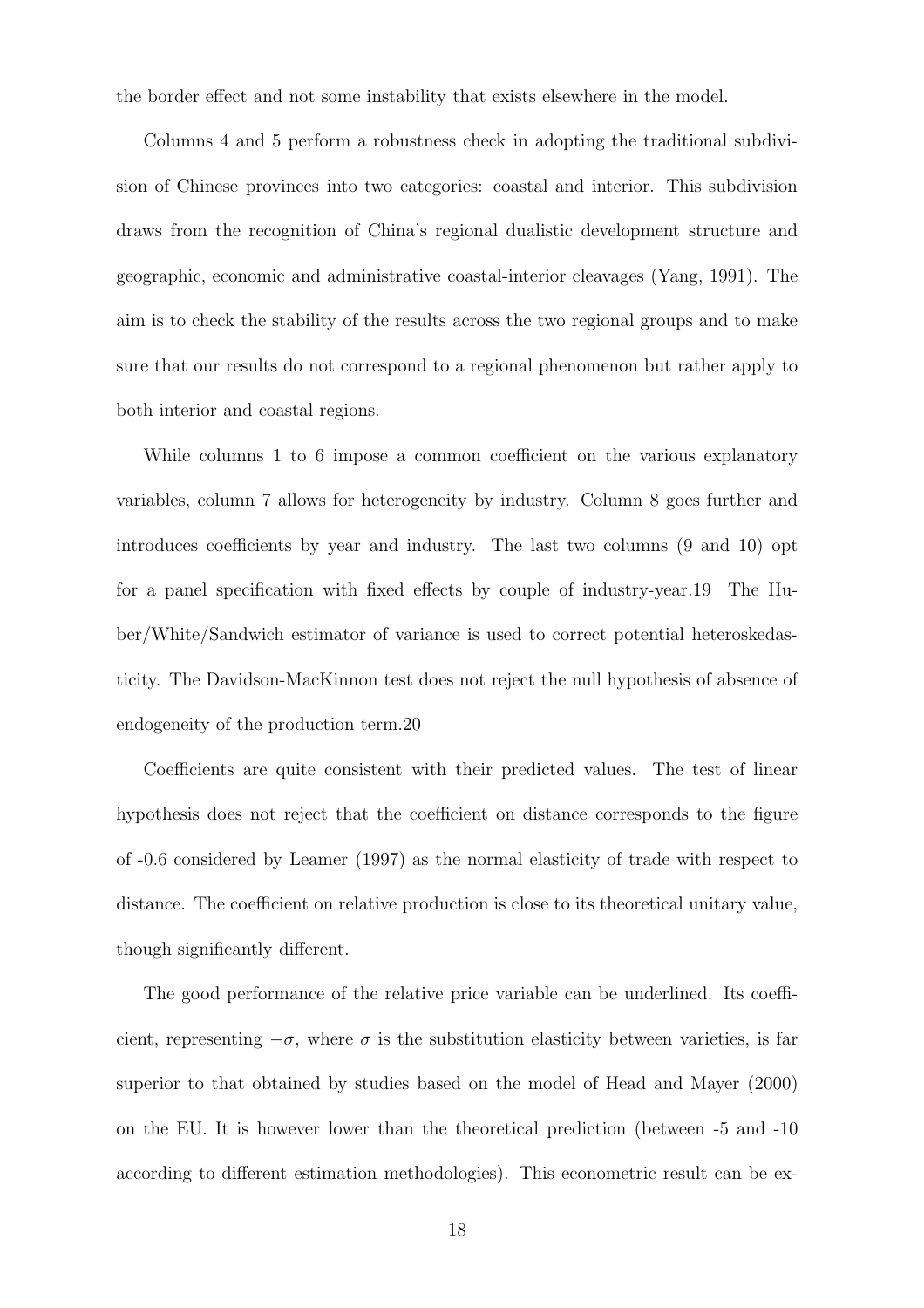plained by the fact that the analysis is centered on sub-units of a country. Production prices are labeled in the same currency, with no need of exchange rate conversion like in international studies.

The constant term in the model corresponds to the average border effect between provincial markets in China. The border effect between a province and the "rest of China" can be interpreted as the impeding-impact of the province's boundaries on its trade with all the other Chinese provinces taken as a whole. I quantify border effects following McCallum (1995) in using the ratio of imports from self to imports from others, holding other things equal. This consists in taking the exponential value of the estimated border effects. I will attach less importance to the interpretation of the measured impact of provincial borders on domestic trade than to the analysis of its evolution over time and of its inter-industry and inter-provincial variability.

The significant and negative coefficient on the year dummy variable of 1997 in columns 1 and 4 to 8 reflects that the average border effect (across provinces and industries) rose significantly between 1992 and 1997. The results obtained over the two sub-periods taken separately in columns 2 and 3 confirm that the 1992 and 1997 border effect estimates are indeed statistically difference (at the 1% confidence level) when the coefficients in the model are not constrained to be equal over the two periods.

Findings of fragmentation and growing protectionism apply to both interior and coastal provinces. Even though coefficients vary significantly between the two groups of provinces, we find evidence of increasing domestic trade barriers in both coastal and interior parts of China over the period of study. The comparison of columns 4 and 5 underlines that interior provinces suffer from higher fragmentation than coastal provinces. It should be noted that the province of Qinghai 21 appeared to drive downward the coefficient on distance in the sub-sample of interior provinces so as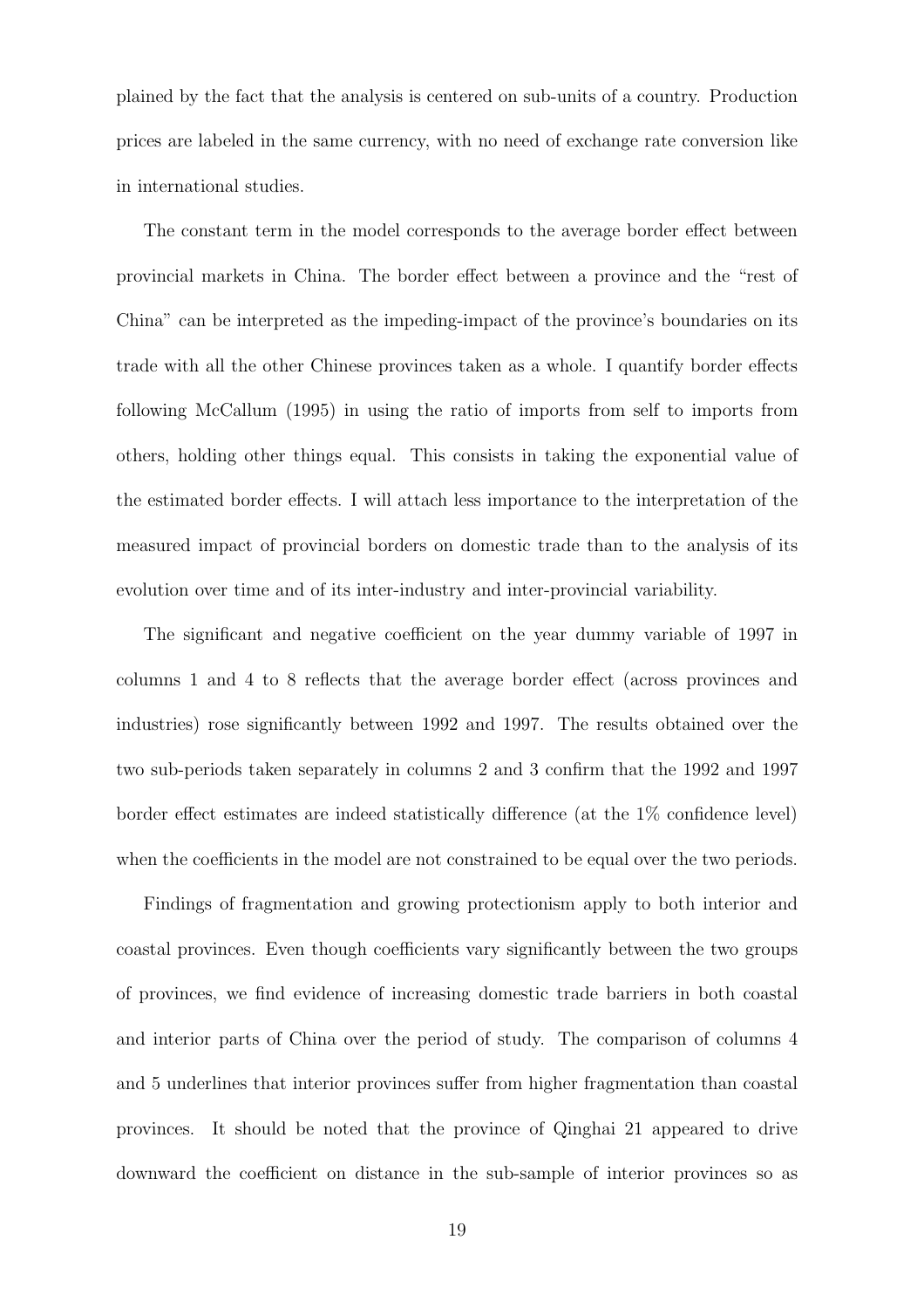to make it become insignificant. Column 6 therefore reports the results after this province is taken out of the sample. This adjustment allows the coefficients for the coastal and interior samples to converge. The non-significant coefficient on the relative price elasticity for the interior provinces may relate to the less appropriateness of proxying prices by wages in those provinces. Despite these divergences, substantial and worsening fragmentation nevertheless appears to be a national phenomenon (not only a regional one) as shown by the significant increase of the average border effect between 1992 and 1997 for both types of provinces.

Our results are robust to the introduction of specific responses of trade to traditional gravity forces (output, distance and price) by industry and industry cross year. The increase in trade impediments within China is even more significant when coefficients are allowed to vary by year and by industry (column 8). According to estimates reported in column 1, the average border effect increases from  $24 \sim \text{exp}(3.16)$  in 1992 to 31 [exp(3.16+0.26)] in 1997. Thus, after controlling for transport costs, production values and production prices, Chinese provinces turn out to consume around 24 times more locally produced goods than goods from the "rest of China" in 1992 against 31 times more in 1997, across industries.

Findings of rising internal trade barriers inside China are confirmed by results in the following columns 9 and 10 where the panel is estimated with fixed effects by industry and year. Although the specification does not allow to observe readily the 1992-1997 change in the border effect anymore, it is possible to compute the average border effect for each year. It is found to increase significantly between the two years of the study.

The border effect level can be made more explicit through its expression in tariffequivalent. The estimate of the ad-valorem value of the border effect is computed as exponential of [border effect/ $(\sigma - 1)$ ]-1. This computation requires an assumption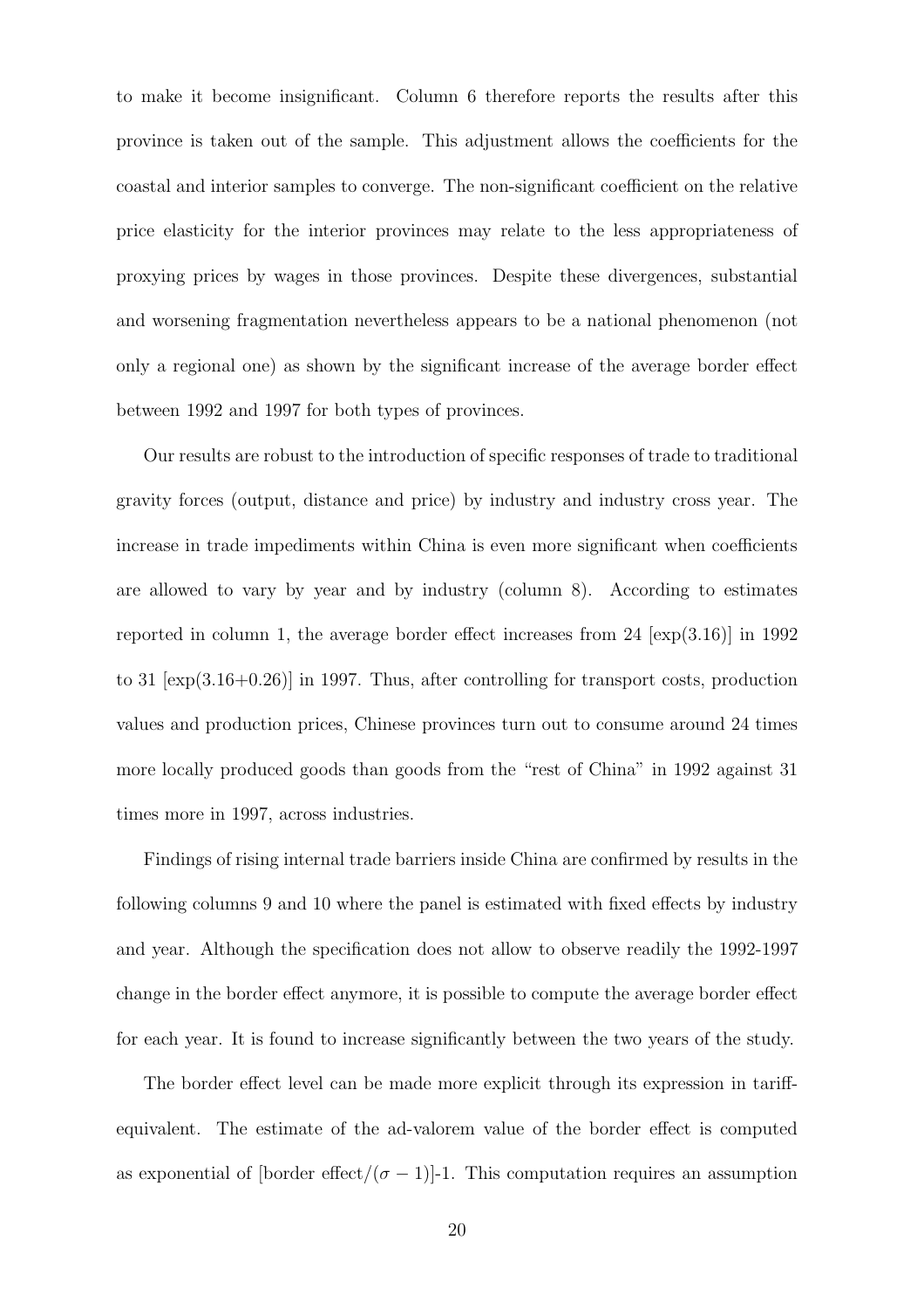about the elasticity of substitution  $\sigma$ . Relying on  $\sigma = 922$  and on estimates of border effects from column 1, I find that the tariff-equivalent of crossing a border between a province and the rest of the country amounts to 48 and 53% in 1992 and 1997 respectively. These figures lie close to the value of 45% found for the European Union and the Canada-US border in the beginning of the 1990s (Head and Mayer, 2000; McCallum, 1996).

The trade impeding impact of provincial borders in China turns out to be closer to that of borders existing between independent sovereign countries than to that measured between sub-national regions inside individual countries. Studies on internal trade in the US and inside Canada find tariff-equivalents inferior to 15% (Wolf, 2000; Helliwell, 1997). Integration between different countries is slowed down by their nationalism, by the heterogeneity of their institutions, norms and legislations as well as by linguistic and cultural differences between them. These factors should not be at work or should have a lower impact on trade in a single unified country. Identical tariff-equivalents in China and in the EU during the 1990s correspond to a lower market integration achievement in China than in Europe and thus emphasize the fragmentation of Chinese economy.

It should however be acknowledged 23 in making comparisons with other regions, that the average population of China's provinces is larger than the populations of the EU nations, Canadian provinces or US states so that relative to these smaller economies, some of China's provinces may be able to achieve scale economies -particularly as income rise- within their boundaries.

More importantly, the rise of domestic border effects between 1992 and 1997 contrasts with results obtained for other trade zones. They all evidence decreasing internal trade barriers in coherence with their engagement in trade liberalization agreements. The increasing deviation between the observed inter-provincial trade flows inside China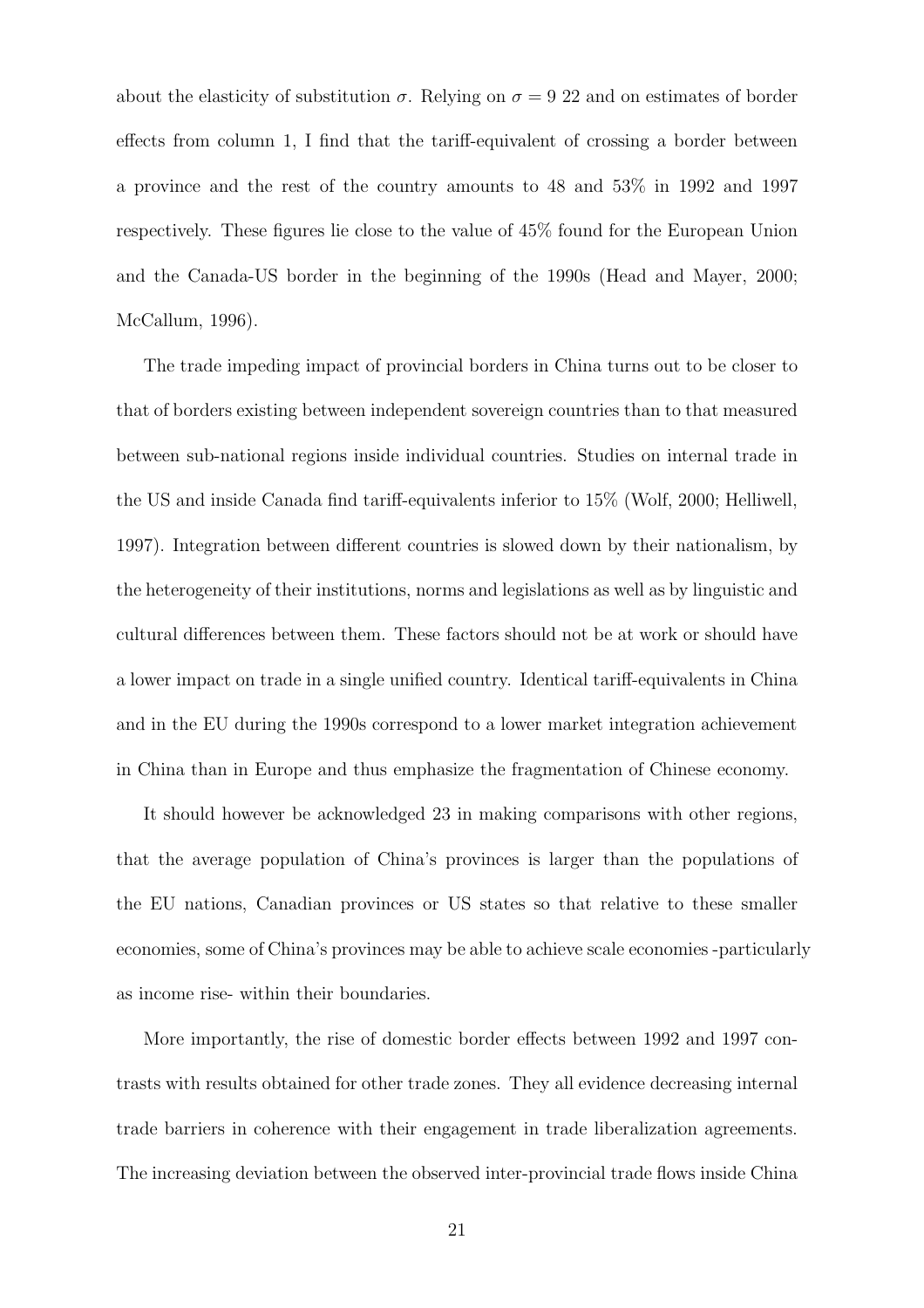and what would be expected in absence of trade barriers proves that Chinese authorities did not manage to promote domestic openness and crush economic structure fragmentation along the provincial limits. It supports the thesis of a move towards the disintegration of China's domestic market. Locally produced goods supply a growing share of the local consumption to the detriment of goods produced in the rest of the country. This evolution runs counter to the logic of regional specialization according to comparative advantages and economies of scale.

I proceed to check the pertinence of the analysis of domestic trade in China in terms of endogenous trade policies. Column 10 estimates equation 9 of the model after distinguishing between public and private consumption bias. I introduce public sector's share in total provincial consumption.24 The greater this share, the more protectionist the province should be. Public authorities and thus the state sector are expected to be more sensitive to the concept of local market protection. State-Owned Enterprises (SOE) are traditionally more inclined to give priority to a local supply against foreign imports and to follow discriminatory practices within the framework of investments, tenders or market allocation. The importance of the public sector consumption also proxies the magnitude of governmental interventionism in the provincial economy. Greater public sector consumption corresponds to a less advanced stage of state withdrawal. The observed negative sign on this variable underlines that public enterprises are more inclined to call for trade protectionism and to discriminate against imports of goods from the rest of the country. After the share of public sector consumption is introduced in the regression, the domestic bias included in the average border effect only captures that of the private sector. It logically turns out smaller. The decomposition between public and private consumption reduces the border from exp(3.24) (column 9) to exp(2.50) (column 10). These results confirm the negative impact of the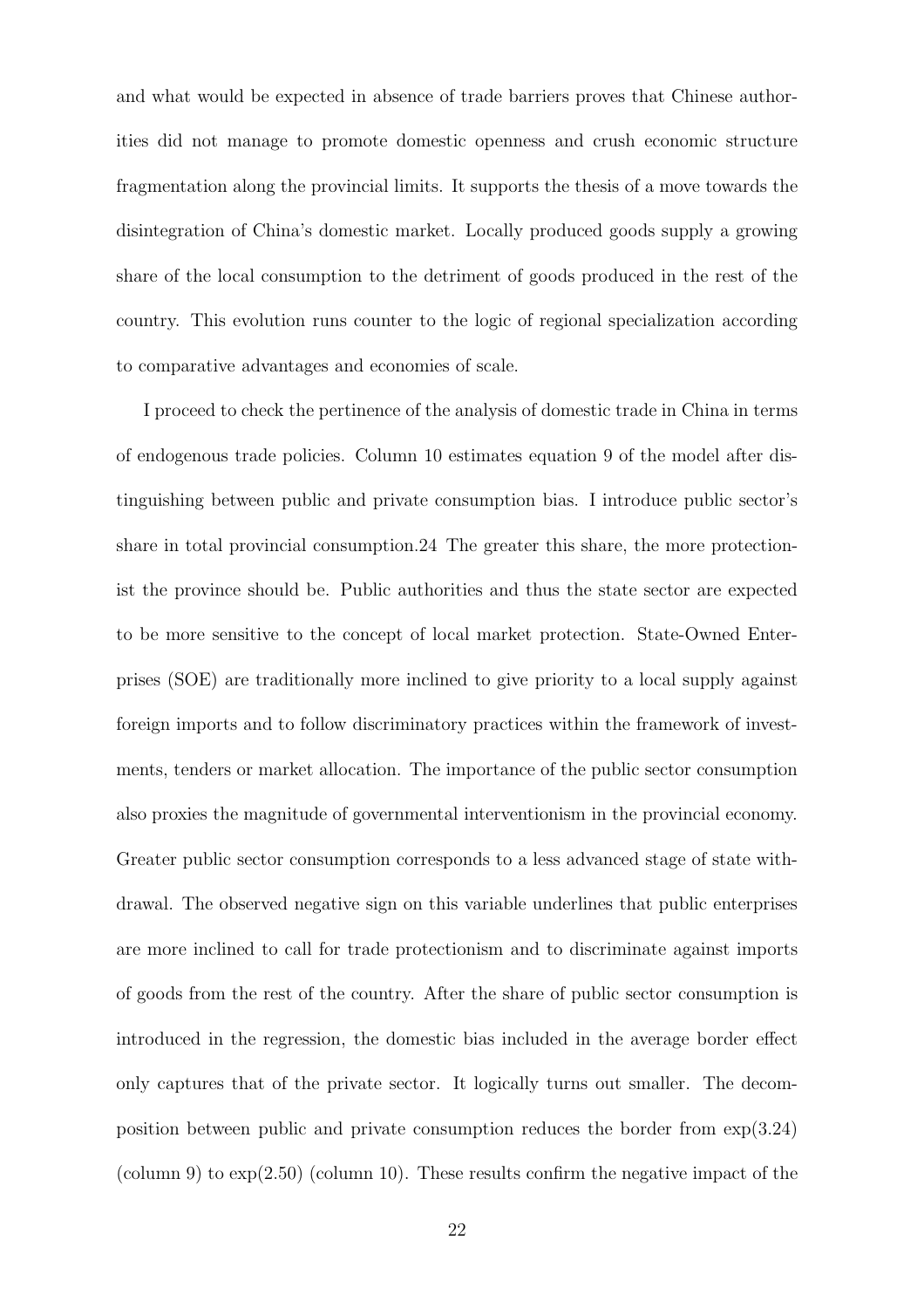influence of the state in the economy on domestic market integration. Symmetrically, it proves how privatization and the withdrawal of the state may promote the reduction of impediments to inter-provincial trade.

The dissociation of yearly average border effects into industry-level and provincelevel yearly effects sheds light on the spatial and industry-based disparities of impediments to inter-provincial trade. It should improve our understanding of the observed move towards domestic disintegration in China. Yearly industry-level border effects correspond to the fixed effects of the panel regression (column 9). The yearly provincial border effects are retrieved by regressing the sum of the yearly global border effect and residual from the panel equation on the entire set of dummy variables for each province by year. The value of the coefficient specific to each province cross year is the specific border effect for a given province and a given year. P-values are deduced from standard errors of the regression.

Industry- and province-level border effects for 1992 and 1997 appear in table 2. The hierarchy of industry-level border effects appears to be quite logical. It is consistent not only with the literature on border effects determinants but also with China's specific context of industrial policies and distortions. General studies on the determinants of border effects emphasize that higher border effects are found for products, which are difficult or heavy to transport (Chen, 2004; Hummels, 2001). This aspect is coherent with the observation of weak market integration for industries of building materials and electricity and water.

The hierarchy of estimated border effects by industry is in line with evidence reported in China by the literature of policy and management decisions made at the local level that interfere with inter-provincial trade. Findings of high border effects for agriculture are not surprising. Various examples of attempts by local governments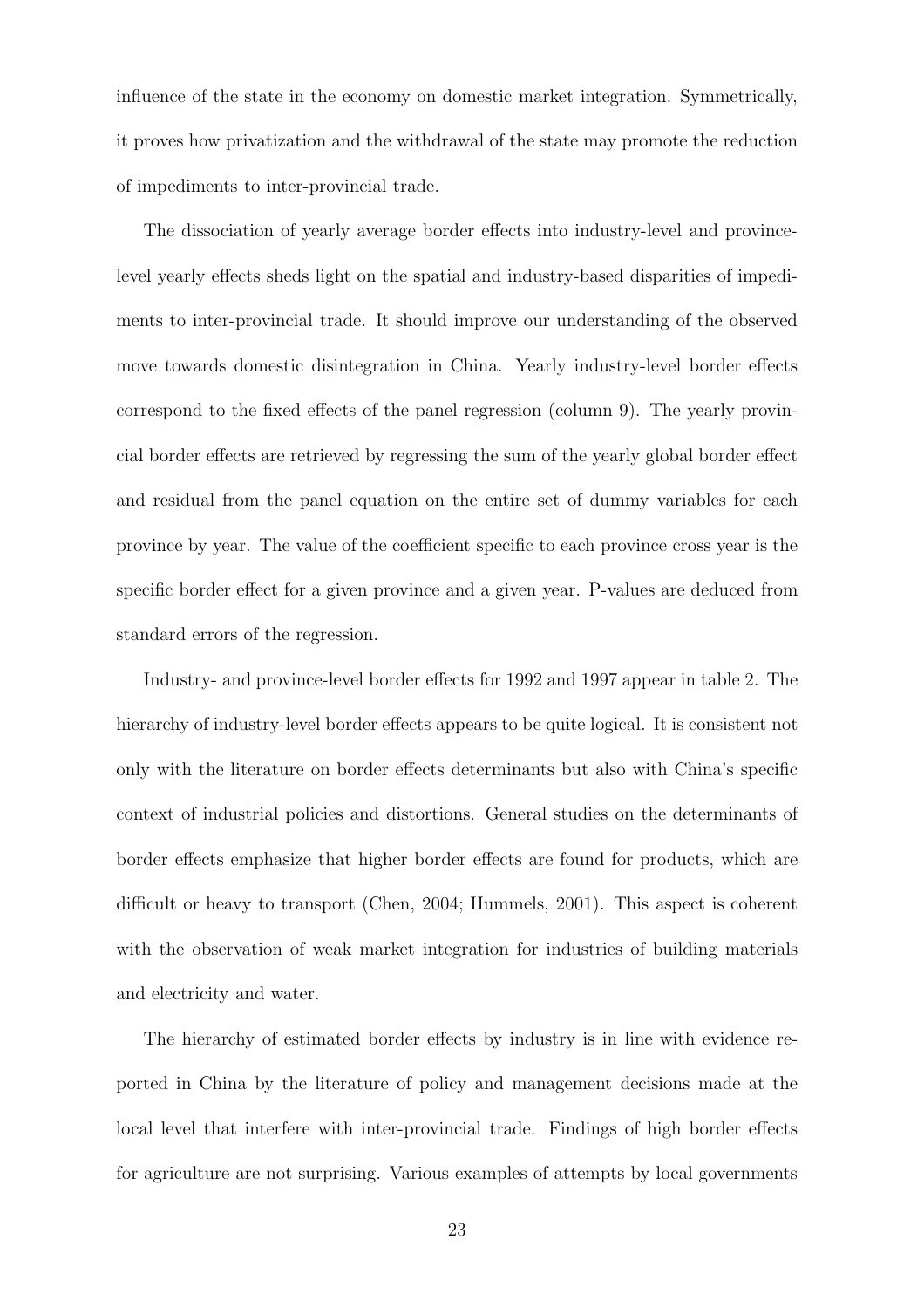to retain or protect low priced raw materials within their own locality in order to favor local manufacturers concern agricultural goods such as wool, silk, cotton, grain or tobacco (Watson et al., 1996; Chinese Economic Studies, 1993).

Results obtained for manufacturing activities also correspond very much with China's industrial policy features. Inter-provincial trade tensions and protectionist policies applied in priority to light low technology industrial goods subject to regional import substitution strategies and to massive over-capacity.

Naughton (2003) explains that, through the 1990s, local governments had very strong incentives to intervene in raw materials sectors to ease bottlenecks and in processing industries because it established a claim on scarce, cheap materials and provided a source of revenues. It is therefore logically that we find high and increasing border effects for coal and oil extraction as well as for building materials or metal products. The Eighth and Ninth Five-year Plans (1991-1995 and 1996-2000) focused on the development of pillar industries such as machinery, petroleum processing, raw chemical materials and construction industries to promote overall economic development (Lu, 2002). Local officials responded enthusiastically to these national expectations of industrial policy as they very much matched their economic interests. They took investments decisions that sharply increased the new capacity under construction. Naughton (2003) argues that the result has been something just short of disastrous, with massive over-capacity in a range of "pillar industries", especially building materials, metallurgy, petrochemistry and automobile industry.

Findings of high and increasing border effects for these industries tend to confirm the reliability of our approach. The four highest increases of industry-level border effects are found in wood products and furniture, food processing, non-metal minerals extraction (wood, salt, stone...) and metal products industries. These results are in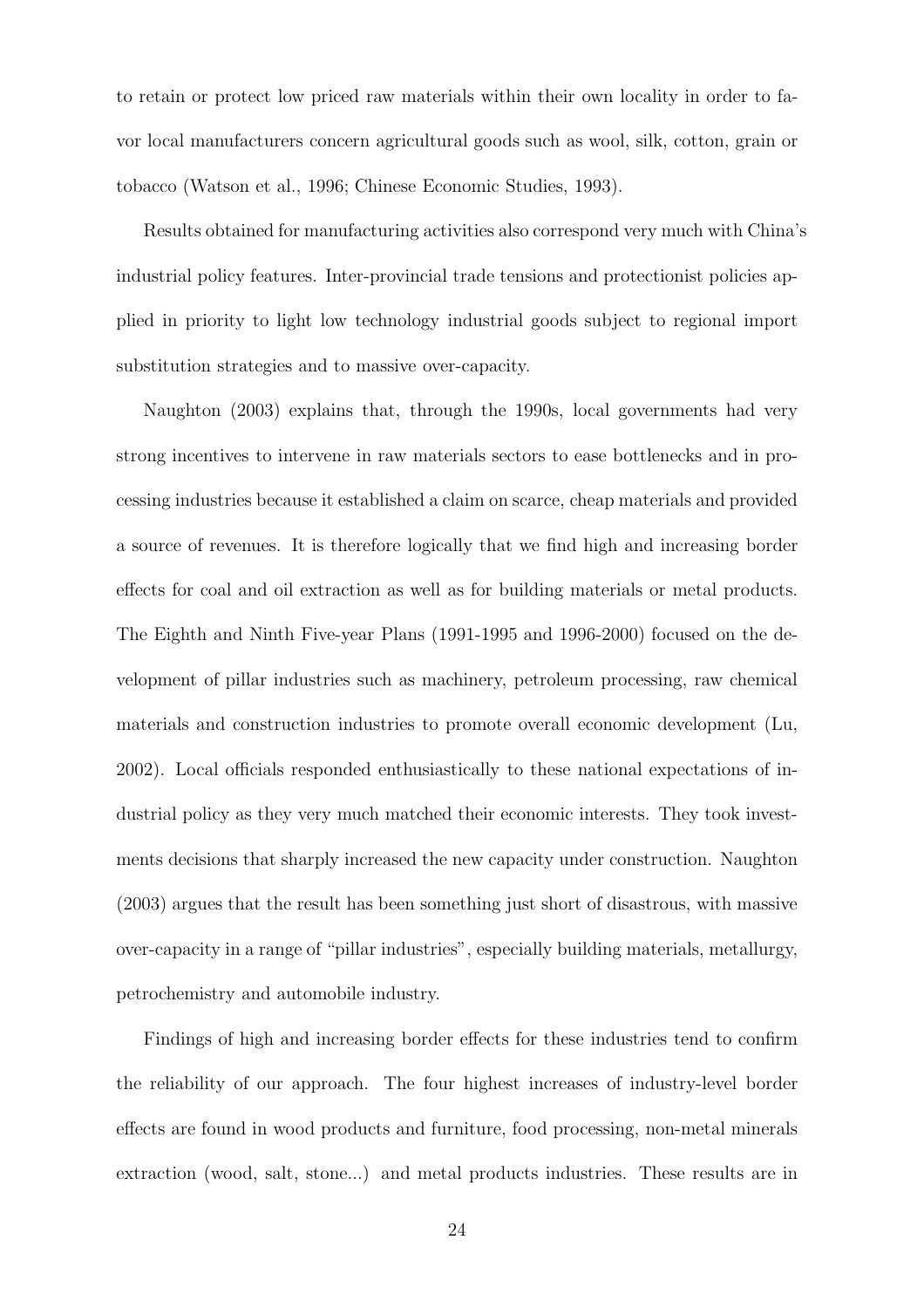line with provincial strategies of import-substitution, maximal exploitation of their natural resources and on site transformation conducted by local authorities.

On the opposite, greater inter-provincial trade intensity is observed for goods which production is localized in a limited number of provinces, notably because of high technological content and capitalistic intensity (petroleum refining, metal smelting and electronic and telecommunications). Other provinces are bound to get their supplies from outside their borders for these goods.

The hierarchy of yearly provincial border effects also appears consistent with provinces features and profiles stated in various studies (Goodman and Segal, 1994, Yang, 1997 and Cheung, Chung and Lin, 1998) and in stories on trade tensions. Lowest border effects and thus higher economic integration with the rest of the territory are found for coastal provinces of Guangdong, Jiangsu and Hebei, Jilin province and for two municipalities (Shanghai and Tianjin). These two provincial-level cities are two important harbors and privileged exchange places (stock exchange in Shanghai). In China, the coastal dimension not only encompasses more developed transport infrastructure but also higher engagement in economic liberalization and restructuring. Our results confirm that more liberalized coastal provinces logically display lower impediments to trade.

Landlocked and depressed western provinces are characterized by greater impediments imposed on their imports from the rest of the nation: Qinghai, Yunnan, Shanxi and Ningxia provinces consume at least 40 times more local goods than goods imported from other provinces even after transport costs, wage and wealth differences (that is four times more than the coastal provinces mentioned above). These interior resources-rich provinces suffered greatly from distorted central policies (undervalued raw materials prices, preferential taxation for the coast, investment and reforms biased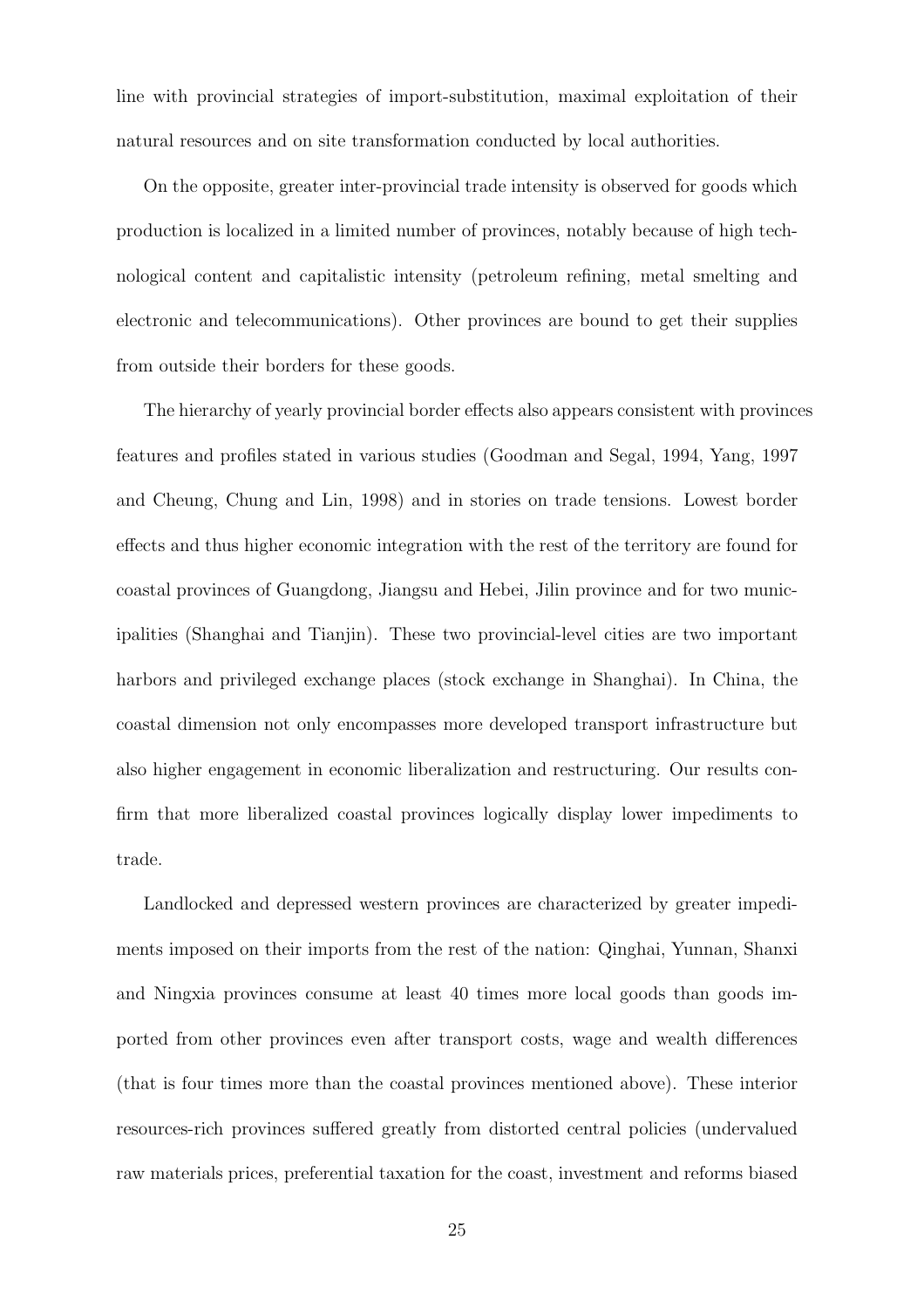in favor of coastal regions). They resorted to autarkical policies (import substitution and protectionism) to make up for the perceived unfairness and developed their own transformation industries in the shelter of trade restrictions.

Coastal province of Fujian as well as its neighbor Zhejiang also distinguish themselves by high impediments to domestic imports. These features can probably be explained by geographical and cultural factors. These mountainous provinces are bordered in the north and south respectively by the high chain of Wuyi Shan, so that Fujian is physically isolated from the rest of the country, all the more that until recently no railway line connected Fujian and neighboring Guangdong. Huge disparities divide these two provinces into a liberalized and high-growth coastal fringe and an autarkic and remote mountainous inside. Fujian and Zhejiang actively participated to trade conflicts on various goods such as the "silkworm cocoon war" and "grain war" that occurred at the end of the eighties (Chinese Economic Studies, 1994; Watson et al., 1996). They resorted to various protectionist measures to protect their home products from the competition of goods from their dynamic neighbors (Guangdong for Fujian and Shanghai for Zhejiang). Long (1994) moreover argues that the proximity with Taiwan has played against market integration with the rest of China. The long ban on ties with the enemy island induced poverty and tension in the neighboring Chinese provinces that tend to explain that they resorted as numerous interior provinces to protectionist measures. Furthermore, when trade was finally allowed between Fujian and Zhejiang and their natural partner Taiwan, it may have developed at the expense of exchanges with other provinces.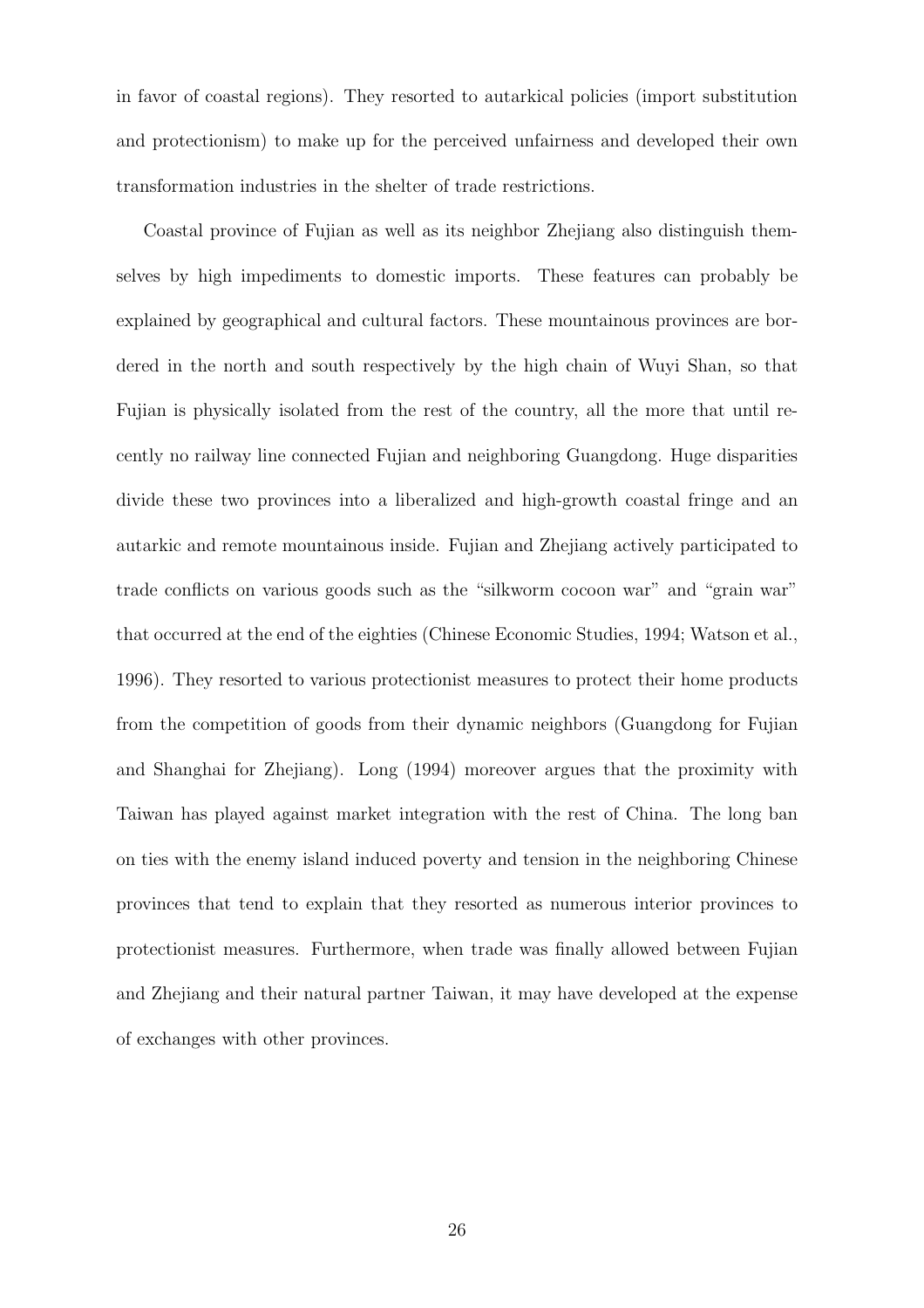## 6 Determinants of domestic border effects

This section studies the causes of the lack of integration of Chinese domestic market. Determinants of inter-provincial and inter-industry heterogeneity of domestic trade barriers are successively investigated through the direct regression of yearly provincial and industry-level border effects estimated in the previous section. Provincial domestic protectionism is apprehended under the rubric of endogenous policy theory as detailed in section 2. A negative sign corresponds to a positive impact of the determinant on the protection level.

Column 1 of table 3 introduces the provincial rate of total budgetary expenses to GDP, the lagged rate of unemployment and the share of public sector in total consumption as explanatory variables of provincial border effects in 1992 and 1997.25 The Davidson-MacKinnon test does not reject the causality between provincial trade barriers and fiscal autonomy.26 This regression considers a factor of demand for protection (pressure from the unemployed) beside a supply factor (financial and economic autonomy of authorities). The importance of the public sector in provincial consumption can be perceived at the same time as a supply force -reflecting the interventionist strategy of the authorities- and as a demand variable -corresponding to the weight of the public sector in the local economy. I have already mentioned that SOE are the most endangered by the liberalization process due to their chronic over-employment, low or negative profits rates and lack of competitiveness. Provincial authorities are thus compelled to protect their activities if bankruptcy and layoffs are to be avoided. Moreover SOE's privileged direct links with local powers facilitate lobbying pressures and blackmailing practices for greater tariffs protection.

The rate of provincial total budgetary expenditures on GDP is held as an indicator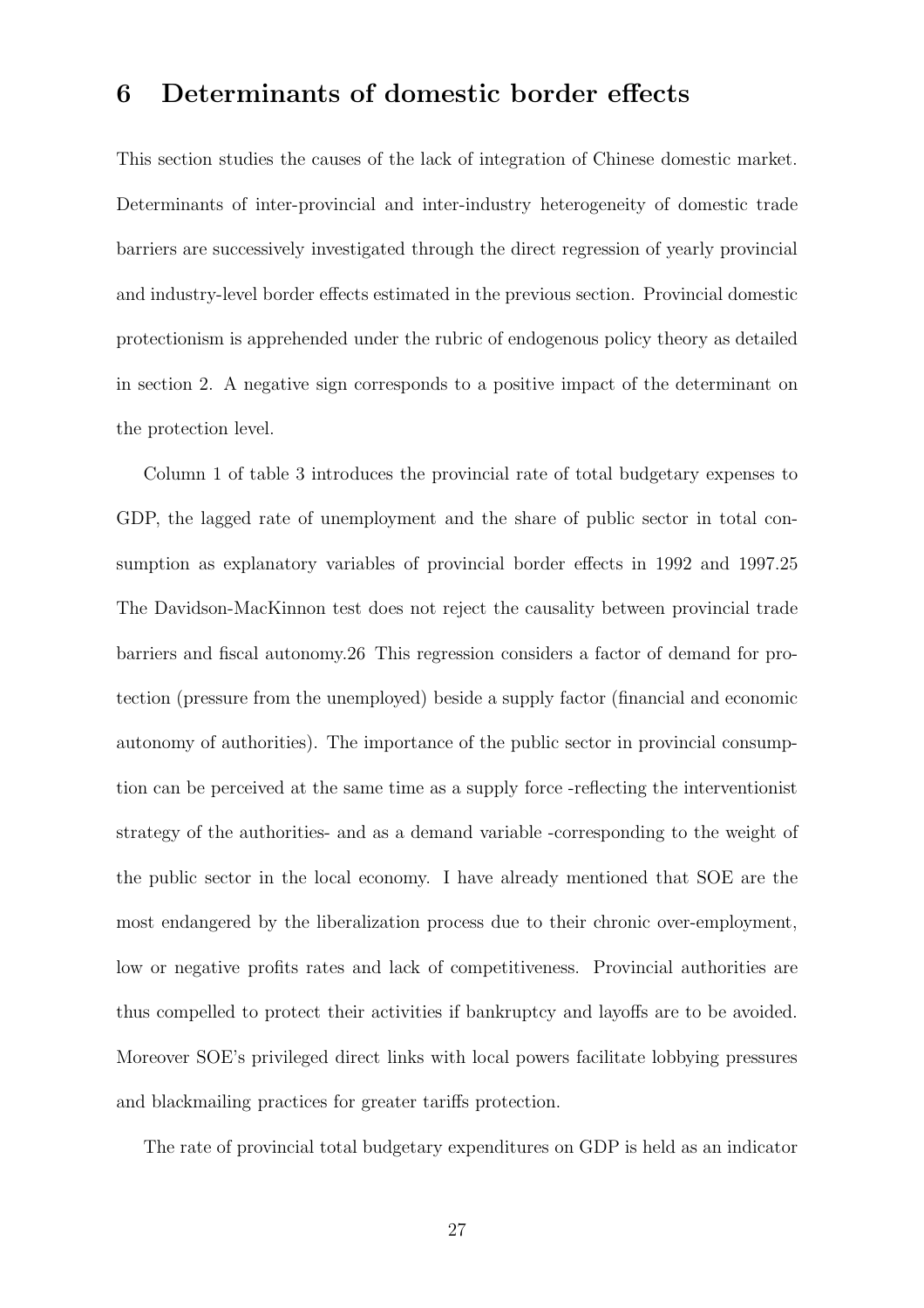of financial autonomy and economic control of the provincial government and thus indicates its ability to intervene in the economy despite central directives. The lagged rate of unemployment constitutes another important motive for local governments to resort to protectionism. As China's economic reforms aimed at maximizing economic growth through marketization and privatization, massive layoffs ensued from increased competition. This new phenomenon represents a threat for local governments as it induces social unrest and loss of legitimacy. Trade protectionism may be considered as a way for provincial authorities to limit liberalization adjustments costs, reduce competition of more competitive outside products and curb unemployment growth.

Findings emphasize the positive link between greater provincial budgetary autonomy and higher barriers to inter-provincial trade. They confirm the argument put forward by many studies of Chinese economy that attributes the rise of local protectionism and local substitution policies to the economic reforms that assigned greater fiscal flows and economic control to regional governments (Zhao and Zhang, 1999; Wong, 2003; Chinese Economic Studies, 1993). Zhao and Zhang (1999) describe the impact of decentralization reforms in China in the following terms: "Fiscal decentralization has created conditions that encourage regionalism: disappearance of the traditional umbrella, unfairness to the poor regions, territorial segmentation and confrontation, central-local vertical confrontation, and failure of spatial programs of specialization and corporation".27

Empirical results moreover confirm the causality existing between past employment rate and current protection of local economy from outside competition behind trade barriers. The more a province suffered from massive layoffs, the more the authorities are prompt to provide protection to local activities.

Large adjustment costs (unemployment and bankruptcies of SOE), local activities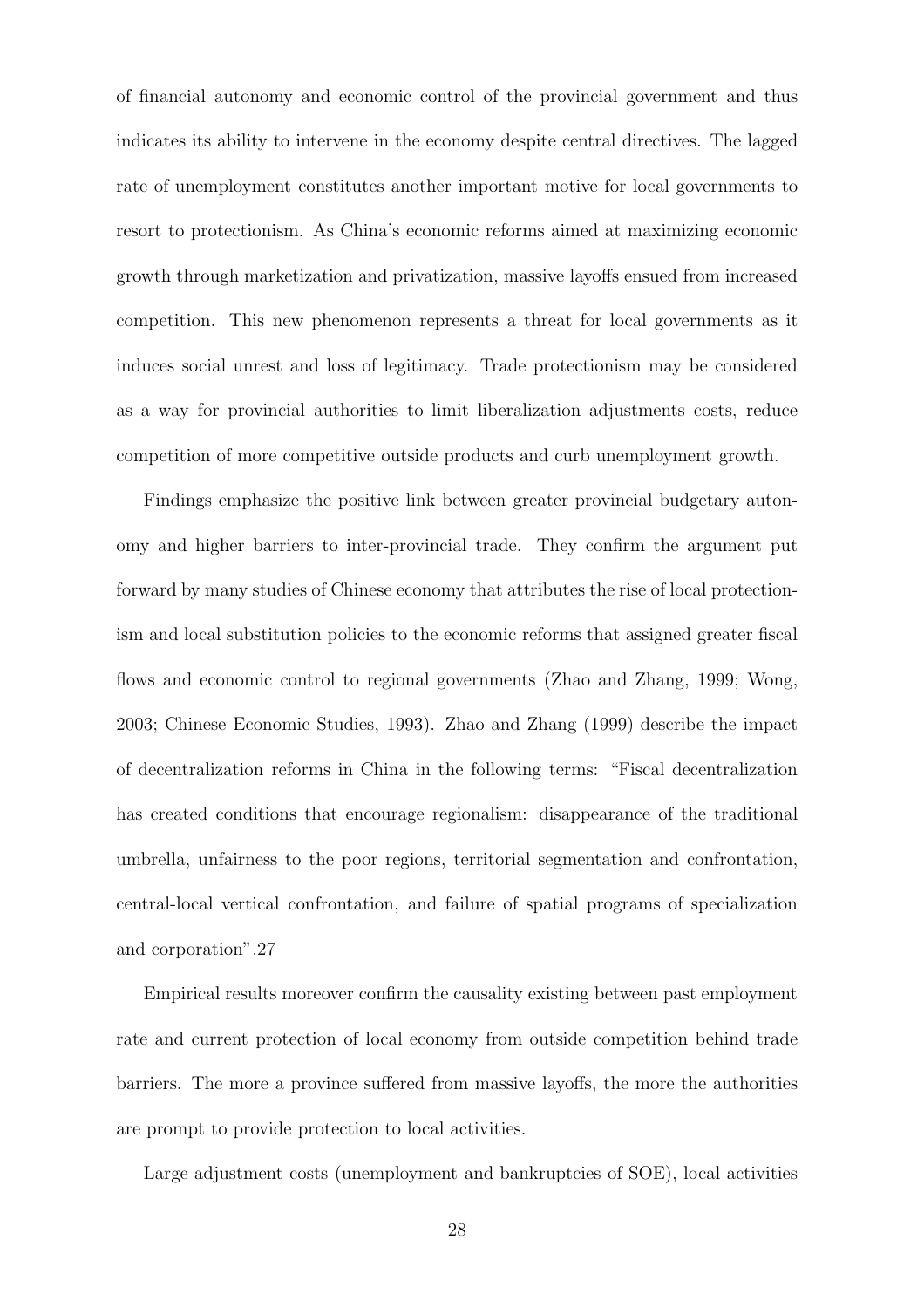economic vulnerability as well as the intervention capacity of authorities through fiscal expenses and public consumption turn out to be major determinants of inter-province heterogeneity of barriers on domestic trade. These three factors explain  $34\%$  of interprovincial border effects variability.

Column 3 of table 3 studies the causal structure of inter-industry heterogeneity of impediments to domestic trade in China. High labor intensity 28 and fiscal contribution of an industry 29 positively influence the level of protection it is granted from local authorities. Protection levels enjoyed by industries appear to be directly related to their intensity in terms of employment. A large number of workers by production unit secures more influence in the decision-making process of domestic trade policy for an industry. It also ensures a greater attention from authorities, whether their priority is to minimize short-run adjustment costs, limit social inequity or garner maximum political support to maintain political stability. Since the labor intensity variable corresponds to the inverse of labor productivity, results are consistent with the fact that authorities protect in priority low-productivity industries, which not only require more protection to survive increasing competition but also often lie under direct governmental control.

Additionally, governments tend to favor those industries that generate larger tax income. Chen and Feng (2000) evidence the same strategy in the context of international trade protection and stress that setting a higher tariff for an industry that is able to generate higher taxes is a "win-win game" for the authorities and the industry.

Domestic trade policy in China appears to be largely determined by two concerns of provincial authorities. The first concern stems from the governments' need to protect vulnerable and labor intensive enterprises (typically state-owned units). Higher domestic trade barriers are thus observed in provincial economies where the public sector plays a major role, where past unemployment rate is high and in sectors characterized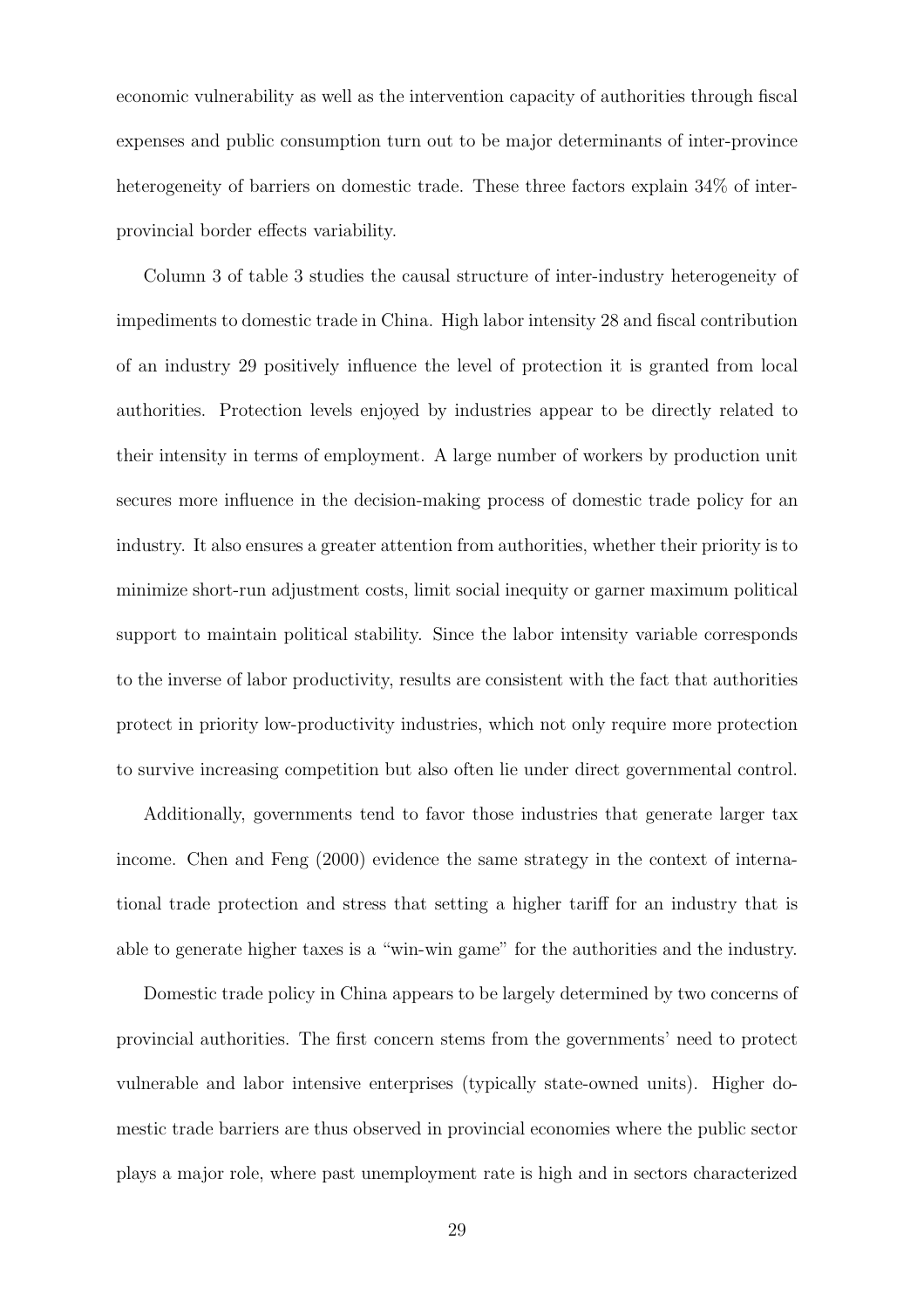by high labor intensity and low productivity. This strategy is all the critical to avoid political unrest and social chaos that the province is already crippled by a high unemployment rate. The second concern has to do with fiscal revenues extraction. In a context of fiscal decentralization, local governments tend to protect in priority big taxpayers to maximize their intervention power (see Li, Qiu and Sun (2004, forthcoming) for a formal modeling of this argument).

As a final step, we test that findings of high and increasing provincial and industrylevel border effects do not come from a trade diversion effect between international and national goods. An indicator of engagement in international trade is directly introduced in the estimations in order to make sure that the magnitude of the estimated border effects is not inflated by the parallel international opening.30 International openness is measured as the share of international imports in output in order to be consistent with the model that focuses is on consumption allocation between local goods and goods from the rest of the country.31

International openness does not contribute to the size of provincial border effects as underlined by the non-significant coefficient on the indicator of international trade liberalization in column 2. As far as the impact of international openness on industrylevel border effect is concerned, the positive and significant sign emphasizes that the greater the international imports in a given industry, the lower the domestic protection it enjoys. The relationship therefore runs the opposite direction to the one that would indicate that industry-level border effects are inflated by international openness. Our results refute the argument that border effect estimates are a by-product of trade diversion between international and domestic trade. They nevertheless lead us to anticipate, given the rapid rate of privatization of China's SOE over the period 1997-present and increase in international engagement, that the border effects have diminished since the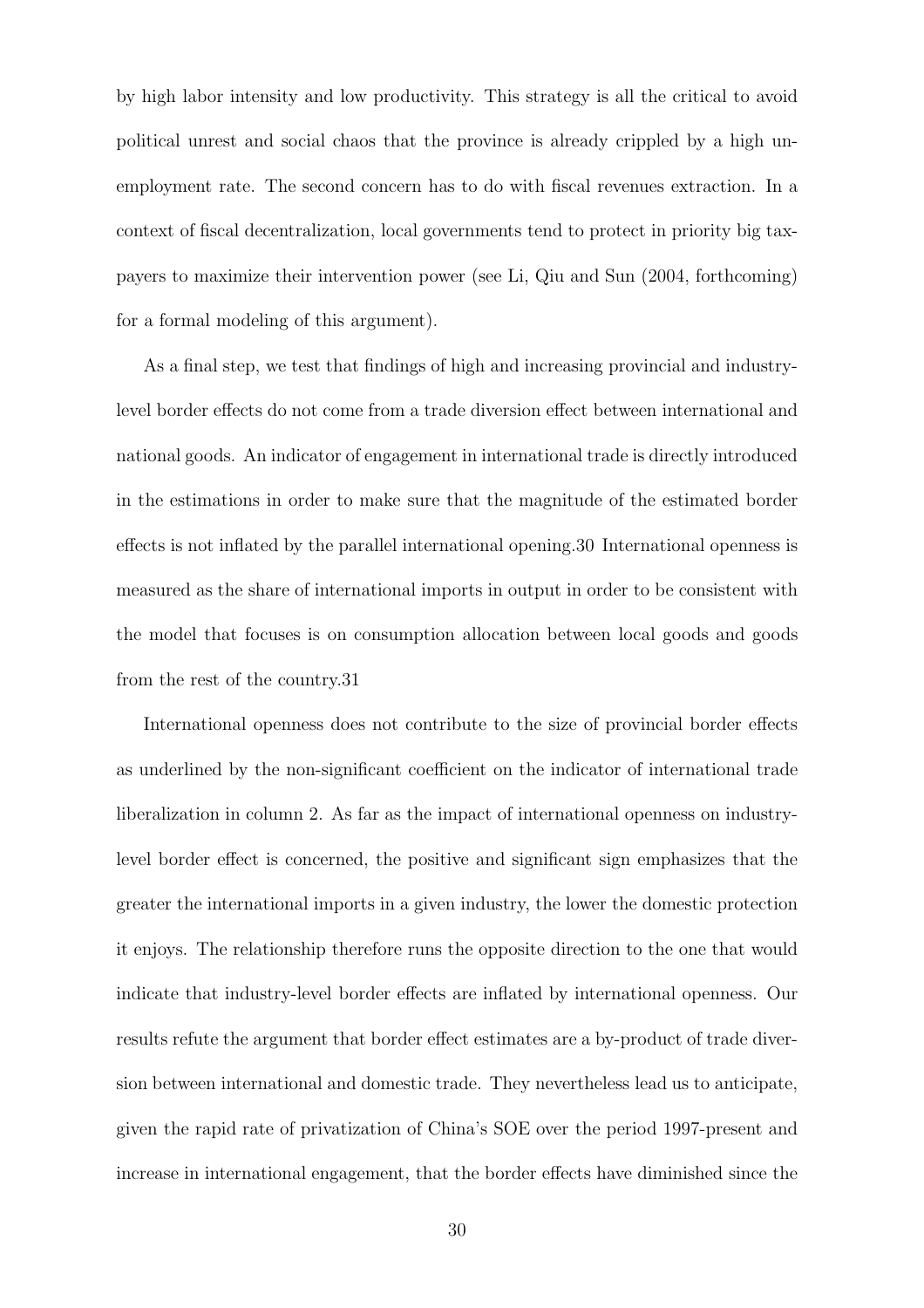period covered in this study.

## 7 Conclusion

This study applies the border effects method on a unique dataset of industry-level domestic trade flows between Chinese provinces to measure domestic market integration in China in 1992 and 1997. Border effects estimates underline the fragmentation of Chinese domestic economy and even the spread of local protectionism over the period. Rather than a single market, China appears as a collection of separate regional economies protected by barriers. We check that findings of decreasing domestic market integration are not influenced by the rapid growth of international trade of Chinese provinces.

Our results question China's future WTO compliance. International tariffs reduction does not secure free access to Chinese domestic market if provincial authorities maintain and even extend restrictions on inter-provincial trade.

The investigation of province-level and industry-level trade barriers confirms the relevance of applying the framework of endogenous protection to explain the level of impediments to trade between Chinese provinces. Empirical results emphasize that provinces' domestic trade protection pursues a dual objective of socio-economic stability preservation and fiscal revenues maximization.

Provincial barriers to domestic trade aim at minimizing the negative social, economic and political impacts of privatization and liberalization programs (layoffs, bankruptcies, declining profits...). Local protectionism thus occurs in the context of large economic autonomy of local authorities, high past unemployment rate, large public sector and high labor intensity industries.

The second objective concerns the extraction of tax revenues. Local authorities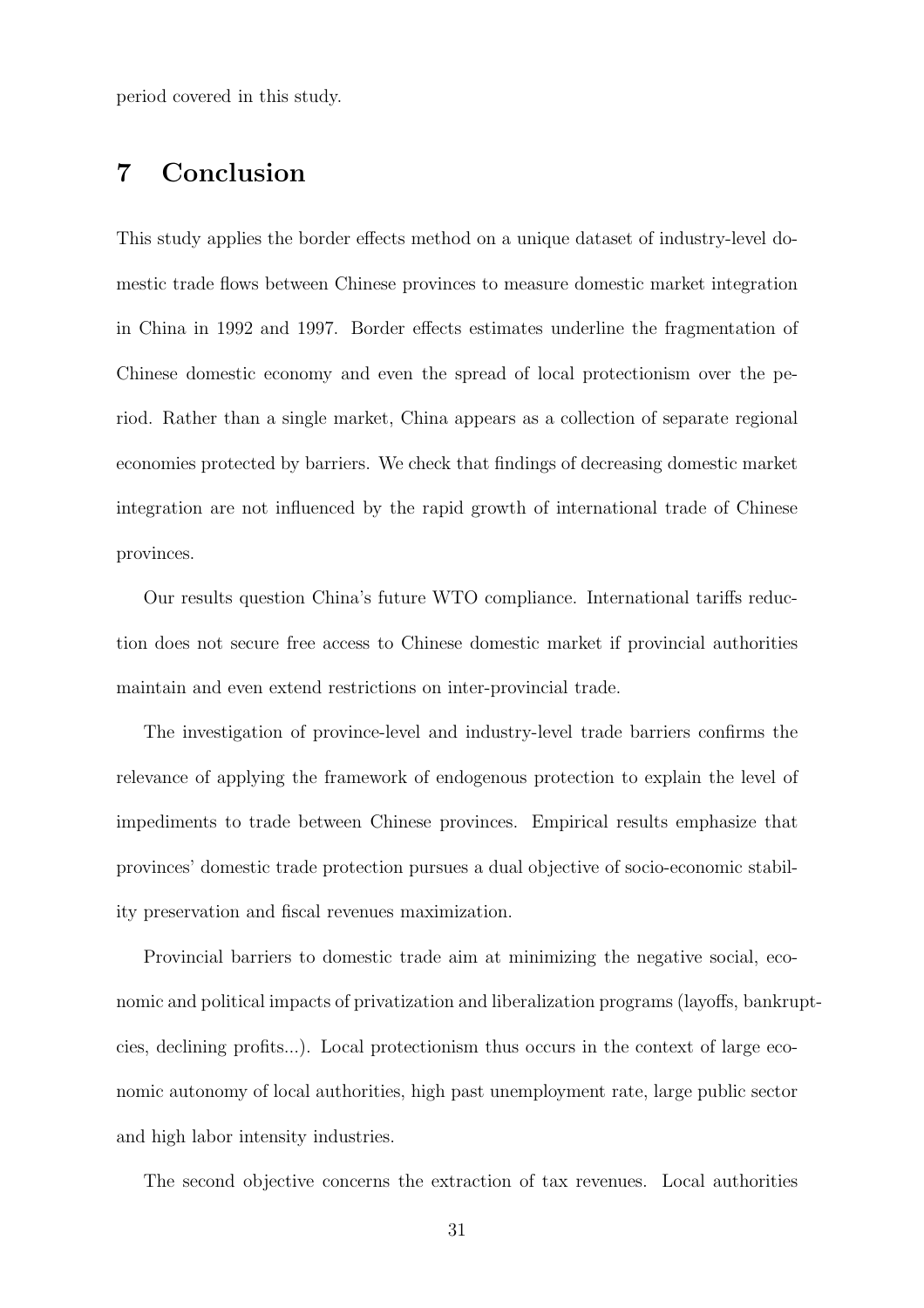that gained substantial economic powers from the decentralization process are inclined to protect those industries that generate large tax income.

As far as political implications are concerned, if economic reforms can favor the reduction of internal barriers through the reduction of the public sector and the search of productivity gains, their disrupting effects (layoffs, losses of inefficient SOE, declining profits) put in movement destabilizing forces that impede domestic trade integration. Chinese central government faces great challenges in order to comply with WTO rules and promote domestic market integration. It has to strike a balance between economic reforms and inherent adjustments costs and to limit local governments' economic interventionism.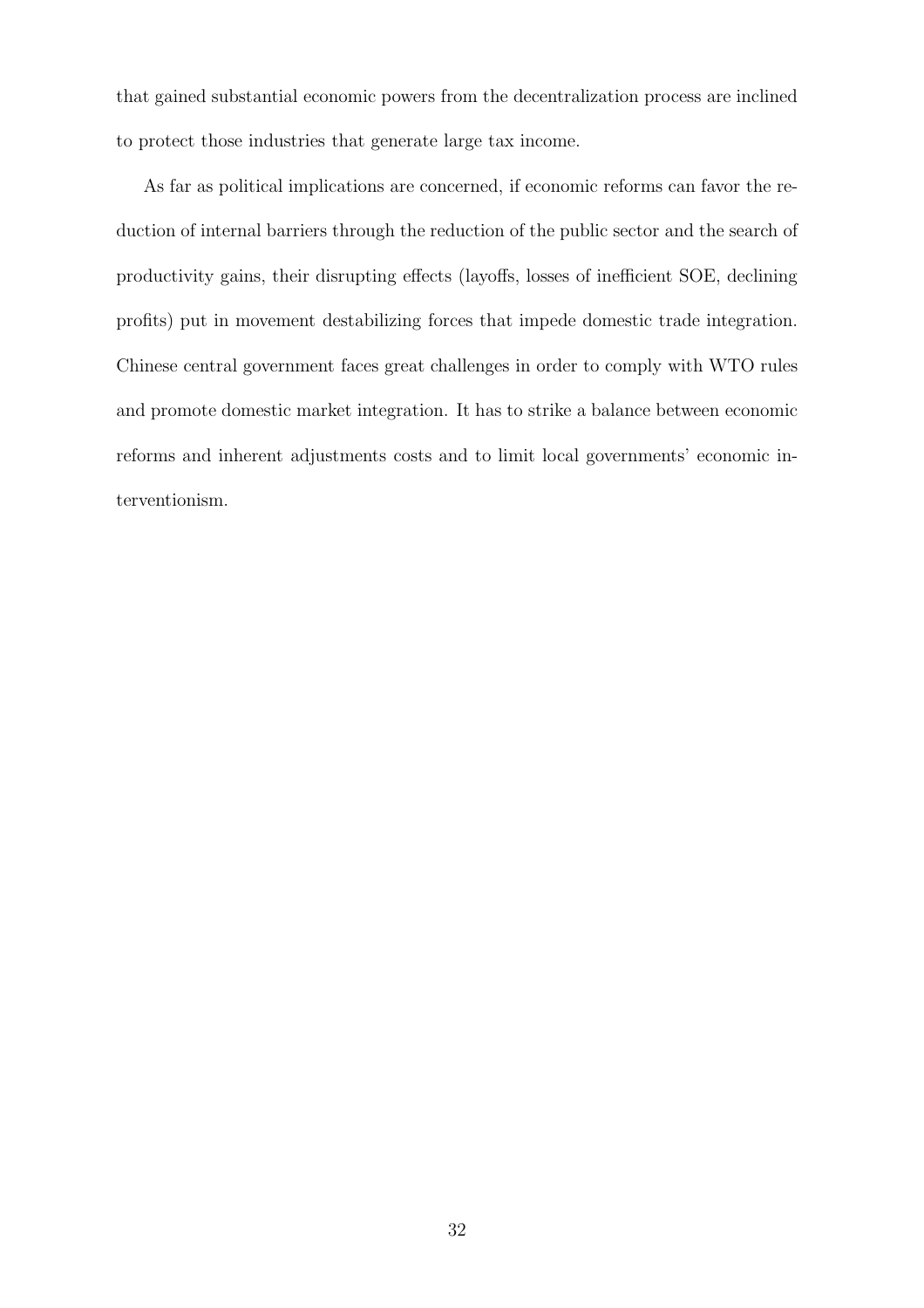- Baldwin, Robert E., "Trade Policies in Developing countries", in Ronald W. Jones and Peter B. Kenen (eds.), *Handbook of International Economics*, Vol. 1, Amsterdam: North Hooland, 1984.
- Bai, Chong-En, Yingjuan Du, Zhigang Tao and Sarah Y. Tong, "Local Protectionism and Regional Specialization: Evidence from China's Industries", Journal of international Economics 63 2 (2004):397-417.
- Bin, Sheng,"The Political Economy of Trade Policy in China", Department of Management, Politics and Philosophy Working Paper, Copenhagen Business School, 10/2000, Copenhagen Business School, 2000.
- Branstetter, Lee G. and Robert C. Feenstra, "Trade and the Foreign Direct Investment in China: A political Economy Approach", Journal of international Economics 58 (2002):335-358.
- Chen, Baizhu and Yi Feng, "Openness and trade policy in China. An industrial analysis", China Economic Review 11 (2000):323-341.
- Chen, Nathalie, "Intra-national versus international trade in the European Union: why do national borders matter", *Journal of International Economics* 63 1 (2004):93-118.
- Chen, Kang, Arye L. Hillman and Qingyang Gu, "From the helping hand to the grabbing hand: fiscal federalism and corruption in China", in J. Wong and D. Lu (eds.), *China's Economy in the New Century*, New Jersey: World Scientific, 2002, pp. 193-218.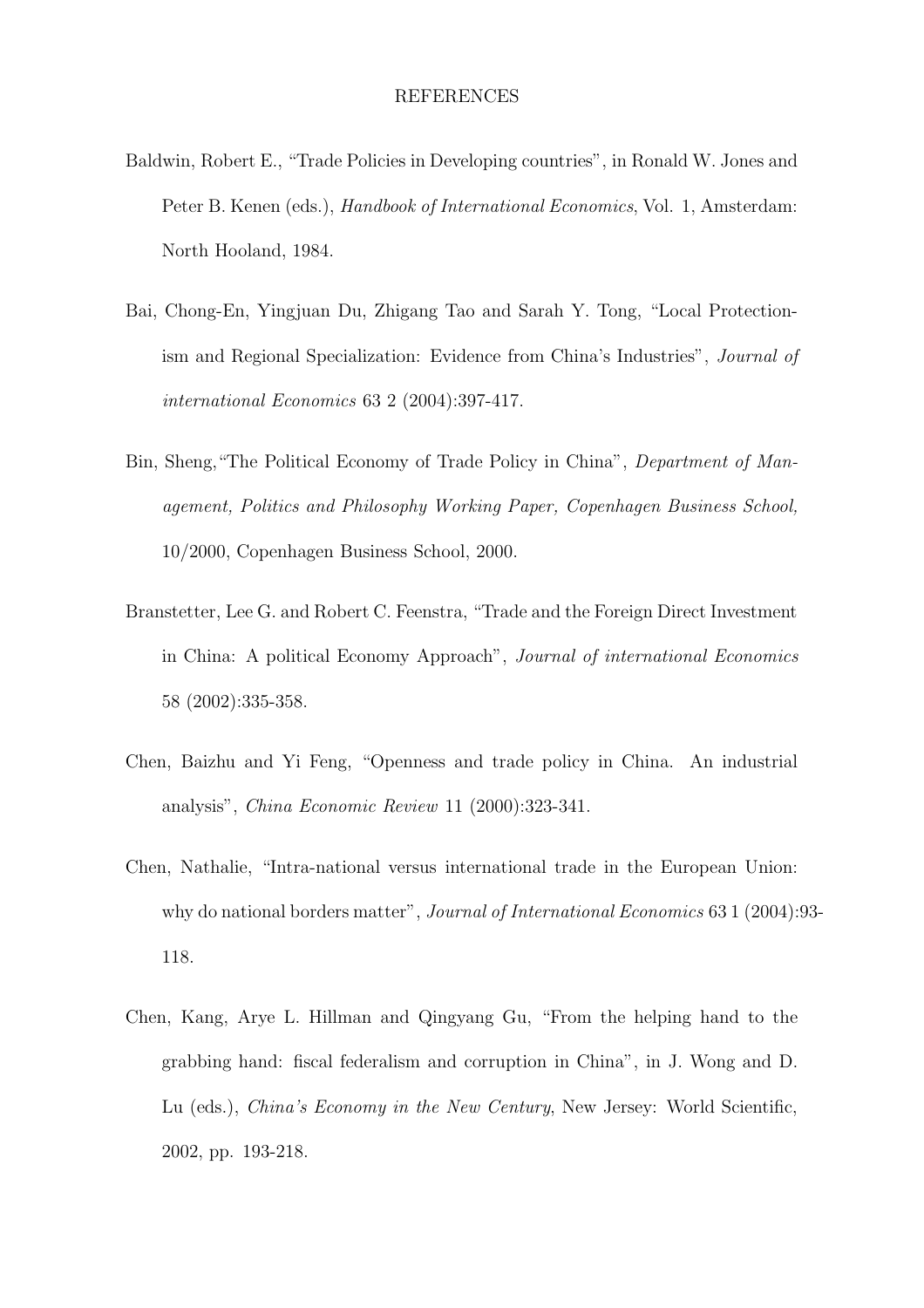- Cheung, Peter T. Y., Jae Ho Chung and Zimin Lin Provincial strategies of economic reform in Post-Mao China. Leadership, politics and implementation, Studies on Contemporary China, ME Sharpe. Armonk, New York, 1998.
- China Statistical Yearbooks, National Bureau of Statistics. People's Republic of China, Beijing: China Statistical Press, Various issues.

Chinese Economic Studies, issue on local protectionism 26, fall 1993.

- Cities China 1949-1998, Xin Zhongguo Chengshi 50 Nian, National Bureau of Statistics, People's Republic of China, Beijing: Xinhua Press, 1999.
- Development Research Center of the State Council, "Research on Measures -Objects and Degrees of Local Protection in Chinese Domestic Market, An analysis based on sample Survey", paper presented at the conference on Chinese Economy organized by CERDI, University of Clermont-Ferrand, France, October 23-24. 2003.
- Dixit, Avinash and Joseph E. Stiglitz "Monopolistic Competition and Optimum Product Diversity", American Economic Review 67 (1977):297-308.
- Donnithorne, Audrey, "China's Cellular Economy: Some trends since the Cultural Revolution", China Quarterly 52 (1972):605-619.
- Engel, Charles and John H. Rogers, "How Wide is the Border?", American Economic Review 86 (1996):1112-1125.
- Goodman, David S. and Gerald Segal (eds.), *China deconstructs: Politics, Trade and* Regionalism, London, Routledge, 1994.
- Grossman, Gene M. and Elhanan Helpman, "Protection for sale", American Economic Review 134 (1994):833-850.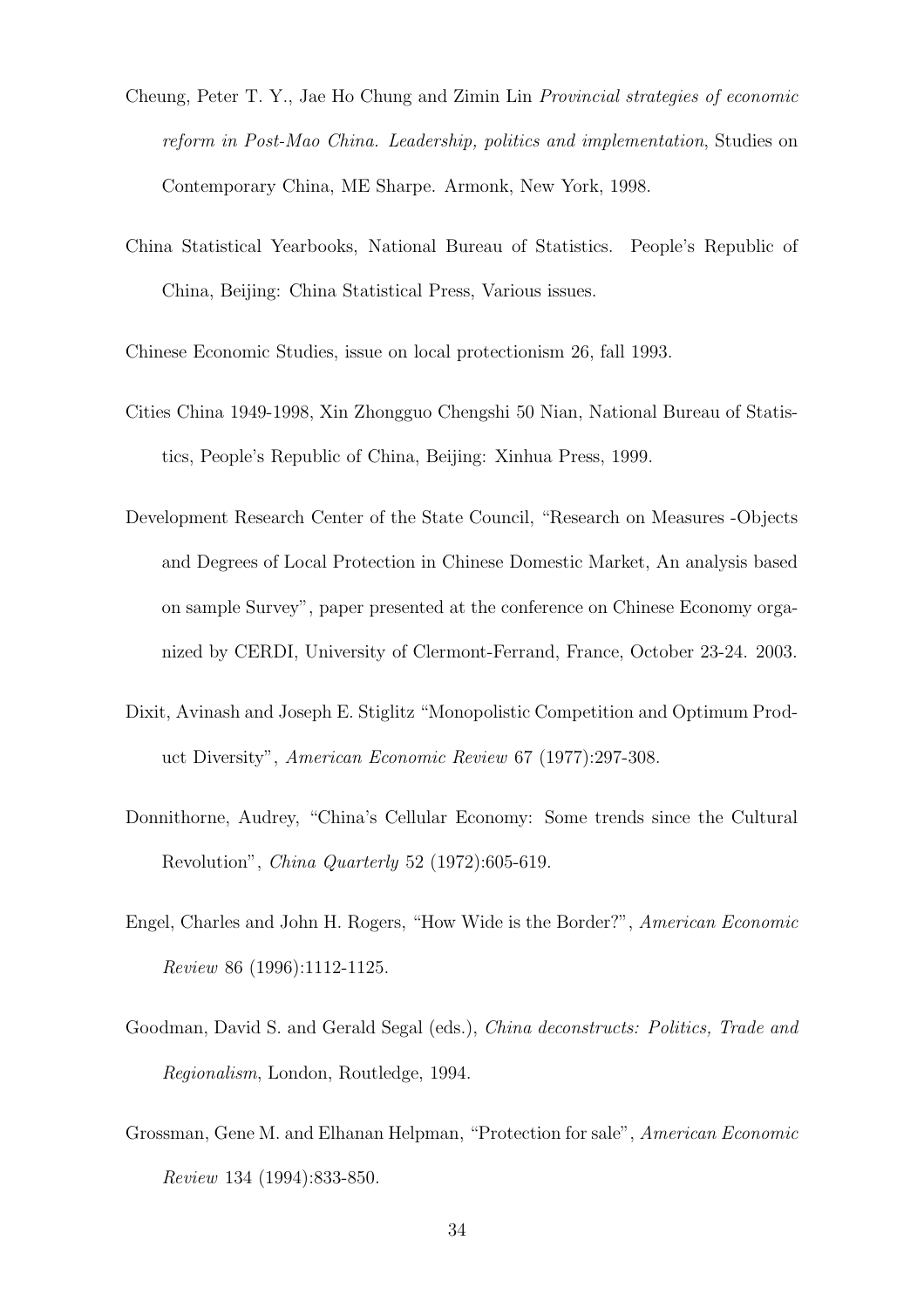- Harrigan, James, "Openness to trade in manufactures in the OECD", Journal of international economics 40 (1999):23-29.
- Head, Keith and John Ries, "Increasing Returns versus National Product Differentiation as an Explanation for the Pattern of US-Canada Trade", American Economic Review 91 4 (2001):858-876.
- Head, Keith and Thierry Mayer, "Effet frontière, intégration économique et "Forteresse Europe"", Économie et Prévision  $152-153$  (2002):71-92.
- -, "Non-Europe : The Magnitude and Causes of Market Fragmentation in the EU", Weltwirtschaftliches Archiv 136 (2000):284-314.
- Helliwell, John F., "National Borders, Trade and Migration", Pacific Economic Review 2 3 (1997):165-185.
- Huang, Yasheng, Selling China: Foreign Direct Investment during the reform era, Cambridge University Press, 2003.
- Hummels, David, "Toward a Geography of Trade Costs", unpublished, University of Perdue, 2001.
- Krugman, Paul R., "Scale Economies, Product Differentiation, and the Pattern of Trade", American Economic Review 70 (1980):950-959.
- Kung, James K.-S., "The Evolution of Property Rights in Village Enterprises: The Case of Wuxi County", in Jean C.O., Walder, A.G. (eds.), Property Rights and Economic Reform in China, Stanford University Press, Stanford, 1999, pp. 95- 122.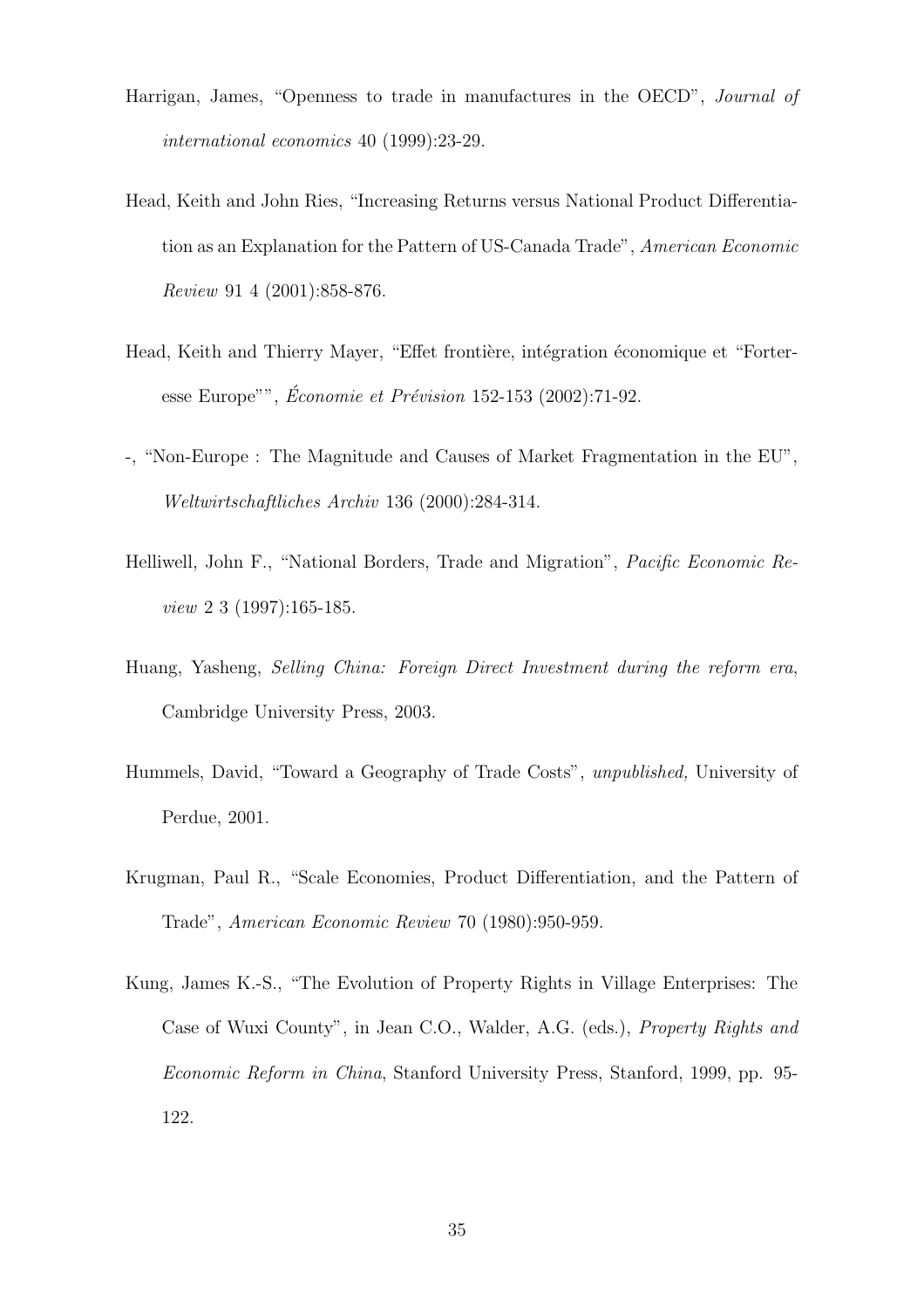- Leamer, Edward E., "Access to Western Markets and Eastern Effort Levels", in Lessons from the economic transition: Central and Eastern Europe in the 1990s, Zecchini (ed.), Dordrecht: Kluwer Academic Publishers, 1997.
- Lemoine, Francoise and Deniz Unal-Kesenci, "China in the International Segmentation of Production Processes", CEPII Working paper, 2002-02, 2002.
- Li, Jie, Larry D. Qiu and Qunyan Sun, "Inter-regional Protection: Implications of Fiscal Decentralization and Trade Liberalization", China Economic Review (2004, forthcoming).
- Lin, Justin Y. and Zhiqiang Liu, "Fiscal decentralization and economic growth", Economic Development & Cultural Change 49 1 (2000):193-218.
- Long, Simon, "Regionalism in Fujian", chapter 7 in Goodman D. S. G. & G. Segal (eds.), China deconstructs: Politics, Trade and Regionalism, London: Routledge, 1994.
- Lu, Ding, "Revamping the Industrial Policies", chapter 2 in S-J Wei, G. J. Wen and H. Zhou (eds.), The Globalization of the Chinese Economy, Edward Elgar, Cheltenhaum, 2002.
- McCallum, John, "National Borders Matter: Canada-US Regional Trade Patterns", American Economic Review 85 (1995):615-623.
- Naughton, Barry, "How much can regional integration do to unify China's markets?", in Nicholas Hope, Dennis Yand and Mu Yang Li (eds.), How far across the river? Chinese Policy Reform at the Millenium, Stanford: Stanford University Press, 2003, pp. 204-232.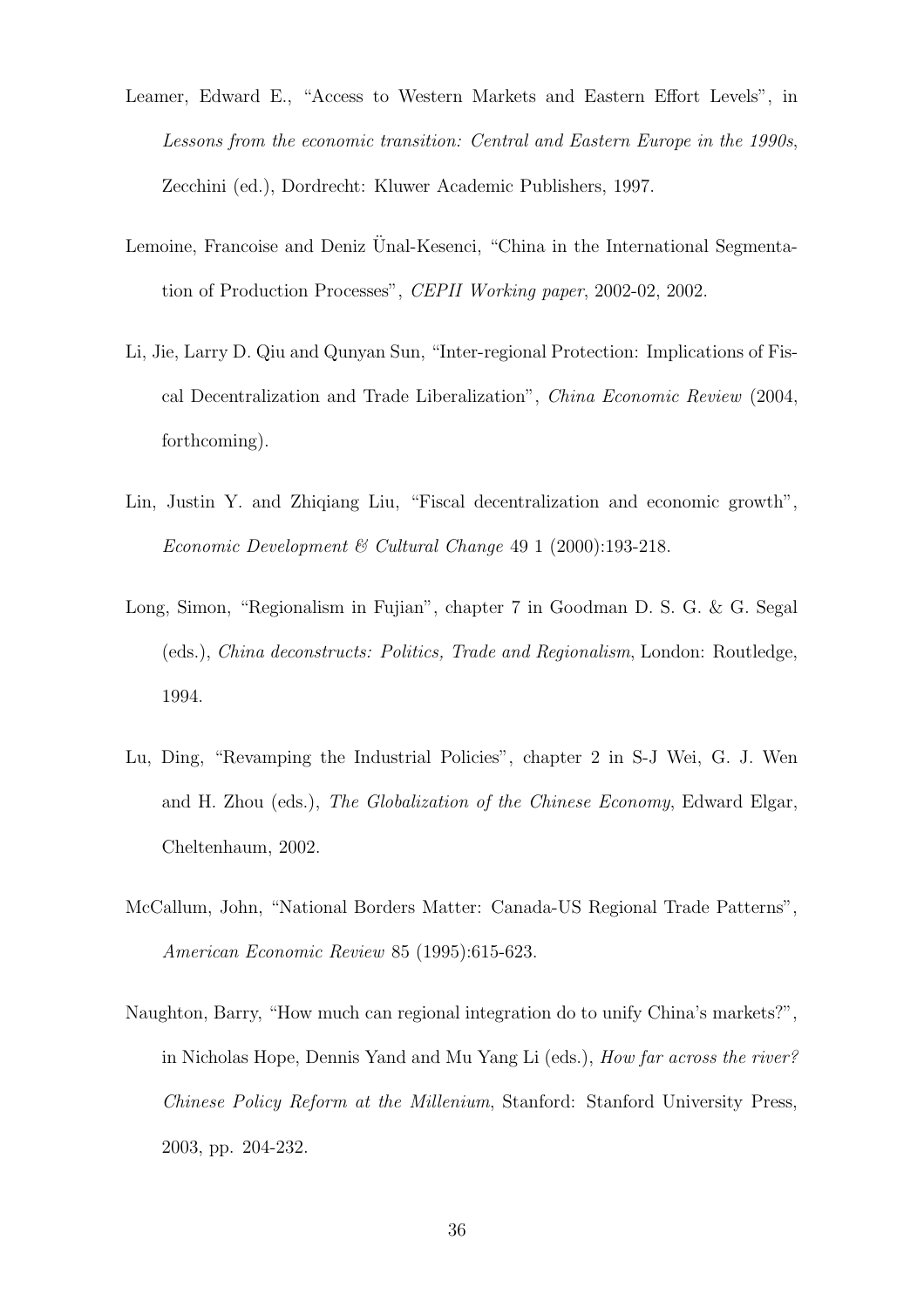- -, "China's Trade Regime at the end of the 1990s", paper presented to the Conference "China's Agricultural Trade and Policy: Issues, Analysis, and Global Consequences", June 25-26, 1999, San Francisco, California, 1999.
- New China 50 Year's Government Finance Statistics, Chief editor Lou Jiwei, Economic Science Press, Beijing, 2000.
- Poncet, Sandra, "Measuring Chinese domestic and international integration", China Economic Review 14 1 (2003):1-21.
- Provincial Statistical Yearbooks, National Bureau of Statistics. People's Republic of China, Beijing: China Statistical Press, Various issues.
- Rodrik, Dani, "Political Economy of Trade Policy", in Gene Grossman and Kenneth Rogoff (eds.), Handbook of International Economics, Vol. 3, Elsevier Science B. V, 1995.
- Watson, Andrew, Xiaohe Zhang, Weiguo Lu, Keliang Sun and Christopher Findlay, "The Wool War and the Cotton Chaos: Fibre Marketing in China", chapter 10 in R. Garnaut, G. Shutian and M. Guonan (eds.), The Third Revolution in the Chinese Countryside, Cambridge and New York: Cambridge University Press, 1996.
- Wei, Shang-Jin, "Intra-National Versus International Trade: How Stubborn Are Nations in Global Integration", NBER Working Paper, 5531, 1996.
- Wolf, Holger C., "Intranational Home Bias in Trade", The Review of Economics and Statistics82 4, (2000):555-63.
- Wong, Christine, "Economic Growth under Decentralization: Old Wine in New Bottles? Another Look at Fiscal Incentives in China", paper presented at the Work-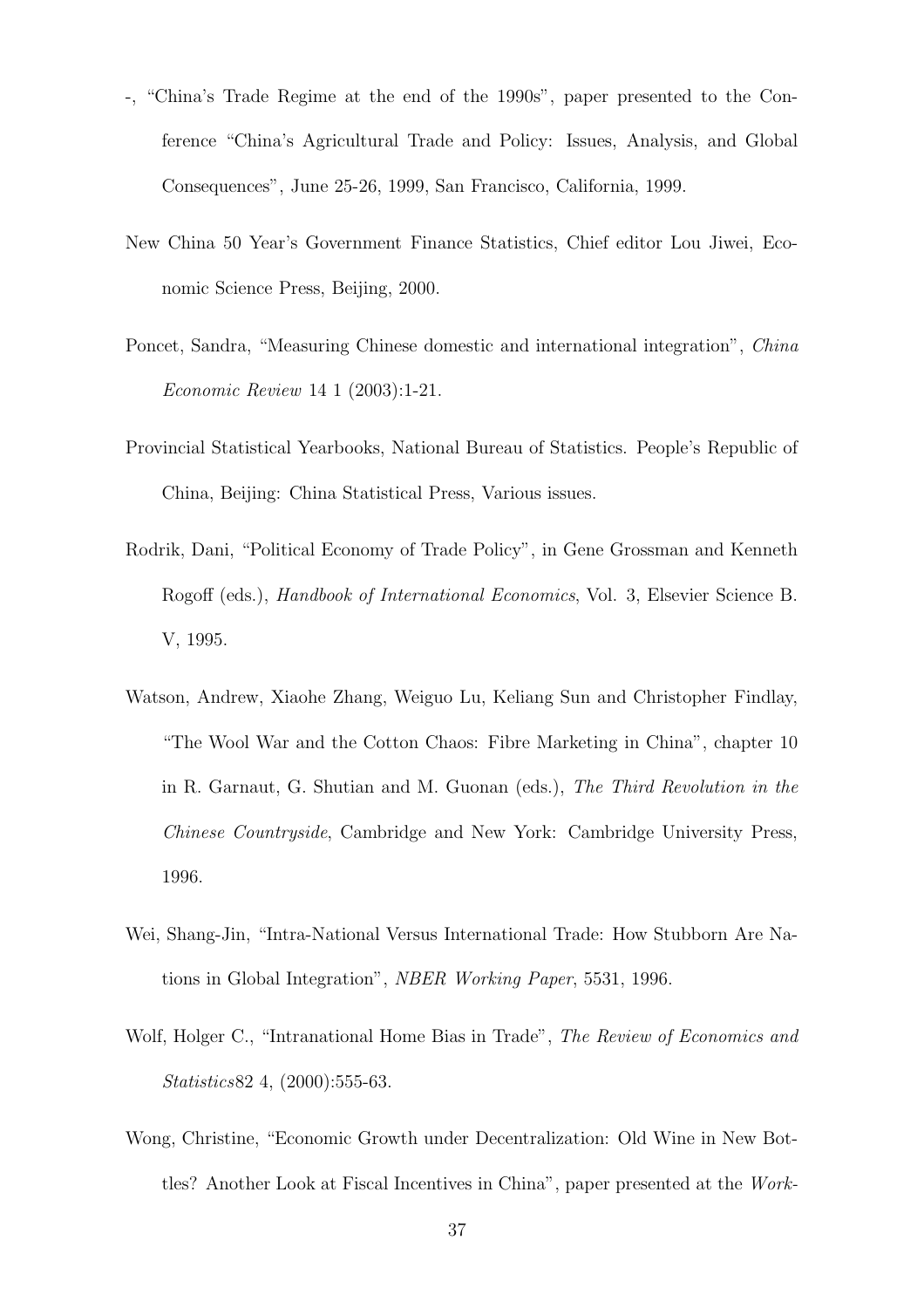shop on National Integration, organized by the World Bank and China's Development Research Center, State Council, 2003.

- World Bank, China: Internal Market Development and Regulation, Washington, DC: World Bank, 1994.
- Yang, Dali L., Beyond Beijing. liberalization and the regions in China, David S. G. Goodman (ed.), Routledge Studies in China in Transition, 1997.
- -, "Reforms, Resources and Regional Cleavages: The Political Economy of Coast-Interior Cleavages in China ", Issues and Studies 27 9 (1991):43-69.
- Young, Alwyn, "The Razor's Edge: Distortions and incremental Reform in the People's Republic of China", Quarterly Journal of Economics 115 (2000):1091-1136.
- Zhao, X. B. and L. Zhang, "Decentralization reforms and regionalism in China: a review", International Regional Science Review 22 3 (1999):251-281.
- Zhang, Tao and Heng-fu Zou, "Fiscal Decentralization, Public Spending, and Economic Growth in China", Journal of Public Economics 67 1998:221-240.
- Zhou, Z., Diqu Fazhan [Regional Development], Shanghai, Shanghai Renmin Chubanshe, 1996.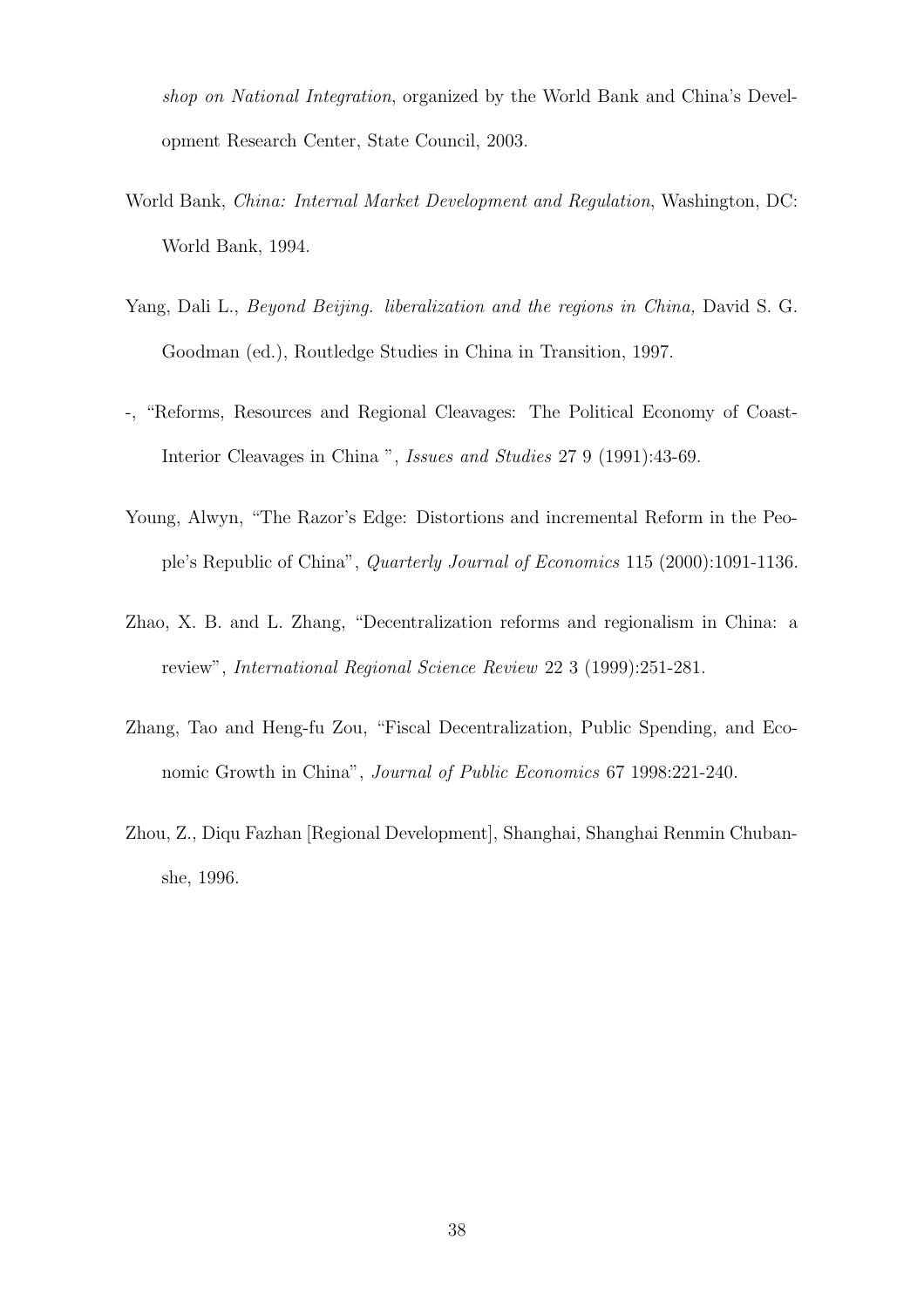## Notes

1 This directive corresponds to the State Council No. 303 Order entitled, "Stipulation of the State Council to Forbid Regional Blockade in Market Economic Activities".

2 Specifically, I refer to the proportion by which a province consumes more local goods than goods from the other provinces.

3 They include five autonomous regions zizhiqu, twenty-two provinces sheng and since 1997 four provincial-level municipalities zhixiashi (Shanghai, Tianjin, Beijing and Tchonqing located in Sichuan province).

4 Total absorption is defined as the sum of expenses on local goods, expenses on goods from the rest of the country and imports from international partners.

5 Actually, in case symmetry does not prevail, we argue that one may expect the substitution effect to be larger for local goods than for goods from the rest of the country as domestic integration should foster competition between domestic and local products, to the advantage of the firsts. This argument draws from the recognition that pre-reform introverted strategy prompted the development of a juxtaposition of autarkic provincial economies.

6 Baldwin (1984) and Rodrik (1995) provide excellent surveys of this literature.

7 This paper derives a model inspired from Grossman and Helpman (1994) and views the political process in China as trading off the social benefits of increased international opening against the loss incurred by state-owned enterprises. These authors treat Chinese provinces as distinct due to the limited economic integration between them and their trade policy autonomy.

8 This paper legitimates applying endogenous trade theory to Chinese economy despite the apparent lack of political competition among parties in the country. The authors set out three reasons to examine China's trade policy in the endogenous context although popular support does not seem to be needed to remain in or to gain political office. First, high-performance record strengthens government's legitimacy and trade policy is a tool used by provincial authorities to ensure good results in terms of growth and employment. Second, economic reforms create losers through massive layoffs, inflation and decreasing enterprises' profitability. Trade policy may help to limit the competition and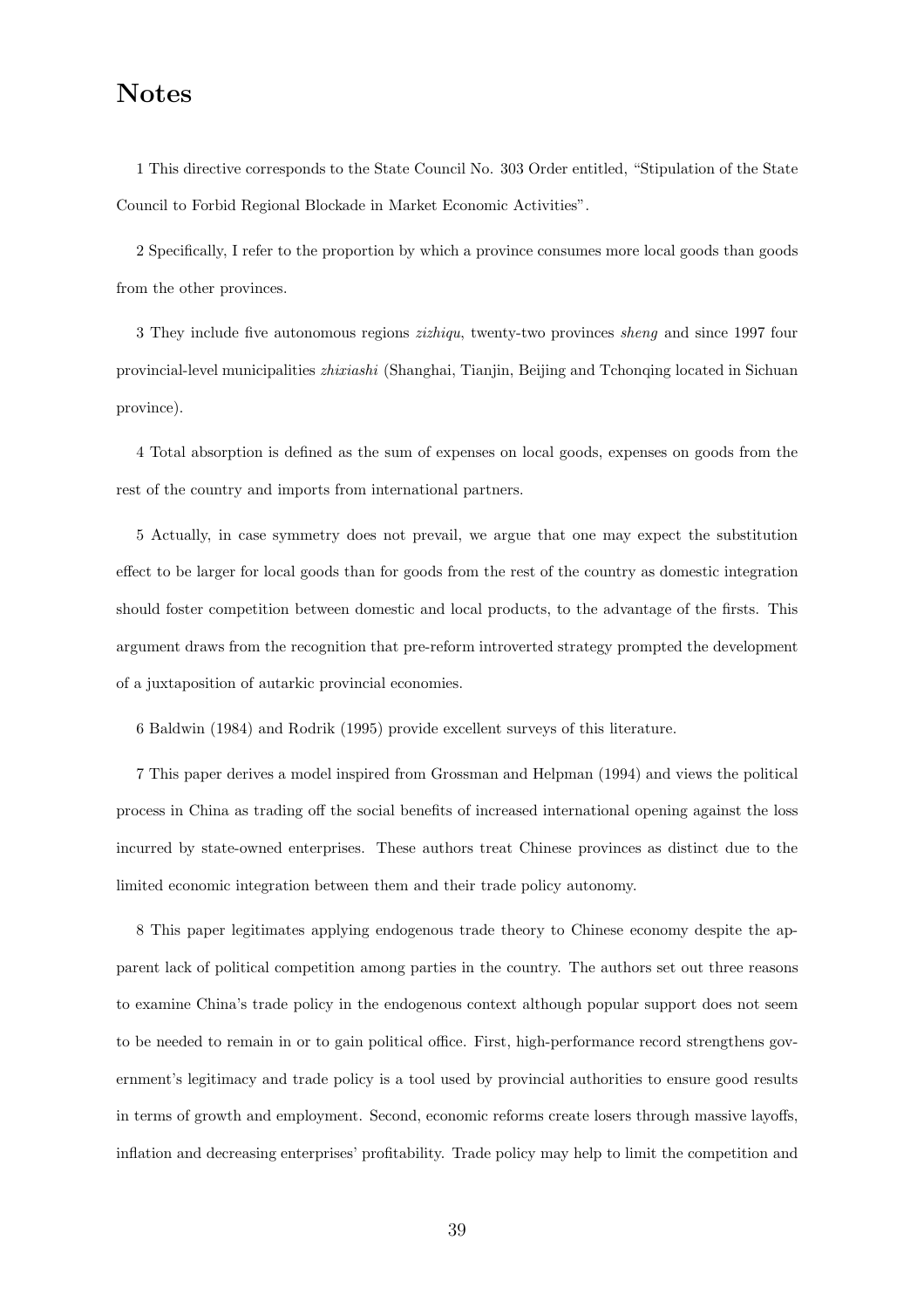preserve political and social stability. Third, with the decentralization process, new actors (enterprises, industrial associations and local governments) have emerged and gained financial and political power. Lobbying activities mainly take place between enterprises and authorities by the means of persuasion, protest and bargaining. The negotiation strength of enterprises depends non only on their nature and status but also on their network (guangxi) with competent officials.

9 The model is described in greater detail in Head and Mayer (2002).

10 This consumer utilities specification allows heterogeneity in bilateral preferences and enables consumers to value products differently depending on their origin.

11 In 1997, a total of 40 industries are considered against 33 in 1992. This study concentrates on industries of tradable products and thus excludes service sectors.

12 IO tables are available for 28 provinces as data are missing for Tibet, Hainan and Tchongqing). Three provinces in 1992 (Anhui, Heilongjiang and Inner Mongolia) and four in 1997 (Anhui, Heilongjiang, Shandong and Guizhou) list only net outflows and are thus not useful for studying interprovincial trade. Eleven provinces in 1992 and nine in 1997 separate inflows and outflows into domestic and foreign sectors. Domestic trade flows for the other provinces are deduced using industry-level provincial import and export data from the General Administration of Customs. These data match the data reported as international trade by provinces that separate international and domestic transactions in their IO tables. This finding gives some confidence in the method used as IO tables and customs data appear to use consistent methodology.

13 As a consequence, the model will not estimate the impact of provincial borders on trade flows between provinces that they separate but the effect of each province's boundaries on its trade with all other provinces.

14 These yearbooks provide wages for agriculture, extraction activities and industry.

15 The use of wages admittedly disregards issues of capital. However it could appear quite reasonable in the case of China as Chinese economic activities are predominantly labor intensive. Provinces should furthermore benefit from similar access to capital as credit allocation in China is made on a national basis by a small number of state owned banks.

16 The production that remains within the local boundaries (not exported) is at the same time equal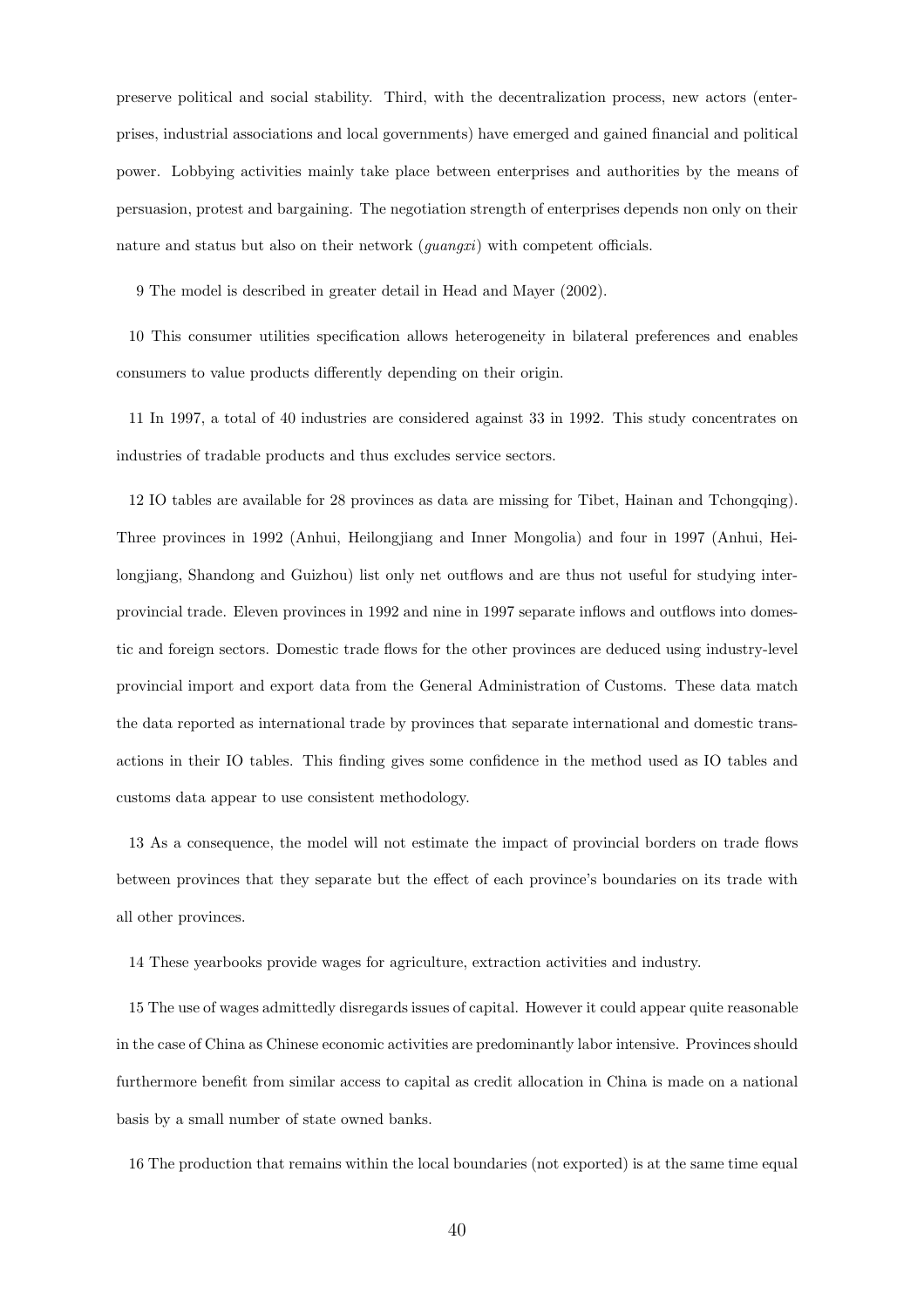to imports "from itself " and exports "to itself ". Intra-provincial trade is thus to be calculated as: gross value of goods production minus international and domestic exports of goods for each industry.

17 In China, provinces are sub-divided into prefectures. Data on GDP of prefectures are taken from Cities China 1949-1998 (1999).

18 Refer to Poncet (2003) for more details on the computing logic and hypotheses.

19 The Breusch Pagan test (Lagrange multiplier test) underlines the presence of specific industrylevel effects that vary in time.

20 Output and trade are jointly determined in equilibrium (Harrigan, 1999). This could lead to a correlation between relative production and the error term. Lagged production and number of employees by industry and province are used as instruments. The test of over-identifying restrictions does not reject the validity of the choice of instruments.

21 This province stands out for its very small number of prefectures and its large surface area. These features therefore tend to inflate the province's measured internal distance, which consequently mechanically drives downward the coefficient in front of the relative distance.

22 Head and Ries (2001) find values of  $\sigma$  ranging between 7 and 11. Head and Mayer (2000) rely on  $\sigma = 9$  and find a tariff-equivalent between 37 and 45% for European countries. Wei (1996) computes a tariff-equivalent of the border effect between OECD countries using  $\sigma = 20$  because of the predominance of intra-industry trade in the trade flows of these countries. He finds a tariff-equivalent of 5%.

23 I thank an anonymous referee for suggesting me this point.

24 This variable only has a provincial dimension since information on public consumption with the double dimension province/industry does not exist. Data are extracted from the China Statistical yearbooks.

25 Budgetary and extra-budgetary expenses statistics are extracted from the New China 50 Year's Government Finance Statistics and the China Statistical Yearbooks. Unemployment and active population data are from the 1990 and 1995 population surveys.

26 Lagged value of the indicator of fiscal autonomy as well as provincial surface area and population density are used as instruments. Their validity is not rejected by the test of over-identifying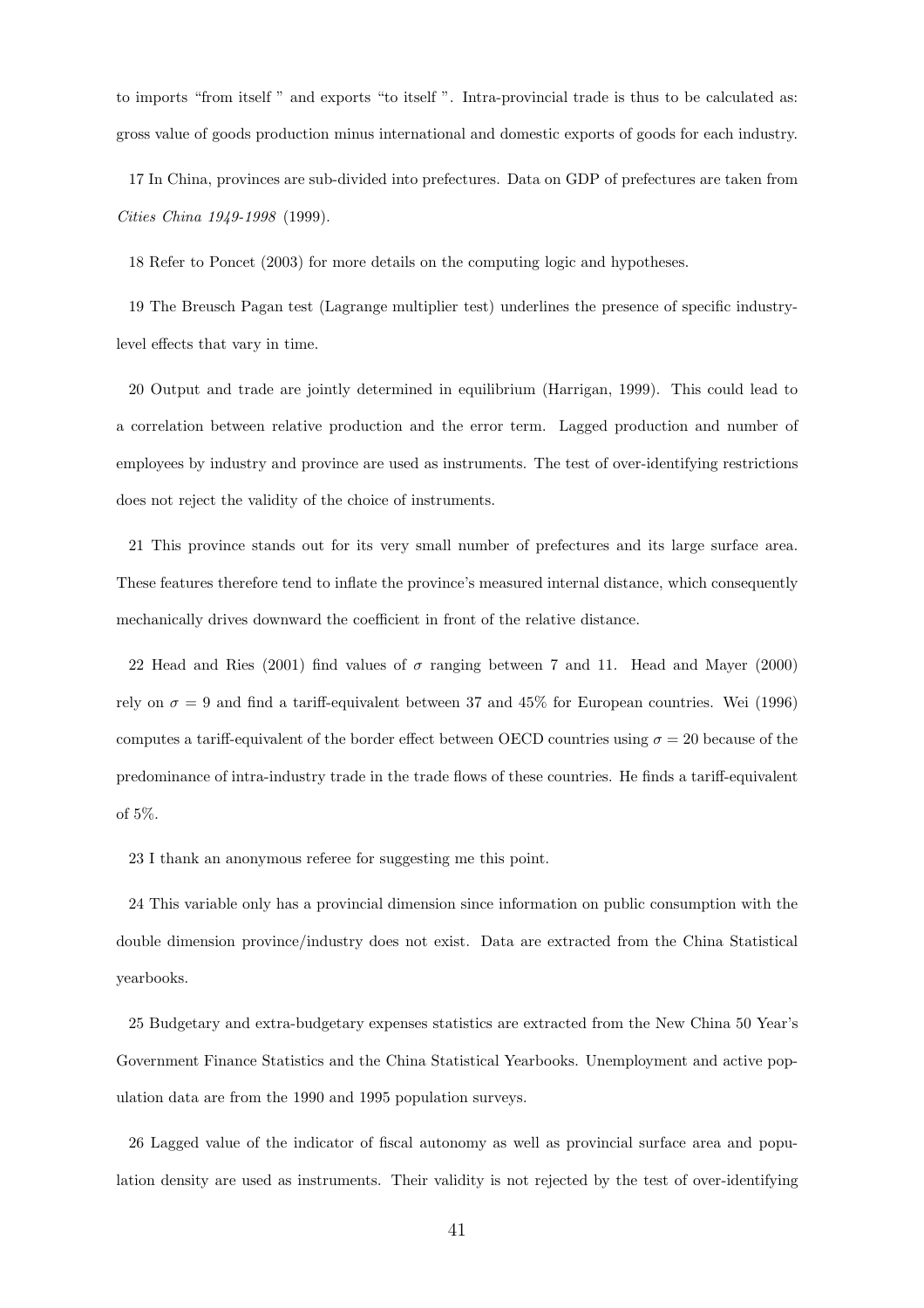restrictions.

27 While the causal relation between the fiscal decentralization scheme and local protectionism is well recognized in the literature (Development Research Center, 2003), studies disagree on the specific effect of fiscal decentralization on global economic performance. Results of Zhao and Zhang (1999) on the negative impact of decentralization on economic growth are challenged by Lin and Liu (2000) and Chen, Hillman and Gu (2002) who show that fiscal decentralization made significant contribution to economic growth and better resource allocation.

28 Industry-level labor intensity is the number of workers per Yuan of production.

29 This variable is computed as net taxes on production of the considered industry divided by total net taxes through industries.

30 I am thankful to an anonymous referee for this suggestion.

31 The size rather than the change in international openness has been used due to data constraints. Industry-level international trade flows are taken from the IO tables which availability is limited to 1992 and 1997.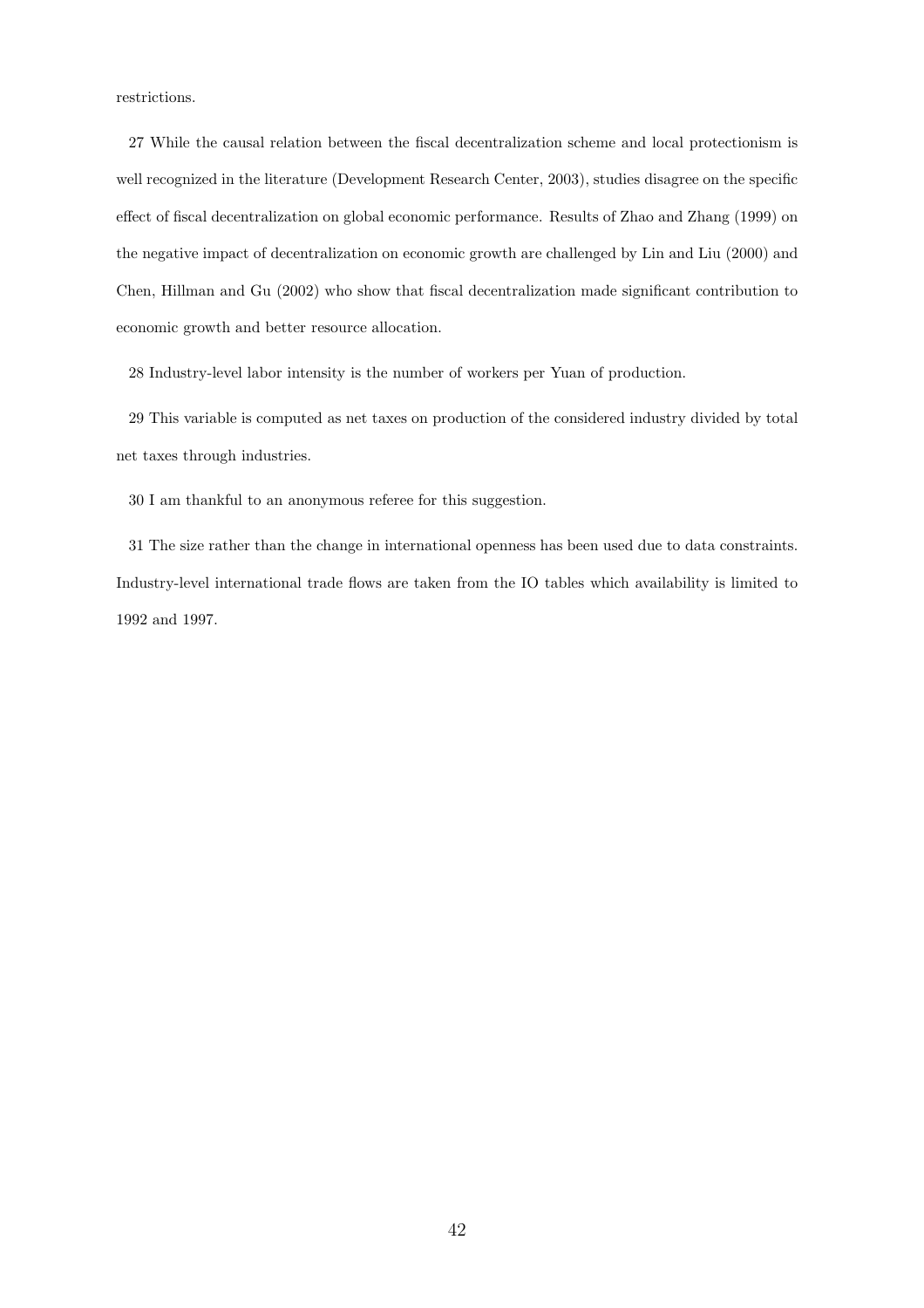| Dependent Variable: Ratio of inter-provincial to intra-provincial trade flow: $ln(\frac{m_{ij}}{m_{ij}})$ |             |                |             |            |                |                  |                |              |            |             |
|-----------------------------------------------------------------------------------------------------------|-------------|----------------|-------------|------------|----------------|------------------|----------------|--------------|------------|-------------|
| Column                                                                                                    |             | $\mathfrak{D}$ |             |            | $\overline{5}$ | 6                | $\overline{7}$ | 8            | 9          | 10          |
|                                                                                                           |             | Year 1992      | Year 1997   | Coast      | Interior       | Interior         |                |              |            |             |
|                                                                                                           |             |                |             | only       | only           | only             |                |              |            |             |
|                                                                                                           |             |                |             |            |                | Qinghai excluded |                |              |            |             |
| Border Effect                                                                                             | $-3.16***$  | $-2.62***$     | $-3.91***$  | $-1.51***$ | $-4.69***$     | $3.89***$        | $-2.93***$     | $-2.37***$   | $-3.24***$ | $-2.50***$  |
|                                                                                                           | (0.27)      | (0.37)         | (0.40)      | (0.49)     | (0.34)         | (0.05)           | (0.28)         | (0.38)       | (0.27)     | (0.33)      |
| Year 1997                                                                                                 | $-0.26**$   |                |             | $-0.53***$ | $-0.32**$      | $-0.26**$        | $-0.26**$      | $-1.36***$   |            |             |
|                                                                                                           | (0.12)      |                |             | (0.19)     | (0.14)         | (0.13)           | (0.11)         | (0.57)       |            |             |
| Rel. Production                                                                                           | $0.83***$   | $0.77***$      | $0.89***$   | $0.94***$  | $0.86***$      | $0.98***$        | $_{\rm by}$    | by year $\&$ | $0.83***$  | $0.86***$   |
|                                                                                                           | (0.03)      | (0.05)         | (0.05)      | (0.06)     | (0.04)         | (0.05)           | industry       | industry     | (0.03)     | (0.03)      |
| Rel. Distance                                                                                             | $-0.51***$  | $-0.64***$     | $-0.39**$   | $-1.34***$ | $-0.11$        | $-0.63***$       | by             | by year $\&$ | $-0.53***$ | $-0.49***$  |
|                                                                                                           | (0.13)      | (0.18)         | (0.19)      | (0.26)     | (0.14)         | (0.15)           | industry       | industry     | (0.13)     | (0.13)      |
| Rel. Price                                                                                                | $-1.31***$  | $-1.82***$     | $-1.17***$  | $-3.06***$ | $1.80***$      | 0.57             | by             | by year $\&$ | $-1.40***$ | $-1.61***$  |
|                                                                                                           | (0.29)      | (0.53)         | (0.36)      | (0.50)     | (0.48)         | (0.49)           | industry       | industry     | (0.30)     | (0.30)      |
| % public sector                                                                                           |             |                |             |            |                |                  |                |              |            | $-5.01***$  |
| consumption                                                                                               |             |                |             |            |                |                  |                |              |            | (1.26)      |
| Fixed Effects by industry                                                                                 | yes         | yes            | yes         | yes        | yes            | yes              | yes            | yes          |            |             |
| Fixed Effects by industry-year                                                                            |             |                |             |            |                |                  |                |              | yes        | yes         |
| Obs. Nb.                                                                                                  | 987         | 514            | 473         | 408        | 579            | $537\,$          | 987            | 987          | 987        | 987         |
| R squared                                                                                                 | 0.38        | 0.33           | $0.46\,$    | 0.46       | 0.43           | 0.48             | 0.41           | 0.43         | 0.39       | 0.40        |
| F-stat                                                                                                    | $157.13***$ | $81.19***$     | $129.91***$ | 62.24***   | $103.53***$    | $117.50***$      | $11.35***$     | $6***$       | 207.09***  | $161.69***$ |

Heteroskedastic consistent standard errors in parentheses,<br>with \*\*\*, \*\* and \* denoting the significance at 1, 5 and 10% confidence level, respectively.

Table 1 measure of domestic border effects in china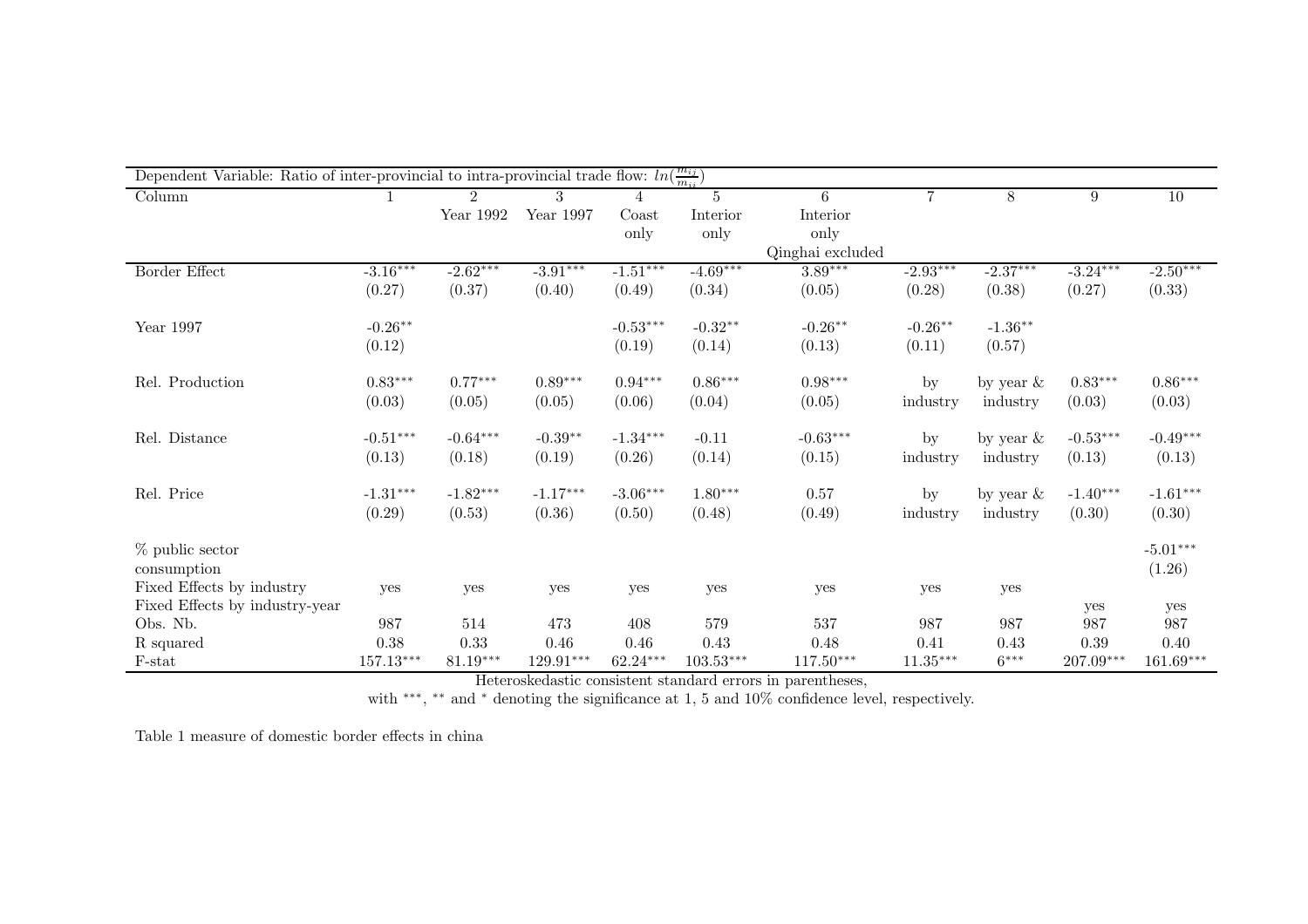| by industry                      | border effects      | by province    | border effects         |  |  |
|----------------------------------|---------------------|----------------|------------------------|--|--|
|                                  | 1992 1997           |                | 1992 1997              |  |  |
| Electricity & hot water          | $-5.8***$ $-5.5***$ | Coast:         |                        |  |  |
| Agriculture                      | $-4.4***$ $-5.0***$ | <b>Beijing</b> | $-3.0***$ $-3.5***$    |  |  |
| <b>Building Materials</b>        | $-4.0***$ $-4.3***$ | Tianjin        | $-3.0***$<br>$-2.5***$ |  |  |
| Metal products                   | $-3.7***$ $-4.5***$ | Hebei          | $-1.7$<br>$-1.6$       |  |  |
| Paper and printing               | $-3.4***$ $-3.4***$ | Shanghai       | $-2.1*$<br>$-2.2**$    |  |  |
| Coal mining                      | $-3.3***$ $-4.0***$ | Jiangsu        | $-1.8$<br>$-1.1$       |  |  |
| Oil extraction                   | $-3.3***$ $-2.6***$ | Zhejiang       | $-4.6***$<br>$-3.5***$ |  |  |
| Sawmills and furniture           | $-3.2***$ $-4.0***$ | Fujian         | $-4.6***$ $-6.3***$    |  |  |
| Textile                          | $-3.1***$ $-3.3***$ | Shandong       | $-3.2***$<br>n.d.      |  |  |
| Apparel                          | $-3.0***$ $-3.1***$ | Guangdong      | $-2.0*$<br>$-1.8$      |  |  |
| Electric equip. $&$ machinery    | $-3.0***$ $-3.1***$ | Guangxi        | $-3.0***$ $-2.7***$    |  |  |
| Instruments                      | $-2.9***$ $-2.8***$ | Liaoning       | $-2.8***$ $-3.0***$    |  |  |
| Food manufacture                 | $-2.8***$ $-3.6***$ | Interior:      |                        |  |  |
| Non-ferrous mineral mining       | $-2.7***$ $-3.4***$ | Shanxi         | $-4.3***$ $-4.3***$    |  |  |
| Transport equip.                 | $-2.7***$ $-3.0***$ | Jilin          | $-2.4***$<br>$-1.3$    |  |  |
| Machinery & equip.               | $-2.6***$ $-2.7***$ | Jiangxi        | $-3.2***$ $-2.9***$    |  |  |
| Chemicals                        | $-2.5***$ $-3.0***$ | Henan          | $-2.8***$ $-3.3***$    |  |  |
| Metal ore mining                 | $-2.3***$ $-3.0***$ | Hubei          | $-2.3***$ $-3.2***$    |  |  |
| Oil processing $& \text{Coking}$ | $-2.3*** -2.7***$   | Hunan          | $-2.6***$ $-3.1***$    |  |  |
| Metals smelting $&$ pressing     | $-2.3***$ $-2.5***$ | I. Mongolia    | n.d. $-3.5***$         |  |  |
| Electronic & telecom             | $-1.9***$ $-1.7***$ | Sichuan        | $-3.5***$ $-4.3***$    |  |  |
|                                  |                     | Guizhou        | $-3.8***$ n.d.         |  |  |
|                                  |                     | Yunnan         | $-4.1***$ $-3.4***$    |  |  |
|                                  |                     | Shaanxi        | $-3.0***$ $-3.0***$    |  |  |
|                                  |                     | Gansu          | $-3.6***$ $-3.6***$    |  |  |
|                                  |                     | Qinghai        | $-5.6***$ $-5.3***$    |  |  |
|                                  |                     | Ningxia        | $-3.8***$ $-4.0***$    |  |  |
|                                  |                     | Xinjiang       | $-3.7***$ $-3.5***$    |  |  |

Heteroskedastic consistent standard errors in parentheses,

with \*\*\*, \*\* and \* denoting the significance at 1, 5 and 10% confidence level.

Table 2 domestic border effects by importing province and industry